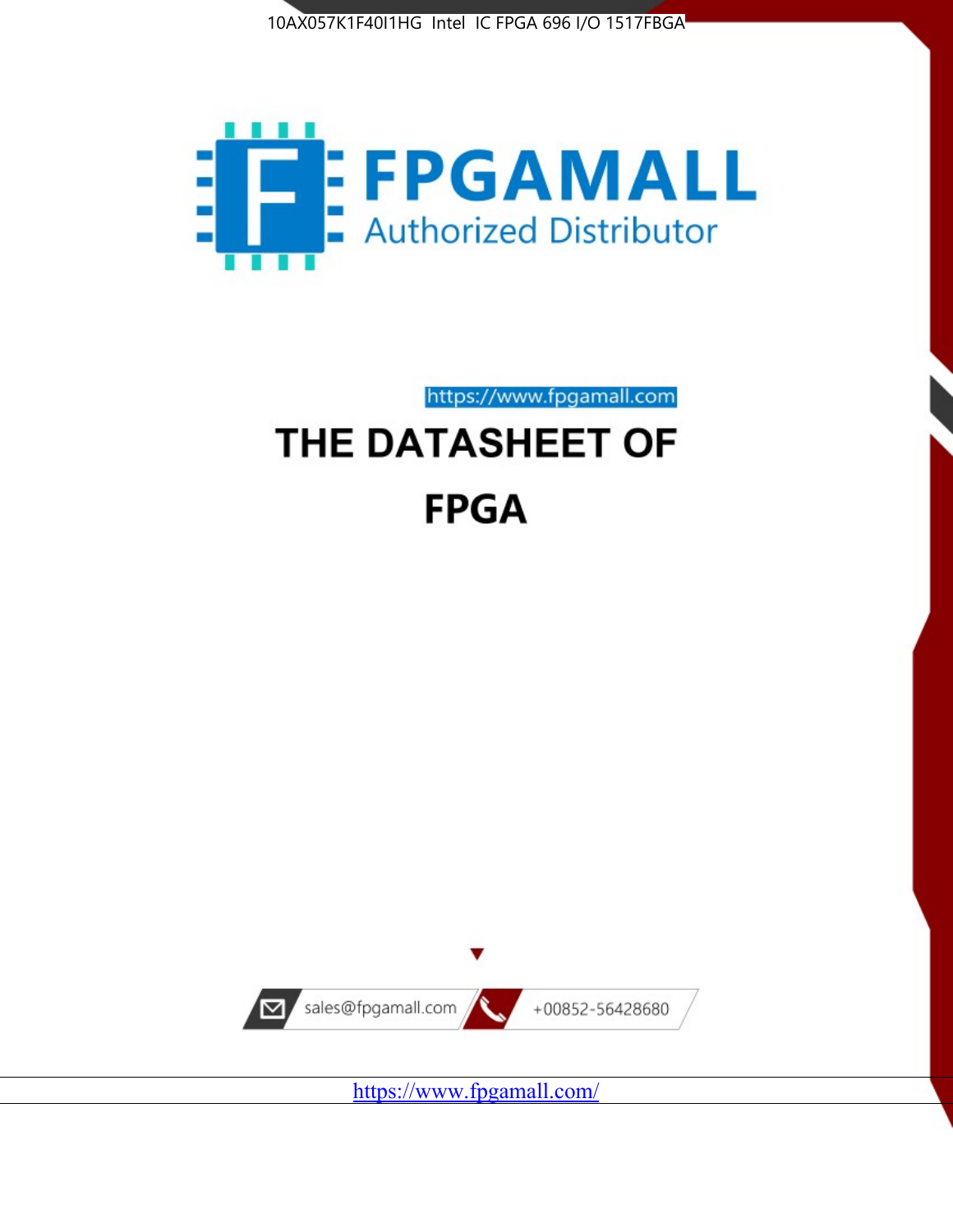

# **Intel® Arria® 10 Device Overview**



**A10-OVERVIEW | 2018.12.06** Latest document on the web: **[PDF](https://www.intel.com/content/dam/www/programmable/us/en/pdfs/literature/hb/arria-10/a10_overview.pdf)** | **[HTML](https://www.intel.com/content/www/us/en/programmable/documentation/sam1403480274650.html)**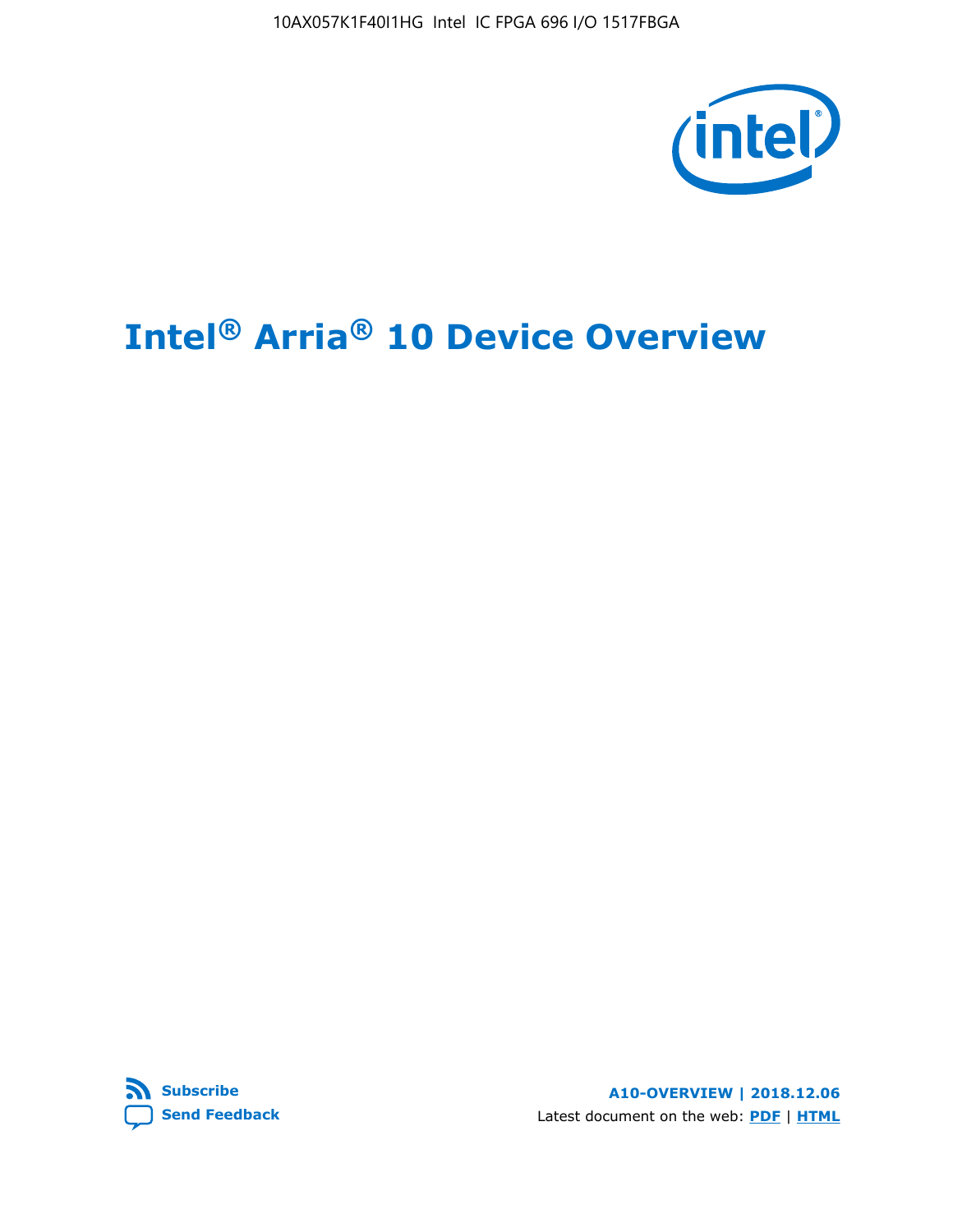

**Contents** 

# **Contents**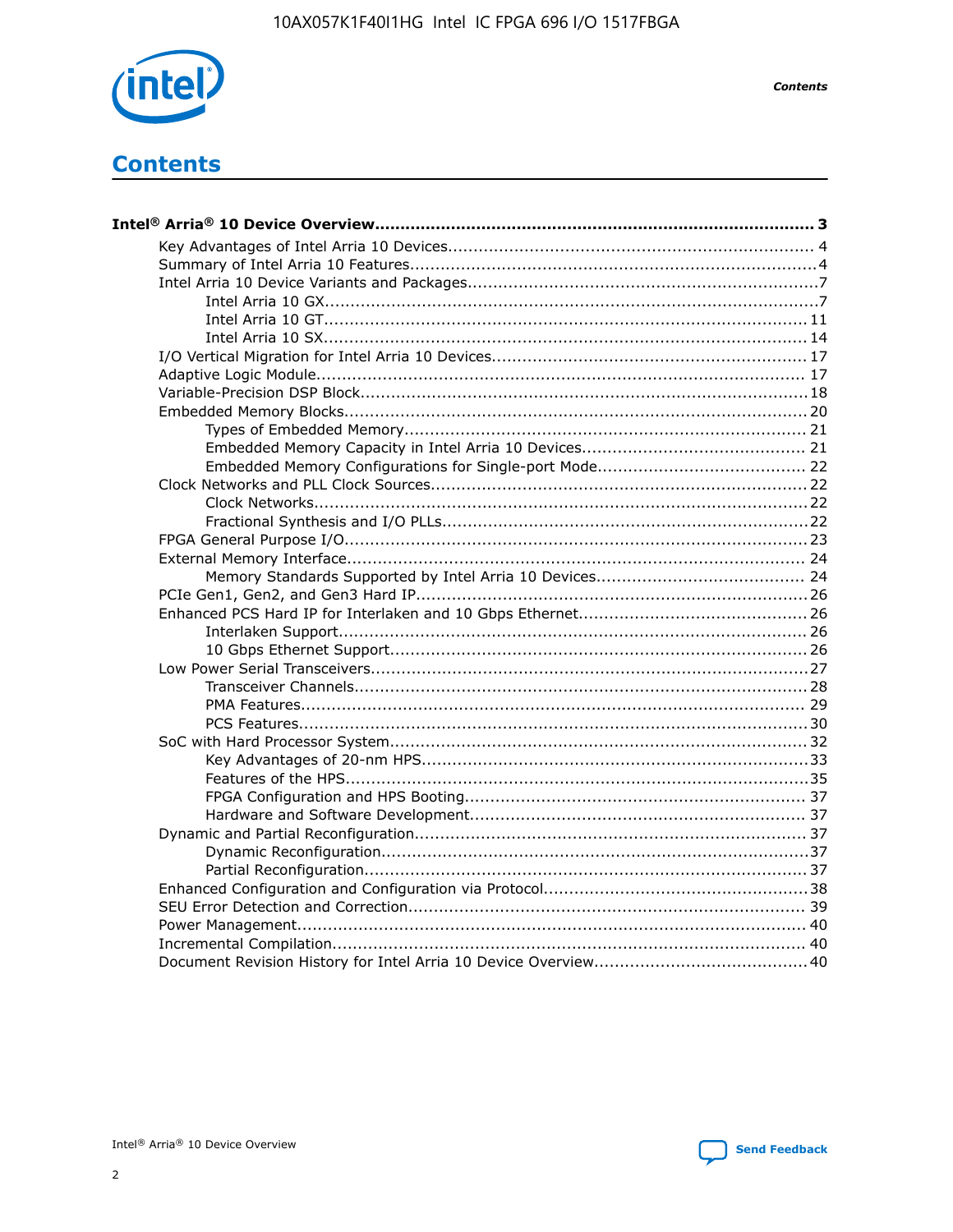**A10-OVERVIEW | 2018.12.06**

**[Send Feedback](mailto:FPGAtechdocfeedback@intel.com?subject=Feedback%20on%20Intel%20Arria%2010%20Device%20Overview%20(A10-OVERVIEW%202018.12.06)&body=We%20appreciate%20your%20feedback.%20In%20your%20comments,%20also%20specify%20the%20page%20number%20or%20paragraph.%20Thank%20you.)**



# **Intel® Arria® 10 Device Overview**

The Intel<sup>®</sup> Arria<sup>®</sup> 10 device family consists of high-performance and power-efficient 20 nm mid-range FPGAs and SoCs.

Intel Arria 10 device family delivers:

- Higher performance than the previous generation of mid-range and high-end FPGAs.
- Power efficiency attained through a comprehensive set of power-saving technologies.

The Intel Arria 10 devices are ideal for high performance, power-sensitive, midrange applications in diverse markets.

| <b>Market</b>         | <b>Applications</b>                                                                                               |
|-----------------------|-------------------------------------------------------------------------------------------------------------------|
| Wireless              | Channel and switch cards in remote radio heads<br>٠<br>Mobile backhaul<br>٠                                       |
| Wireline              | 40G/100G muxponders and transponders<br>٠<br>100G line cards<br>٠<br><b>Bridging</b><br>٠<br>Aggregation<br>٠     |
| <b>Broadcast</b>      | Studio switches<br>٠<br>Servers and transport<br>٠<br>Videoconferencing<br>٠<br>Professional audio and video<br>٠ |
| Computing and Storage | Flash cache<br>٠<br>Cloud computing servers<br>٠<br>Server acceleration<br>٠                                      |
| Medical               | Diagnostic scanners<br>٠<br>Diagnostic imaging<br>٠                                                               |
| Military              | Missile guidance and control<br>٠<br>Radar<br>٠<br>Electronic warfare<br>٠<br>Secure communications<br>٠          |

#### **Table 1. Sample Markets and Ideal Applications for Intel Arria 10 Devices**

#### **Related Information**

- [Intel Arria 10 Device Handbook: Known Issues](http://www.altera.com/support/kdb/solutions/rd07302013_646.html) Lists the planned updates to the *Intel Arria 10 Device Handbook* chapters.
- [Intel Arria 10 GX/GT Device Errata and Design Recommendations](https://www.intel.com/content/www/us/en/programmable/documentation/agz1493851706374.html#yqz1494433888646)
- [Intel Arria 10 SX Device Errata and Design Recommendations](https://www.intel.com/content/www/us/en/programmable/documentation/cru1462832385668.html#cru1462832558642)

Intel Corporation. All rights reserved. Intel, the Intel logo, Altera, Arria, Cyclone, Enpirion, MAX, Nios, Quartus and Stratix words and logos are trademarks of Intel Corporation or its subsidiaries in the U.S. and/or other countries. Intel warrants performance of its FPGA and semiconductor products to current specifications in accordance with Intel's standard warranty, but reserves the right to make changes to any products and services at any time without notice. Intel assumes no responsibility or liability arising out of the application or use of any information, product, or service described herein except as expressly agreed to in writing by Intel. Intel customers are advised to obtain the latest version of device specifications before relying on any published information and before placing orders for products or services. \*Other names and brands may be claimed as the property of others.

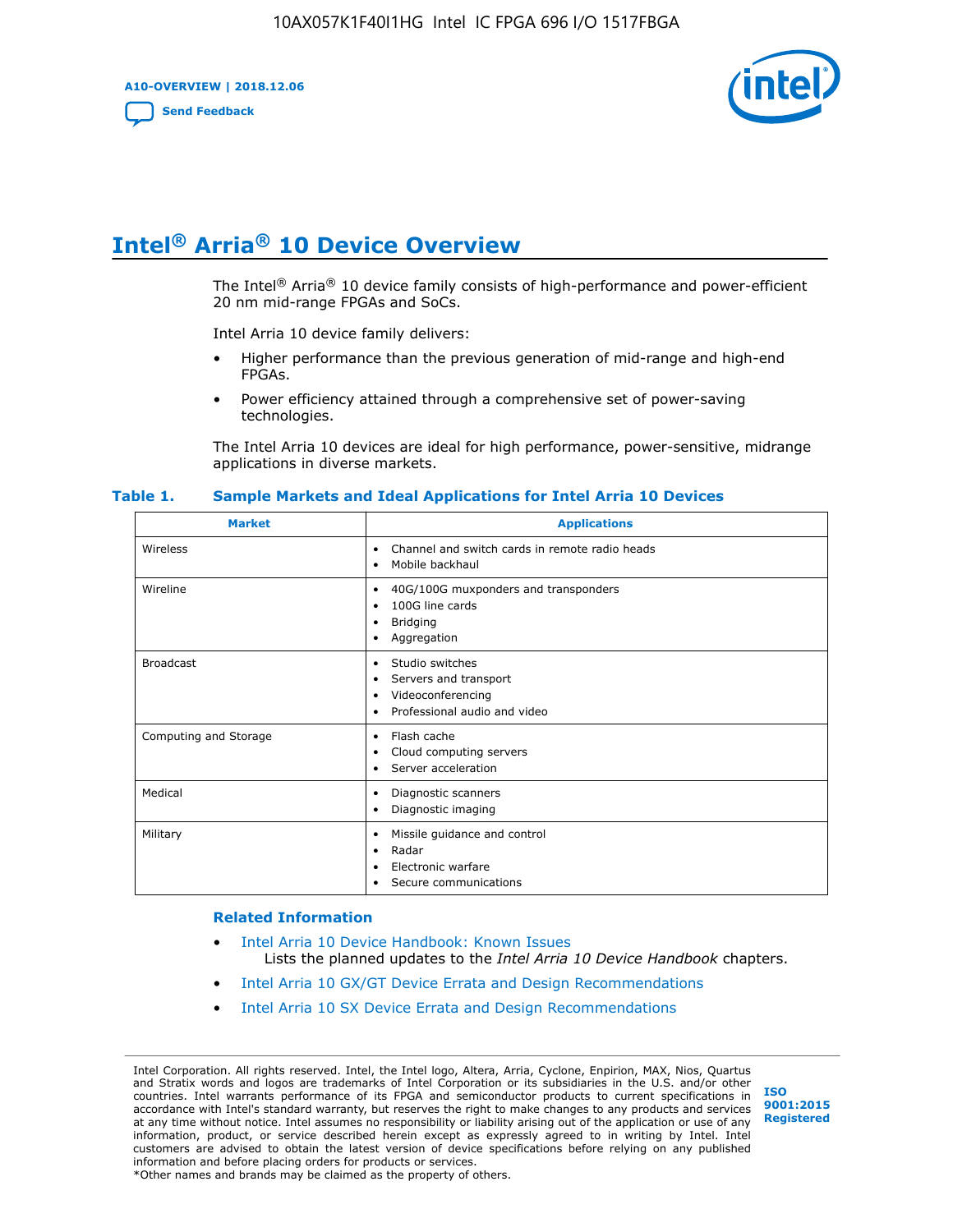

# **Key Advantages of Intel Arria 10 Devices**

# **Table 2. Key Advantages of the Intel Arria 10 Device Family**

| <b>Advantage</b>                                                                                          | <b>Supporting Feature</b>                                                                                                                                                                                                                                                                                                     |
|-----------------------------------------------------------------------------------------------------------|-------------------------------------------------------------------------------------------------------------------------------------------------------------------------------------------------------------------------------------------------------------------------------------------------------------------------------|
| Enhanced core architecture                                                                                | Built on TSMC's 20 nm process technology<br>$\bullet$<br>60% higher performance than the previous generation of mid-range FPGAs<br>٠<br>15% higher performance than the fastest previous-generation FPGA<br>٠                                                                                                                 |
| High-bandwidth integrated<br>transceivers                                                                 | Short-reach rates up to 25.8 Gigabits per second (Gbps)<br>٠<br>Backplane capability up to 12.5 Gbps<br>٠<br>Integrated 10GBASE-KR and 40GBASE-KR4 Forward Error Correction (FEC)<br>٠                                                                                                                                        |
| Improved logic integration and<br>hard IP blocks                                                          | 8-input adaptive logic module (ALM)<br>٠<br>Up to 65.6 megabits (Mb) of embedded memory<br>٠<br>Variable-precision digital signal processing (DSP) blocks<br>Fractional synthesis phase-locked loops (PLLs)<br>٠<br>Hard PCI Express Gen3 IP blocks<br>Hard memory controllers and PHY up to 2,400 Megabits per second (Mbps) |
| Second generation hard<br>processor system (HPS) with<br>integrated ARM* Cortex*-A9*<br>MPCore* processor | Tight integration of a dual-core ARM Cortex-A9 MPCore processor, hard IP, and an<br>٠<br>FPGA in a single Intel Arria 10 system-on-a-chip (SoC)<br>Supports over 128 Gbps peak bandwidth with integrated data coherency between<br>$\bullet$<br>the processor and the FPGA fabric                                             |
| Advanced power savings                                                                                    | Comprehensive set of advanced power saving features<br>٠<br>Power-optimized MultiTrack routing and core architecture<br>٠<br>Up to 40% lower power compared to previous generation of mid-range FPGAs<br>٠<br>Up to 60% lower power compared to previous generation of high-end FPGAs                                         |

# **Summary of Intel Arria 10 Features**

## **Table 3. Summary of Features for Intel Arria 10 Devices**

| <b>Feature</b>                  | <b>Description</b>                                                                                                                                                                                                                                                                                                                                                                                 |
|---------------------------------|----------------------------------------------------------------------------------------------------------------------------------------------------------------------------------------------------------------------------------------------------------------------------------------------------------------------------------------------------------------------------------------------------|
| Technology                      | TSMC's 20-nm SoC process technology<br>Allows operation at a lower $V_{\text{CC}}$ level of 0.82 V instead of the 0.9 V standard $V_{\text{CC}}$ core voltage                                                                                                                                                                                                                                      |
| Packaging                       | 1.0 mm ball-pitch Fineline BGA packaging<br>٠<br>0.8 mm ball-pitch Ultra Fineline BGA packaging<br>Multiple devices with identical package footprints for seamless migration between different<br><b>FPGA</b> densities<br>Devices with compatible package footprints allow migration to next generation high-end<br>Stratix $@10$ devices<br>RoHS, leaded $(1)$ , and lead-free (Pb-free) options |
| High-performance<br>FPGA fabric | Enhanced 8-input ALM with four registers<br>Improved multi-track routing architecture to reduce congestion and improve compilation time<br>Hierarchical core clocking architecture<br>Fine-grained partial reconfiguration                                                                                                                                                                         |
| Internal memory<br>blocks       | M20K-20-Kb memory blocks with hard error correction code (ECC)<br>Memory logic array block (MLAB)-640-bit memory                                                                                                                                                                                                                                                                                   |
|                                 | continued                                                                                                                                                                                                                                                                                                                                                                                          |



<sup>(1)</sup> Contact Intel for availability.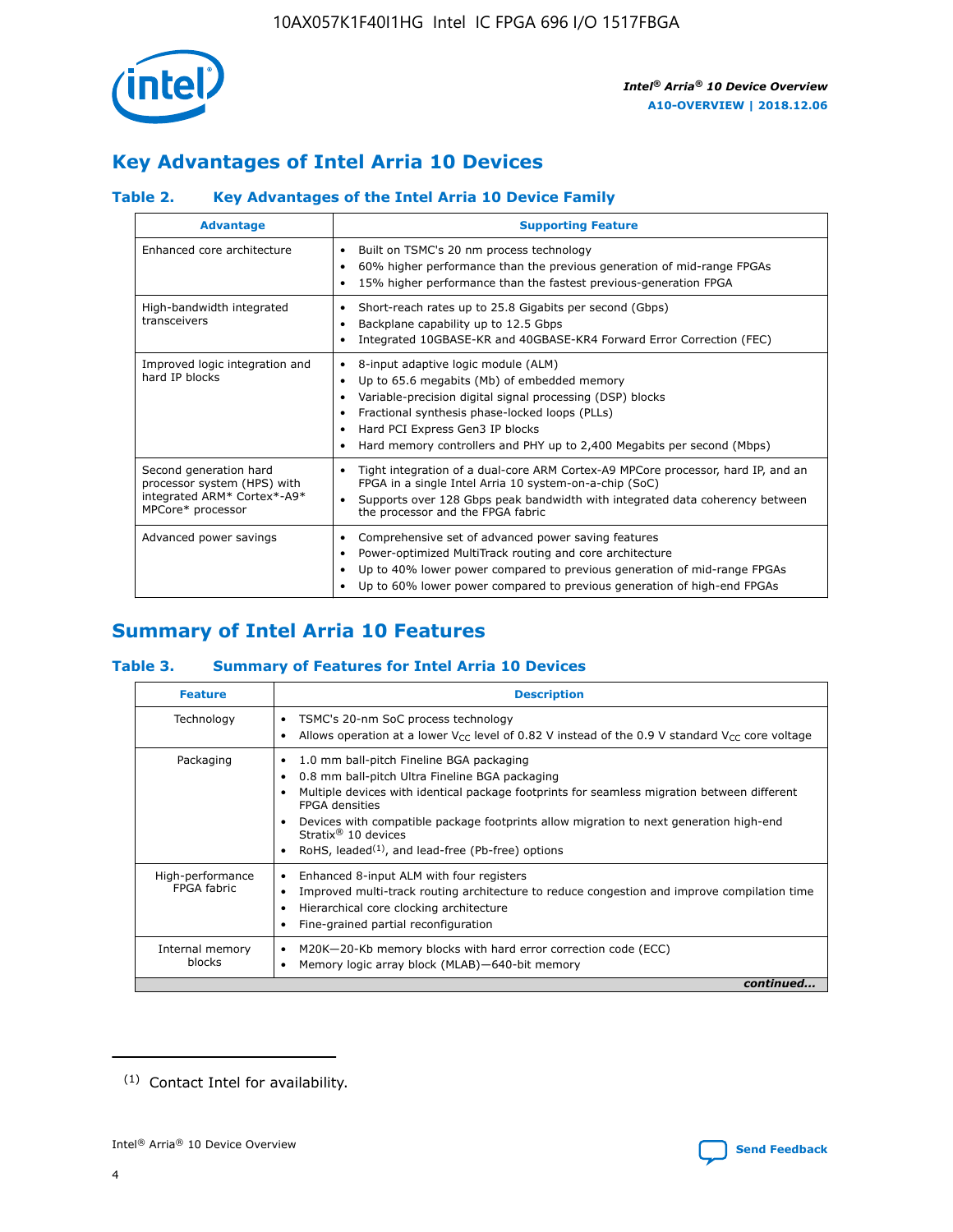r



| <b>Feature</b>                         | <b>Description</b>                                                                                             |                                                                                                                                                                                                                                                                                                                                                                                                                                                                                                                                                                                                                                                                                                                                                                                                                                        |  |  |  |  |  |
|----------------------------------------|----------------------------------------------------------------------------------------------------------------|----------------------------------------------------------------------------------------------------------------------------------------------------------------------------------------------------------------------------------------------------------------------------------------------------------------------------------------------------------------------------------------------------------------------------------------------------------------------------------------------------------------------------------------------------------------------------------------------------------------------------------------------------------------------------------------------------------------------------------------------------------------------------------------------------------------------------------------|--|--|--|--|--|
| Embedded Hard IP<br>blocks             | Variable-precision DSP                                                                                         | Native support for signal processing precision levels from $18 \times 19$ to<br>54 x 54<br>Native support for 27 x 27 multiplier mode<br>64-bit accumulator and cascade for systolic finite impulse responses<br>(FIRs)<br>Internal coefficient memory banks<br>$\bullet$<br>Preadder/subtractor for improved efficiency<br>Additional pipeline register to increase performance and reduce<br>power<br>Supports floating point arithmetic:<br>- Perform multiplication, addition, subtraction, multiply-add,<br>multiply-subtract, and complex multiplication.<br>- Supports multiplication with accumulation capability, cascade<br>summation, and cascade subtraction capability.<br>- Dynamic accumulator reset control.<br>- Support direct vector dot and complex multiplication chaining<br>multiply floating point DSP blocks. |  |  |  |  |  |
|                                        | Memory controller                                                                                              | DDR4, DDR3, and DDR3L                                                                                                                                                                                                                                                                                                                                                                                                                                                                                                                                                                                                                                                                                                                                                                                                                  |  |  |  |  |  |
|                                        | PCI Express*                                                                                                   | PCI Express (PCIe*) Gen3 (x1, x2, x4, or x8), Gen2 (x1, x2, x4, or x8)<br>and Gen1 (x1, x2, x4, or x8) hard IP with complete protocol stack,<br>endpoint, and root port                                                                                                                                                                                                                                                                                                                                                                                                                                                                                                                                                                                                                                                                |  |  |  |  |  |
|                                        | Transceiver I/O                                                                                                | 10GBASE-KR/40GBASE-KR4 Forward Error Correction (FEC)<br>PCS hard IPs that support:<br>$\bullet$<br>- 10-Gbps Ethernet (10GbE)<br>- PCIe PIPE interface<br>$-$ Interlaken<br>- Gbps Ethernet (GbE)<br>- Common Public Radio Interface (CPRI) with deterministic latency<br>support<br>- Gigabit-capable passive optical network (GPON) with fast lock-<br>time support<br>13.5G JESD204b<br>$\bullet$<br>8B/10B, 64B/66B, 64B/67B encoders and decoders<br>Custom mode support for proprietary protocols                                                                                                                                                                                                                                                                                                                               |  |  |  |  |  |
| Core clock networks                    | $\bullet$<br>$\bullet$                                                                                         | Up to 800 MHz fabric clocking, depending on the application:<br>- 667 MHz external memory interface clocking with 2,400 Mbps DDR4 interface<br>- 800 MHz LVDS interface clocking with 1,600 Mbps LVDS interface<br>Global, regional, and peripheral clock networks<br>Clock networks that are not used can be gated to reduce dynamic power                                                                                                                                                                                                                                                                                                                                                                                                                                                                                            |  |  |  |  |  |
| Phase-locked loops<br>(PLLs)           | High-resolution fractional synthesis PLLs:<br>$\bullet$<br>Integer PLLs:<br>- Adjacent to general purpose I/Os | - Precision clock synthesis, clock delay compensation, and zero delay buffering (ZDB)<br>- Support integer mode and fractional mode<br>- Fractional mode support with third-order delta-sigma modulation<br>- Support external memory and LVDS interfaces                                                                                                                                                                                                                                                                                                                                                                                                                                                                                                                                                                              |  |  |  |  |  |
| FPGA General-purpose<br>$I/Os$ (GPIOs) | On-chip termination (OCT)                                                                                      | 1.6 Gbps LVDS-every pair can be configured as receiver or transmitter<br>1.2 V to 3.0 V single-ended LVTTL/LVCMOS interfacing                                                                                                                                                                                                                                                                                                                                                                                                                                                                                                                                                                                                                                                                                                          |  |  |  |  |  |
| <b>External Memory</b><br>Interface    |                                                                                                                | Hard memory controller- DDR4, DDR3, and DDR3L support<br>$-$ DDR4 $-$ speeds up to 1,200 MHz/2,400 Mbps<br>- DDR3-speeds up to 1,067 MHz/2,133 Mbps<br>Soft memory controller—provides support for RLDRAM $3^{(2)}$ , QDR IV $^{(2)}$ , and QDR II+<br>continued                                                                                                                                                                                                                                                                                                                                                                                                                                                                                                                                                                       |  |  |  |  |  |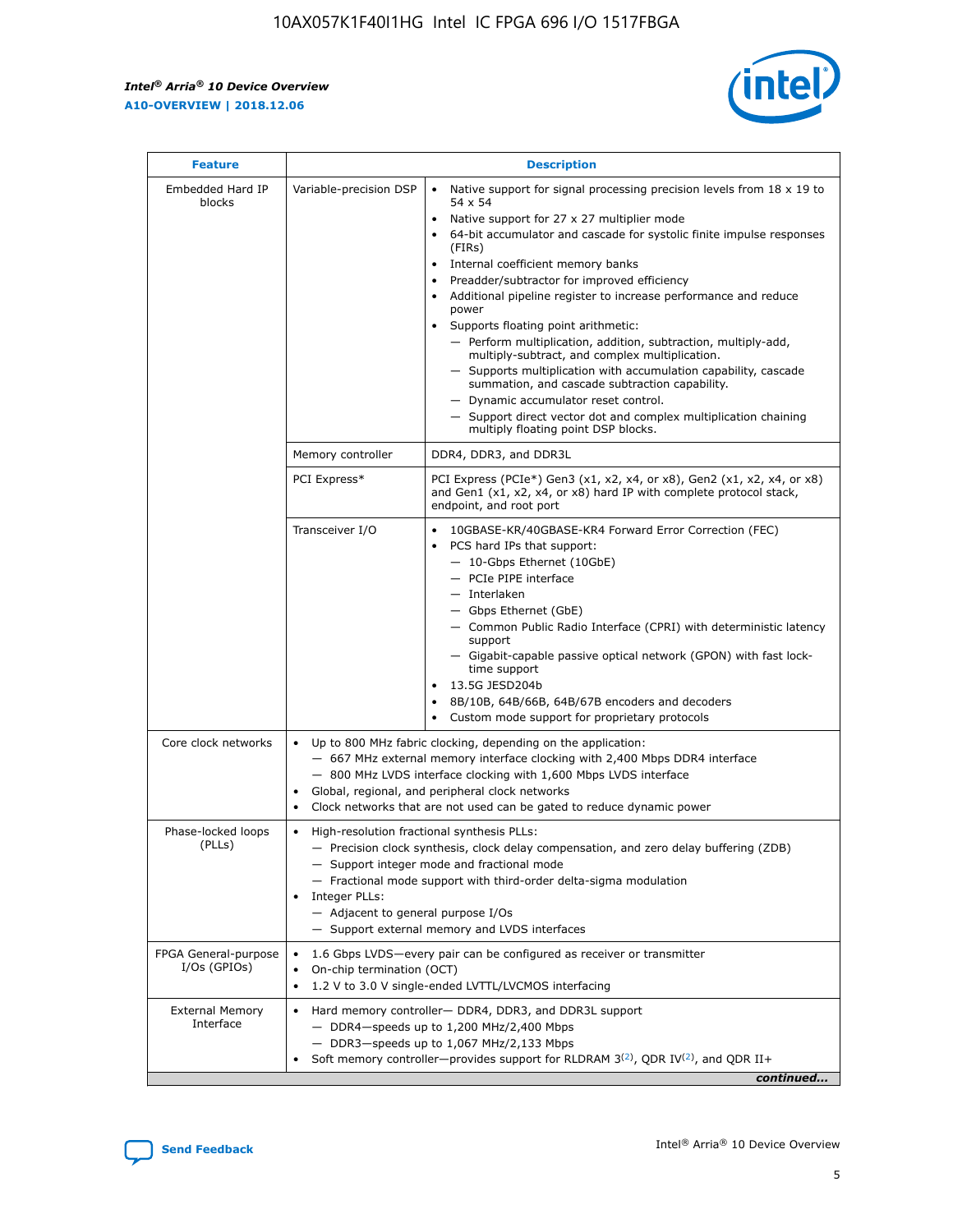

| <b>Feature</b>                                    | <b>Description</b>                                                                                                                                                                                                                                                                                                                                                                                                                                                                                                                                                                                                                                     |
|---------------------------------------------------|--------------------------------------------------------------------------------------------------------------------------------------------------------------------------------------------------------------------------------------------------------------------------------------------------------------------------------------------------------------------------------------------------------------------------------------------------------------------------------------------------------------------------------------------------------------------------------------------------------------------------------------------------------|
| Low-power serial<br>transceivers                  | Continuous operating range:<br>- Intel Arria 10 GX-1 Gbps to 17.4 Gbps<br>$-$ Intel Arria 10 GT $-1$ Gbps to 25.8 Gbps<br>Backplane support:<br>- Intel Arria 10 GX-up to 12.5<br>- Intel Arria 10 GT-up to 12.5<br>Extended range down to 125 Mbps with oversampling<br>ATX transmit PLLs with user-configurable fractional synthesis capability<br>Electronic Dispersion Compensation (EDC) support for XFP, SFP+, OSFP, and CFP optical<br>module<br>Adaptive linear and decision feedback equalization<br>$\bullet$<br>Transmitter pre-emphasis and de-emphasis<br>$\bullet$<br>Dynamic partial reconfiguration of individual transceiver channels |
| <b>HPS</b><br>(Intel Arria 10 SX<br>devices only) | Processor and system<br>$\bullet$<br>Dual-core ARM Cortex-A9 MPCore processor-1.2 GHz CPU with<br>1.5 GHz overdrive capability<br>256 KB on-chip RAM and 64 KB on-chip ROM<br>System peripherals-general-purpose timers, watchdog timers, direct<br>memory access (DMA) controller, FPGA configuration manager, and<br>clock and reset managers<br>• Security features—anti-tamper, secure boot, Advanced Encryption<br>Standard (AES) and authentication (SHA)<br>• ARM CoreSight* JTAG debug access port, trace port, and on-chip<br>trace storage                                                                                                   |
|                                                   | <b>External interfaces</b><br>Hard memory interface—Hard memory controller (2,400 Mbps DDR4,<br>and 2,133 Mbps DDR3), Quad serial peripheral interface (QSPI) flash<br>controller, NAND flash controller, direct memory access (DMA)<br>controller, Secure Digital/MultiMediaCard (SD/MMC) controller<br>Communication interface-10/100/1000 Ethernet media access<br>control (MAC), USB On-The-GO (OTG) controllers, I <sup>2</sup> C controllers,<br>UART 16550, serial peripheral interface (SPI), and up to 62<br>HPS GPIO interfaces (48 direct-share I/Os)                                                                                       |
|                                                   | Interconnects to core<br>• High-performance ARM AMBA* AXI bus bridges that support<br>simultaneous read and write<br>• HPS-FPGA bridges-include the FPGA-to-HPS, HPS-to-FPGA, and<br>lightweight HPS-to-FPGA bridges that allow the FPGA fabric to issue<br>transactions to slaves in the HPS, and vice versa<br>Configuration bridge that allows HPS configuration manager to<br>configure the core logic via dedicated 32-bit configuration port<br>FPGA-to-HPS SDRAM controller bridge-provides configuration<br>interfaces for the multiport front end (MPFE) of the HPS SDRAM<br>controller                                                       |
| Configuration                                     | Tamper protection—comprehensive design protection to protect your valuable IP investments<br>$\bullet$<br>Enhanced 256-bit advanced encryption standard (AES) design security with authentication<br>٠<br>Configuration via protocol (CvP) using PCIe Gen1, Gen2, or Gen3<br>continued                                                                                                                                                                                                                                                                                                                                                                 |

<sup>(2)</sup> Intel Arria 10 devices support this external memory interface using hard PHY with soft memory controller.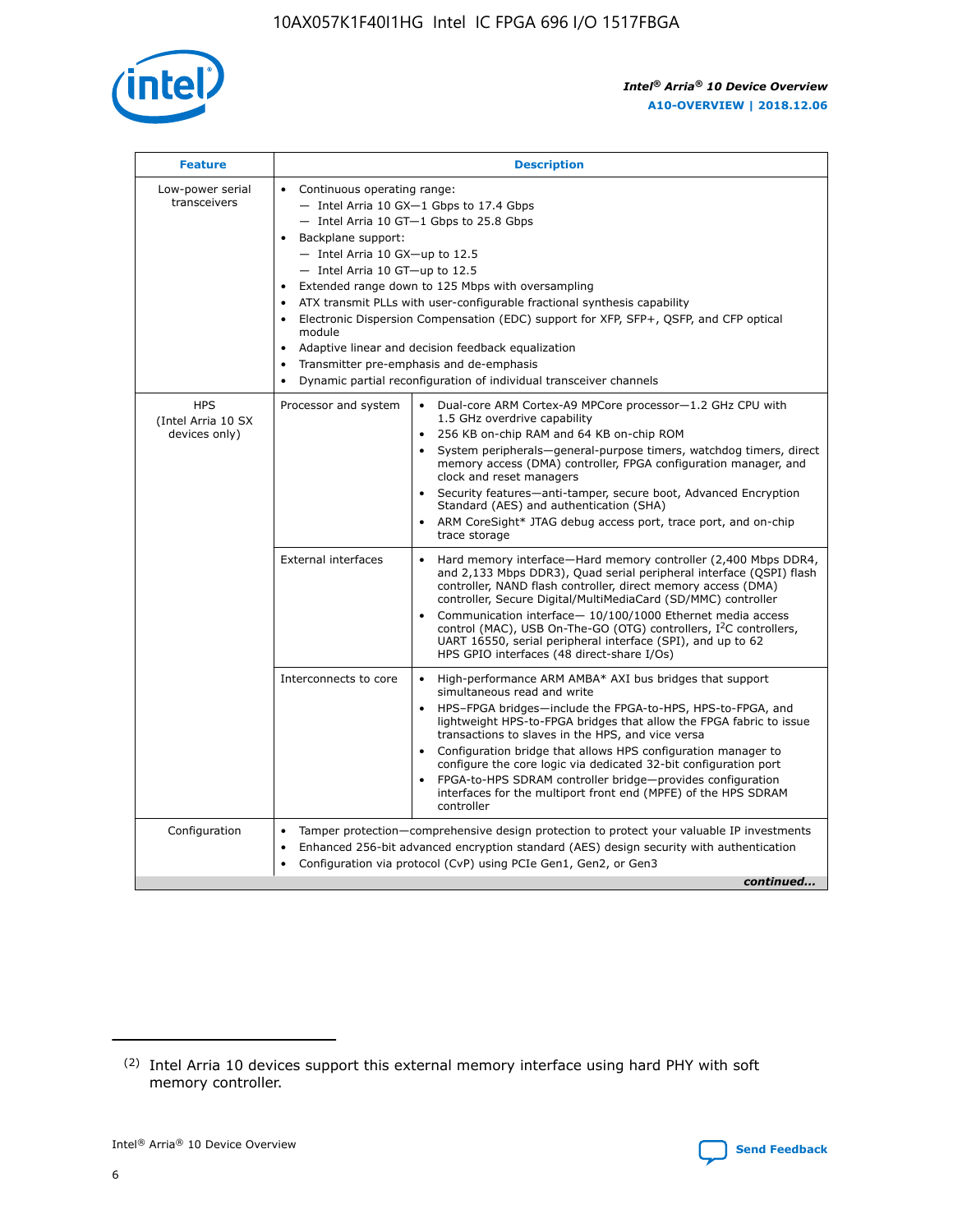

| <b>Feature</b>     | <b>Description</b>                                                                                                                                                                                                    |
|--------------------|-----------------------------------------------------------------------------------------------------------------------------------------------------------------------------------------------------------------------|
|                    | Dynamic reconfiguration of the transceivers and PLLs<br>Fine-grained partial reconfiguration of the core fabric<br>Active Serial x4 Interface                                                                         |
| Power management   | SmartVID<br>Low static power device options<br>Programmable Power Technology<br>Intel Quartus <sup>®</sup> Prime integrated power analysis                                                                            |
| Software and tools | Intel Quartus Prime design suite<br>Transceiver toolkit<br>٠<br>Platform Designer system integration tool<br>DSP Builder for Intel FPGAs<br>OpenCL <sup>™</sup> support<br>Intel SoC FPGA Embedded Design Suite (EDS) |

## **Related Information**

[Intel Arria 10 Transceiver PHY Overview](https://www.intel.com/content/www/us/en/programmable/documentation/nik1398707230472.html#nik1398706768037) Provides details on Intel Arria 10 transceivers.

# **Intel Arria 10 Device Variants and Packages**

#### **Table 4. Device Variants for the Intel Arria 10 Device Family**

| <b>Variant</b>    | <b>Description</b>                                                                                                                                                                                                     |
|-------------------|------------------------------------------------------------------------------------------------------------------------------------------------------------------------------------------------------------------------|
| Intel Arria 10 GX | FPGA featuring 17.4 Gbps transceivers for short reach applications with 12.5 backplane driving<br>capability.                                                                                                          |
| Intel Arria 10 GT | FPGA featuring:<br>17.4 Gbps transceivers for short reach applications with 12.5 backplane driving capability.<br>25.8 Gbps transceivers for supporting CAUI-4 and CEI-25G applications with CFP2 and CFP4<br>modules. |
| Intel Arria 10 SX | SoC integrating ARM-based HPS and FPGA featuring 17.4 Gbps transceivers for short reach<br>applications with 12.5 backplane driving capability.                                                                        |

# **Intel Arria 10 GX**

This section provides the available options, maximum resource counts, and package plan for the Intel Arria 10 GX devices.

The information in this section is correct at the time of publication. For the latest information and to get more details, refer to the Intel FPGA Product Selector.

## **Related Information**

#### [Intel FPGA Product Selector](http://www.altera.com/products/selector/psg-selector.html) Provides the latest information on Intel products.

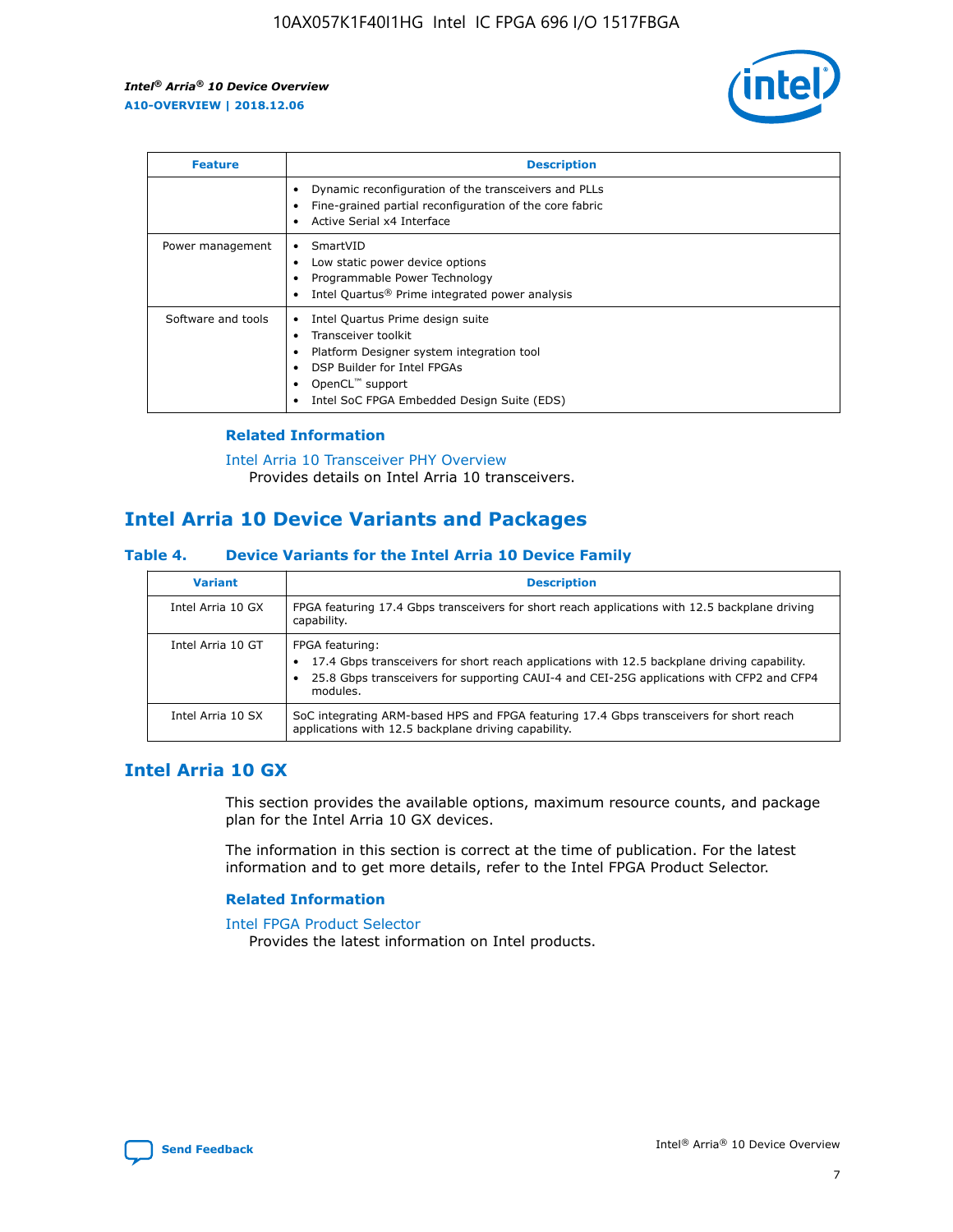

# **Available Options**





#### **Related Information**

[Transceiver Performance for Intel Arria 10 GX/SX Devices](https://www.intel.com/content/www/us/en/programmable/documentation/mcn1413182292568.html#mcn1413213965502) Provides more information about the transceiver speed grade.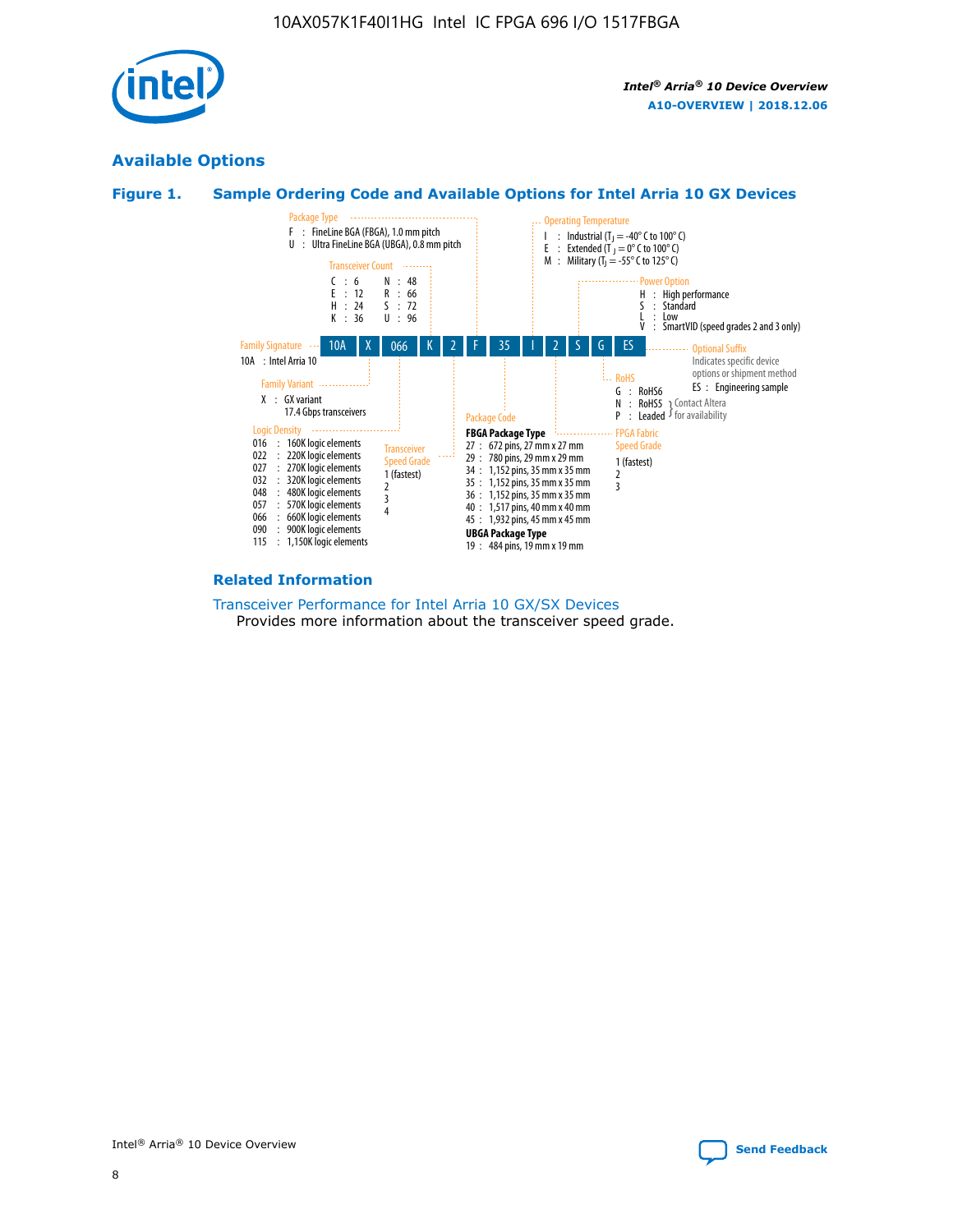

# **Maximum Resources**

#### **Table 5. Maximum Resource Counts for Intel Arria 10 GX Devices (GX 160, GX 220, GX 270, GX 320, and GX 480)**

| <b>Resource</b>         |                              | <b>Product Line</b> |                                                 |                    |                |               |  |  |
|-------------------------|------------------------------|---------------------|-------------------------------------------------|--------------------|----------------|---------------|--|--|
|                         |                              | <b>GX 160</b>       | <b>GX 220</b><br><b>GX 270</b><br><b>GX 320</b> |                    |                | <b>GX 480</b> |  |  |
| Logic Elements (LE) (K) |                              | 160                 | 220                                             | 270                | 320            | 480           |  |  |
| <b>ALM</b>              |                              | 61,510              | 80,330                                          | 101,620            | 119,900        | 183,590       |  |  |
| Register                |                              | 246,040             | 321,320                                         | 479,600<br>406,480 |                | 734,360       |  |  |
| Memory (Kb)             | M <sub>20</sub> K            | 8,800               | 11,740                                          | 15,000             | 17,820         | 28,620        |  |  |
|                         | <b>MLAB</b>                  | 1,050               | 1,690                                           | 2,452              | 2,727          | 4,164         |  |  |
|                         | Variable-precision DSP Block |                     | 192                                             | 830<br>985         |                | 1,368         |  |  |
|                         | 18 x 19 Multiplier           |                     | 384                                             | 1,970<br>1,660     |                | 2,736         |  |  |
| PLL                     | Fractional<br>Synthesis      | 6                   | 6                                               | 8                  | 8              | 12            |  |  |
|                         | I/O                          | 6                   | 6                                               | 8                  | 8              | 12            |  |  |
| 17.4 Gbps Transceiver   |                              | 12                  | 12                                              | 24                 | 24             | 36            |  |  |
| GPIO <sup>(3)</sup>     |                              | 288                 | 288                                             | 384<br>384         |                | 492           |  |  |
| LVDS Pair $(4)$         |                              | 120                 | 120                                             | 168                | 168            | 222           |  |  |
| PCIe Hard IP Block      |                              | 1                   | 1                                               | $\overline{2}$     | $\overline{2}$ | 2             |  |  |
| Hard Memory Controller  |                              | 6                   | 6                                               | 8                  | 8              | 12            |  |  |

<sup>(4)</sup> Each LVDS I/O pair can be used as differential input or output.



<sup>(3)</sup> The number of GPIOs does not include transceiver I/Os. In the Intel Quartus Prime software, the number of user I/Os includes transceiver I/Os.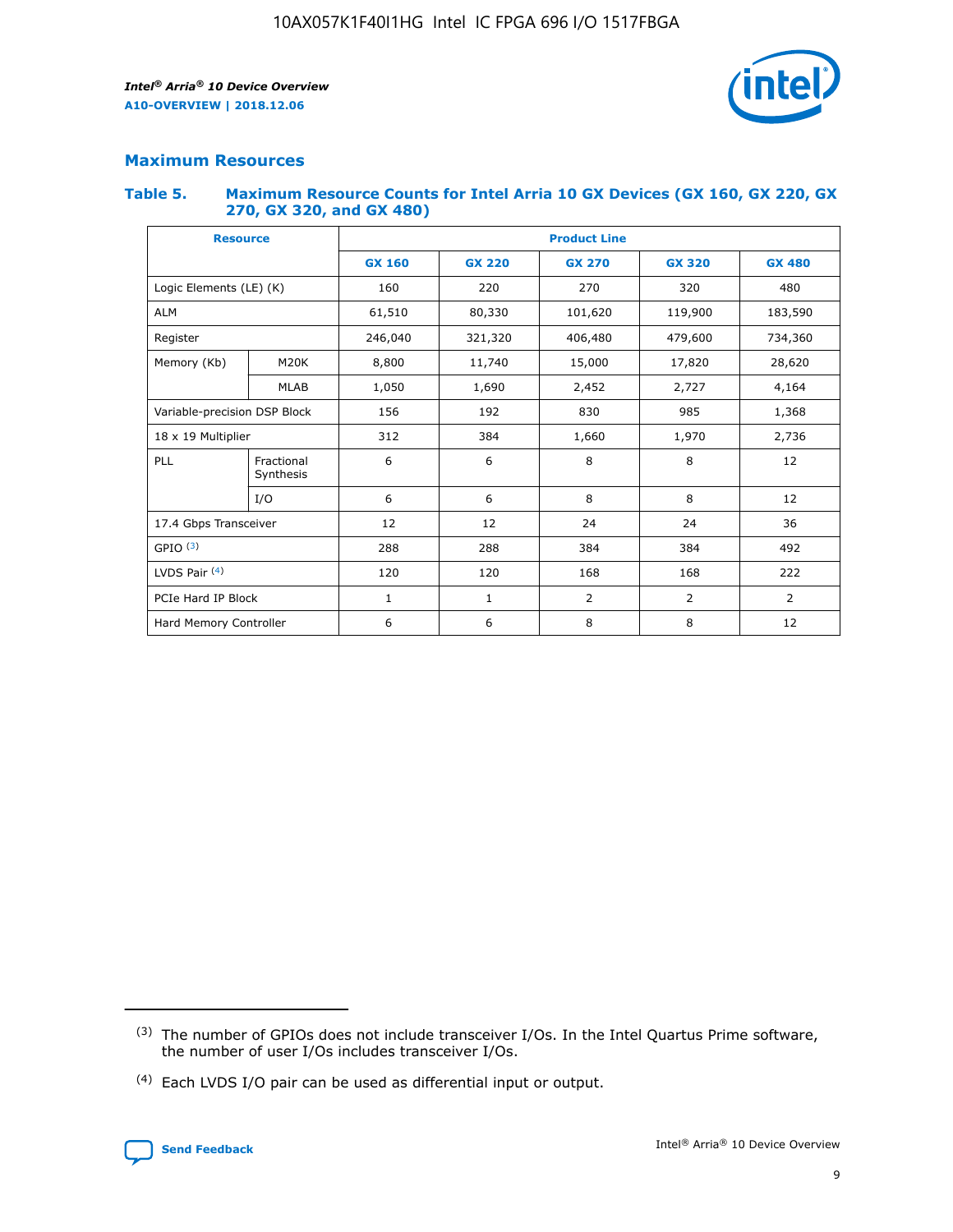

## **Table 6. Maximum Resource Counts for Intel Arria 10 GX Devices (GX 570, GX 660, GX 900, and GX 1150)**

|                              | <b>Resource</b>         | <b>Product Line</b> |                |                |                |  |  |  |
|------------------------------|-------------------------|---------------------|----------------|----------------|----------------|--|--|--|
|                              |                         | <b>GX 570</b>       | <b>GX 660</b>  |                | <b>GX 1150</b> |  |  |  |
| Logic Elements (LE) (K)      |                         | 570                 | 660            | 900            | 1,150          |  |  |  |
| <b>ALM</b>                   |                         | 217,080             | 251,680        | 339,620        | 427,200        |  |  |  |
| Register                     |                         | 868,320             | 1,006,720      | 1,358,480      | 1,708,800      |  |  |  |
| Memory (Kb)                  | <b>M20K</b>             | 36,000              | 42,620         | 48,460         | 54,260         |  |  |  |
|                              | <b>MLAB</b>             | 5,096               | 5,788<br>9,386 |                | 12,984         |  |  |  |
| Variable-precision DSP Block |                         | 1,523               | 1,687          | 1,518          | 1,518          |  |  |  |
|                              | 18 x 19 Multiplier      |                     | 3,374          | 3,036          | 3,036          |  |  |  |
| PLL                          | Fractional<br>Synthesis | 16                  | 16             | 32             | 32             |  |  |  |
|                              | I/O                     | 16                  | 16             | 16             | 16             |  |  |  |
| 17.4 Gbps Transceiver        |                         | 48                  | 48             | 96             | 96             |  |  |  |
| GPIO <sup>(3)</sup>          |                         | 696                 | 696            | 768            | 768            |  |  |  |
| LVDS Pair $(4)$              |                         | 324                 | 324            | 384            | 384            |  |  |  |
| PCIe Hard IP Block           |                         | 2                   | $\overline{2}$ | $\overline{4}$ | $\overline{4}$ |  |  |  |
| Hard Memory Controller       |                         | 16                  | 16             | 16             | 16             |  |  |  |

# **Package Plan**

# **Table 7. Package Plan for Intel Arria 10 GX Devices (U19, F27, and F29)**

Refer to I/O and High Speed I/O in Intel Arria 10 Devices chapter for the number of 3 V I/O, LVDS I/O, and LVDS channels in each device package.

| <b>Product Line</b> | U <sub>19</sub><br>$(19 \text{ mm} \times 19 \text{ mm})$<br>484-pin UBGA) |          |             |         | <b>F27</b><br>(27 mm × 27 mm,<br>672-pin FBGA) |             | <b>F29</b><br>(29 mm × 29 mm,<br>780-pin FBGA) |          |             |  |
|---------------------|----------------------------------------------------------------------------|----------|-------------|---------|------------------------------------------------|-------------|------------------------------------------------|----------|-------------|--|
|                     | 3 V I/O                                                                    | LVDS I/O | <b>XCVR</b> | 3 V I/O | <b>LVDS I/O</b>                                | <b>XCVR</b> | 3 V I/O                                        | LVDS I/O | <b>XCVR</b> |  |
| GX 160              | 48                                                                         | 192      | 6           | 48      | 192                                            | 12          | 48                                             | 240      | 12          |  |
| GX 220              | 48                                                                         | 192      | 6           | 48      | 192                                            | 12          | 48                                             | 240      | 12          |  |
| GX 270              |                                                                            |          |             | 48      | 192                                            | 12          | 48                                             | 312      | 12          |  |
| GX 320              |                                                                            |          |             | 48      | 192                                            | 12          | 48                                             | 312      | 12          |  |
| GX 480              |                                                                            |          |             |         |                                                |             | 48                                             | 312      | 12          |  |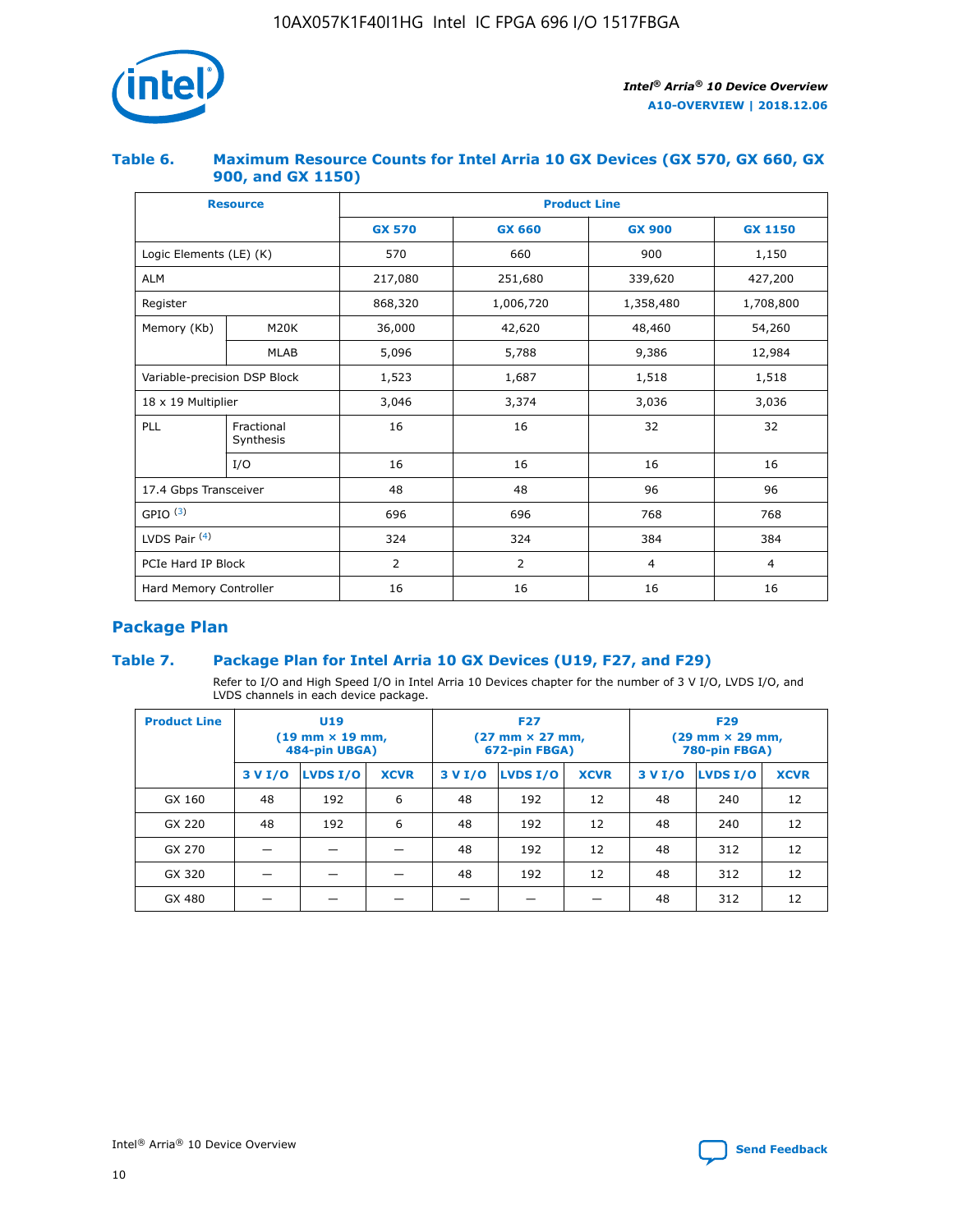

#### **Table 8. Package Plan for Intel Arria 10 GX Devices (F34, F35, NF40, and KF40)**

Refer to I/O and High Speed I/O in Intel Arria 10 Devices chapter for the number of 3 V I/O, LVDS I/O, and LVDS channels in each device package.

| <b>Product Line</b> | <b>F34</b><br>$(35 \text{ mm} \times 35 \text{ mm})$<br><b>1152-pin FBGA)</b> |                    | <b>F35</b><br>(35 mm × 35 mm,<br><b>1152-pin FBGA)</b> |           | <b>KF40</b><br>$(40 \text{ mm} \times 40 \text{ mm})$<br>1517-pin FBGA) |             |           | <b>NF40</b><br>$(40 \text{ mm} \times 40 \text{ mm})$<br>1517-pin FBGA) |             |           |                    |             |
|---------------------|-------------------------------------------------------------------------------|--------------------|--------------------------------------------------------|-----------|-------------------------------------------------------------------------|-------------|-----------|-------------------------------------------------------------------------|-------------|-----------|--------------------|-------------|
|                     | 3V<br>I/O                                                                     | <b>LVDS</b><br>I/O | <b>XCVR</b>                                            | 3V<br>I/O | <b>LVDS</b><br>I/O                                                      | <b>XCVR</b> | 3V<br>I/O | <b>LVDS</b><br>I/O                                                      | <b>XCVR</b> | 3V<br>I/O | <b>LVDS</b><br>I/O | <b>XCVR</b> |
| GX 270              | 48                                                                            | 336                | 24                                                     | 48        | 336                                                                     | 24          |           |                                                                         |             |           |                    |             |
| GX 320              | 48                                                                            | 336                | 24                                                     | 48        | 336                                                                     | 24          |           |                                                                         |             |           |                    |             |
| GX 480              | 48                                                                            | 444                | 24                                                     | 48        | 348                                                                     | 36          |           |                                                                         |             |           |                    |             |
| GX 570              | 48                                                                            | 444                | 24                                                     | 48        | 348                                                                     | 36          | 96        | 600                                                                     | 36          | 48        | 540                | 48          |
| GX 660              | 48                                                                            | 444                | 24                                                     | 48        | 348                                                                     | 36          | 96        | 600                                                                     | 36          | 48        | 540                | 48          |
| GX 900              |                                                                               | 504                | 24                                                     | –         |                                                                         |             |           |                                                                         |             |           | 600                | 48          |
| GX 1150             |                                                                               | 504                | 24                                                     |           |                                                                         |             |           |                                                                         |             |           | 600                | 48          |

#### **Table 9. Package Plan for Intel Arria 10 GX Devices (RF40, NF45, SF45, and UF45)**

Refer to I/O and High Speed I/O in Intel Arria 10 Devices chapter for the number of 3 V I/O, LVDS I/O, and LVDS channels in each device package.

| <b>Product Line</b> | <b>RF40</b><br>$(40 \text{ mm} \times 40 \text{ mm})$<br>1517-pin FBGA) |                    |             | <b>NF45</b><br>$(45 \text{ mm} \times 45 \text{ mm})$<br><b>1932-pin FBGA)</b> |                    |             | <b>SF45</b><br>$(45 \text{ mm} \times 45 \text{ mm})$<br><b>1932-pin FBGA)</b> |                    |             | <b>UF45</b><br>$(45 \text{ mm} \times 45 \text{ mm})$<br><b>1932-pin FBGA)</b> |                    |             |
|---------------------|-------------------------------------------------------------------------|--------------------|-------------|--------------------------------------------------------------------------------|--------------------|-------------|--------------------------------------------------------------------------------|--------------------|-------------|--------------------------------------------------------------------------------|--------------------|-------------|
|                     | 3V<br>I/O                                                               | <b>LVDS</b><br>I/O | <b>XCVR</b> | 3V<br>I/O                                                                      | <b>LVDS</b><br>I/O | <b>XCVR</b> | 3V<br>I/O                                                                      | <b>LVDS</b><br>I/O | <b>XCVR</b> | 3V<br>I/O                                                                      | <b>LVDS</b><br>I/O | <b>XCVR</b> |
| GX 900              |                                                                         | 342                | 66          | -                                                                              | 768                | 48          | _                                                                              | 624                | 72          |                                                                                | 480                | 96          |
| GX 1150             |                                                                         | 342                | 66          | -                                                                              | 768                | 48          | -                                                                              | 624                | 72          |                                                                                | 480                | 96          |

### **Related Information**

[I/O and High-Speed Differential I/O Interfaces in Intel Arria 10 Devices chapter, Intel](https://www.intel.com/content/www/us/en/programmable/documentation/sam1403482614086.html#sam1403482030321) [Arria 10 Device Handbook](https://www.intel.com/content/www/us/en/programmable/documentation/sam1403482614086.html#sam1403482030321)

Provides the number of 3 V and LVDS I/Os, and LVDS channels for each Intel Arria 10 device package.

# **Intel Arria 10 GT**

This section provides the available options, maximum resource counts, and package plan for the Intel Arria 10 GT devices.

The information in this section is correct at the time of publication. For the latest information and to get more details, refer to the Intel FPGA Product Selector.

#### **Related Information**

#### [Intel FPGA Product Selector](http://www.altera.com/products/selector/psg-selector.html)

Provides the latest information on Intel products.

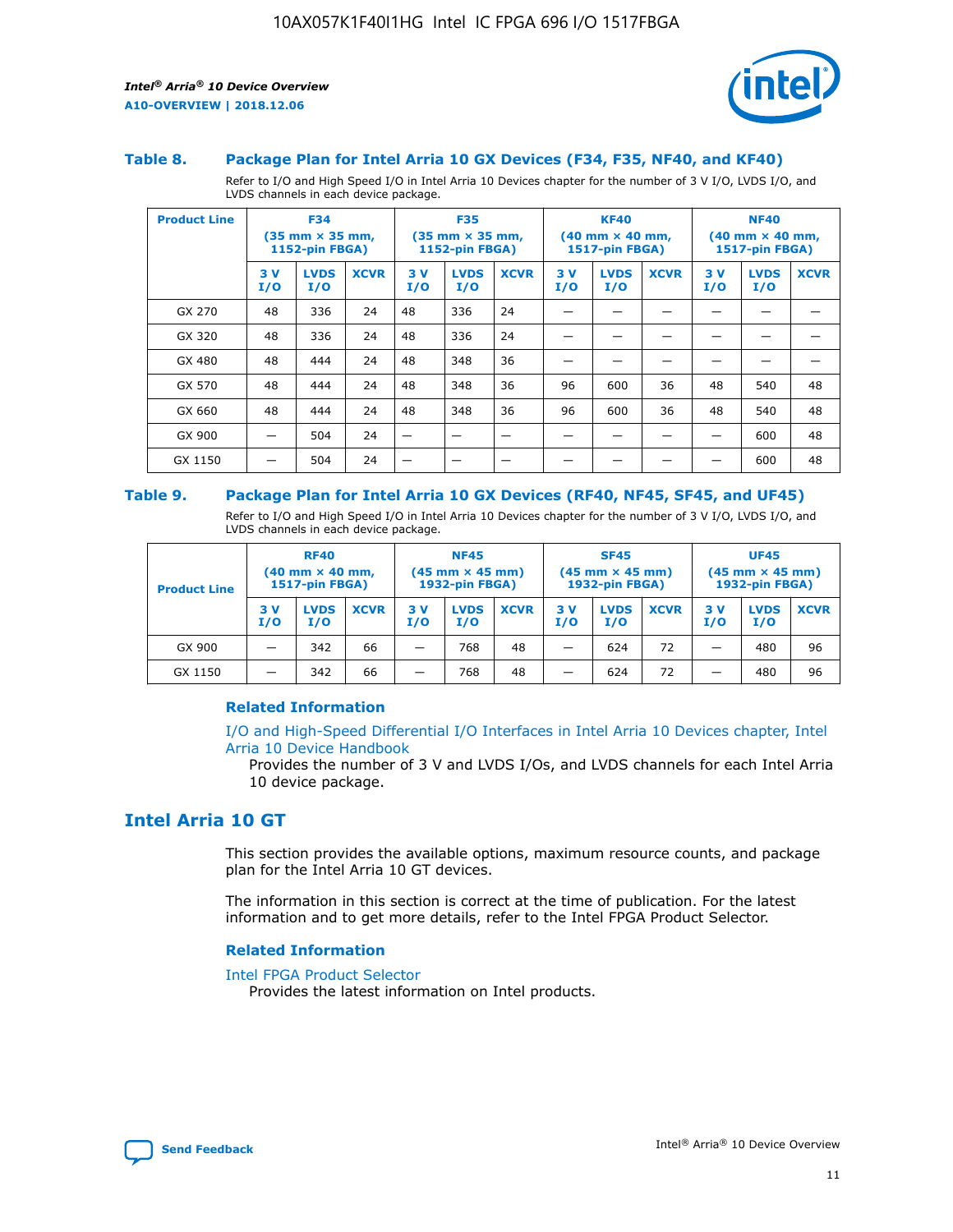

# **Available Options**

# **Figure 2. Sample Ordering Code and Available Options for Intel Arria 10 GT Devices**

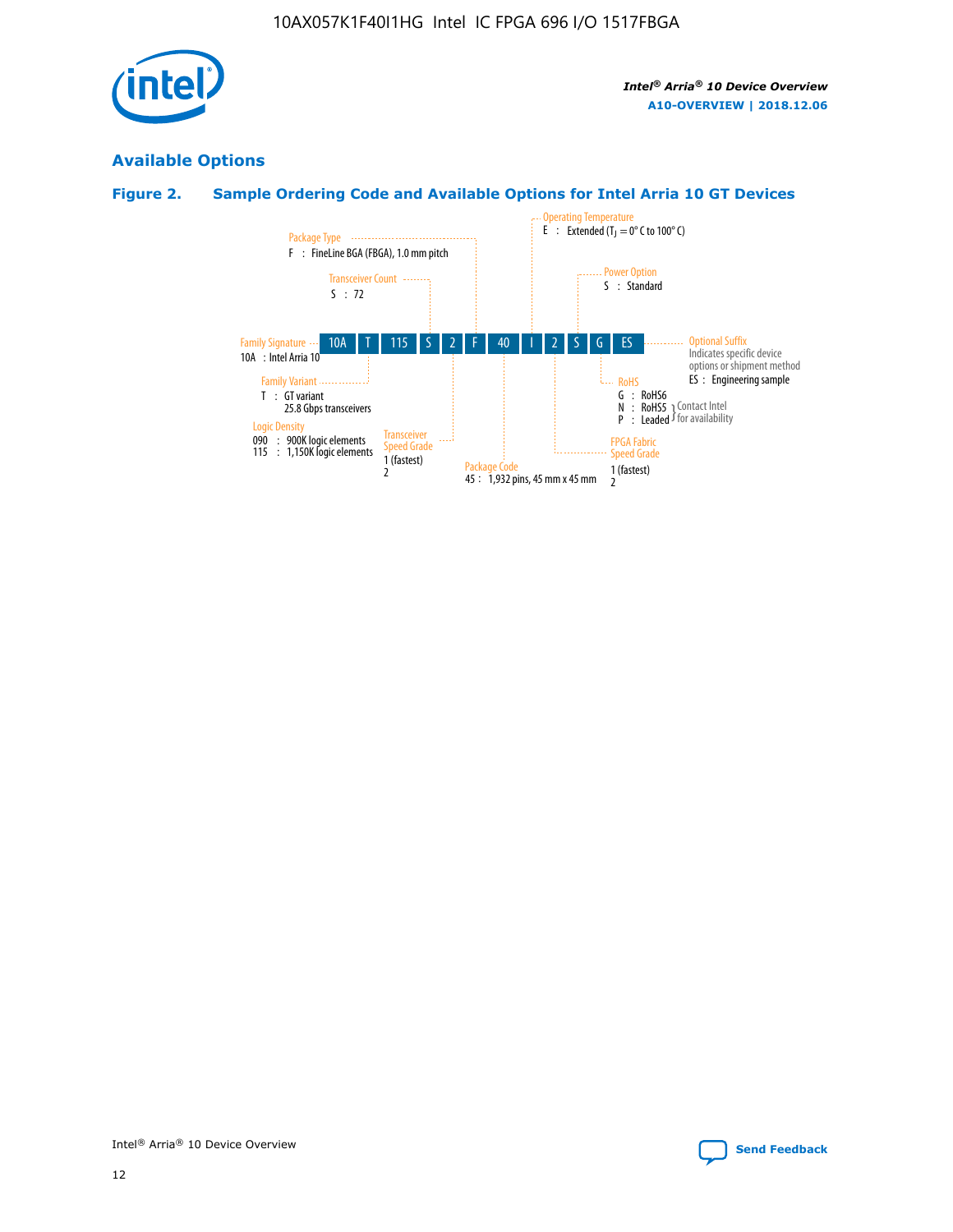

# **Maximum Resources**

#### **Table 10. Maximum Resource Counts for Intel Arria 10 GT Devices**

| <b>Resource</b>              |                      |                | <b>Product Line</b> |  |
|------------------------------|----------------------|----------------|---------------------|--|
|                              |                      | <b>GT 900</b>  | GT 1150             |  |
| Logic Elements (LE) (K)      |                      | 900            | 1,150               |  |
| <b>ALM</b>                   |                      | 339,620        | 427,200             |  |
| Register                     |                      | 1,358,480      | 1,708,800           |  |
| Memory (Kb)                  | M20K                 | 48,460         | 54,260              |  |
|                              | <b>MLAB</b>          | 9,386          | 12,984              |  |
| Variable-precision DSP Block |                      | 1,518          | 1,518               |  |
| 18 x 19 Multiplier           |                      | 3,036          | 3,036               |  |
| <b>PLL</b>                   | Fractional Synthesis | 32             | 32                  |  |
|                              | I/O                  | 16             | 16                  |  |
| Transceiver                  | 17.4 Gbps            | 72(5)          | 72(5)               |  |
|                              | 25.8 Gbps            | 6              | 6                   |  |
| GPIO <sup>(6)</sup>          |                      | 624            | 624                 |  |
| LVDS Pair $(7)$              |                      | 312            | 312                 |  |
| PCIe Hard IP Block           |                      | $\overline{4}$ | $\overline{4}$      |  |
| Hard Memory Controller       |                      | 16             | 16                  |  |

## **Related Information**

#### [Intel Arria 10 GT Channel Usage](https://www.intel.com/content/www/us/en/programmable/documentation/nik1398707230472.html#nik1398707008178)

Configuring GT/GX channels in Intel Arria 10 GT devices.

## **Package Plan**

### **Table 11. Package Plan for Intel Arria 10 GT Devices**

Refer to I/O and High Speed I/O in Intel Arria 10 Devices chapter for the number of 3 V I/O, LVDS I/O, and LVDS channels in each device package.

| <b>Product Line</b> | <b>SF45</b><br>(45 mm × 45 mm, 1932-pin FBGA) |                 |             |  |  |  |
|---------------------|-----------------------------------------------|-----------------|-------------|--|--|--|
|                     | 3 V I/O                                       | <b>LVDS I/O</b> | <b>XCVR</b> |  |  |  |
| GT 900              |                                               | 624             | 72          |  |  |  |
| GT 1150             |                                               | 624             | 72          |  |  |  |

<sup>(7)</sup> Each LVDS I/O pair can be used as differential input or output.



 $(5)$  If all 6 GT channels are in use, 12 of the GX channels are not usable.

<sup>(6)</sup> The number of GPIOs does not include transceiver I/Os. In the Intel Quartus Prime software, the number of user I/Os includes transceiver I/Os.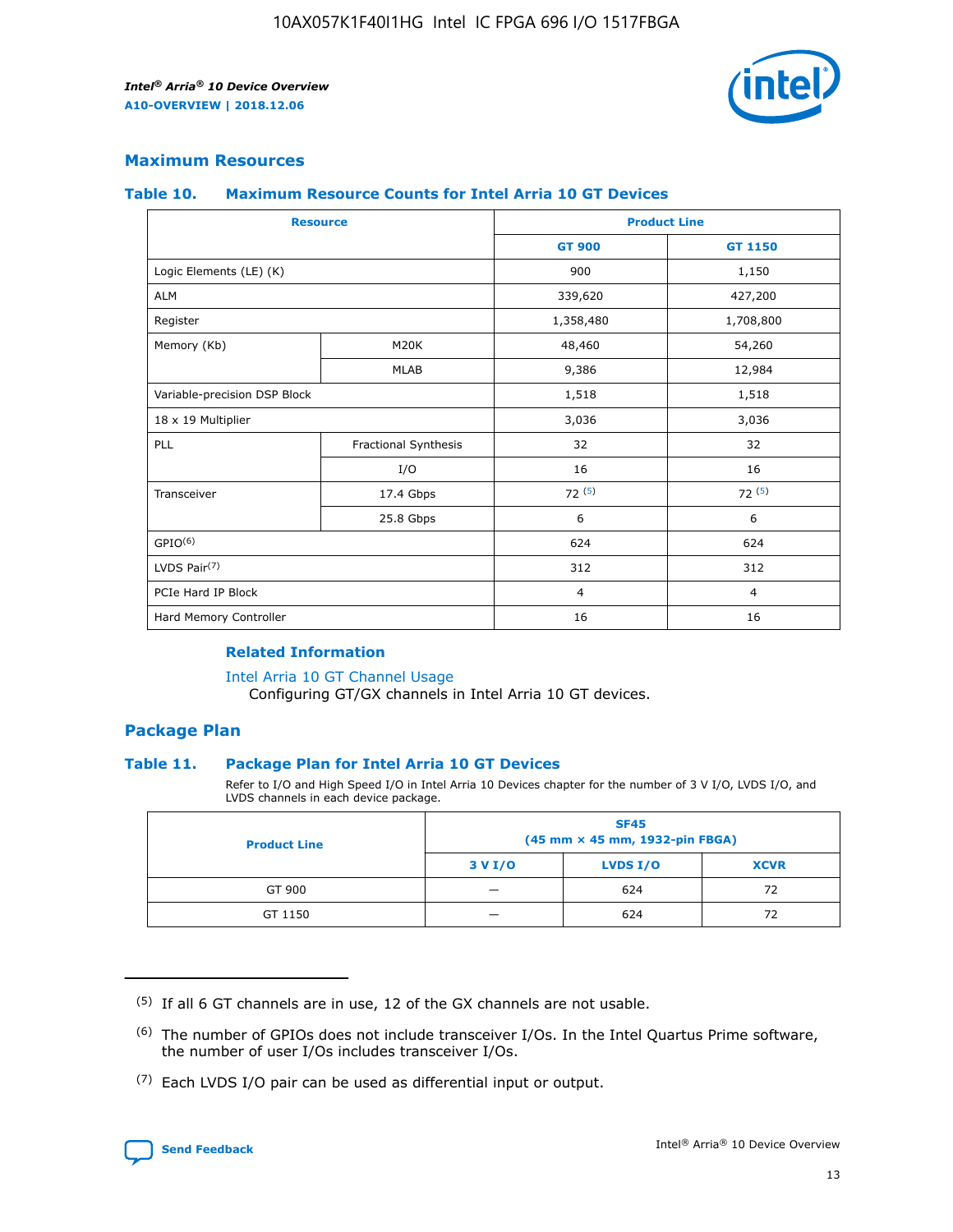

#### **Related Information**

[I/O and High-Speed Differential I/O Interfaces in Intel Arria 10 Devices chapter, Intel](https://www.intel.com/content/www/us/en/programmable/documentation/sam1403482614086.html#sam1403482030321) [Arria 10 Device Handbook](https://www.intel.com/content/www/us/en/programmable/documentation/sam1403482614086.html#sam1403482030321)

Provides the number of 3 V and LVDS I/Os, and LVDS channels for each Intel Arria 10 device package.

# **Intel Arria 10 SX**

This section provides the available options, maximum resource counts, and package plan for the Intel Arria 10 SX devices.

The information in this section is correct at the time of publication. For the latest information and to get more details, refer to the Intel FPGA Product Selector.

#### **Related Information**

[Intel FPGA Product Selector](http://www.altera.com/products/selector/psg-selector.html) Provides the latest information on Intel products.

### **Available Options**

#### **Figure 3. Sample Ordering Code and Available Options for Intel Arria 10 SX Devices**



#### **Related Information**

[Transceiver Performance for Intel Arria 10 GX/SX Devices](https://www.intel.com/content/www/us/en/programmable/documentation/mcn1413182292568.html#mcn1413213965502) Provides more information about the transceiver speed grade.

Intel® Arria® 10 Device Overview **[Send Feedback](mailto:FPGAtechdocfeedback@intel.com?subject=Feedback%20on%20Intel%20Arria%2010%20Device%20Overview%20(A10-OVERVIEW%202018.12.06)&body=We%20appreciate%20your%20feedback.%20In%20your%20comments,%20also%20specify%20the%20page%20number%20or%20paragraph.%20Thank%20you.)**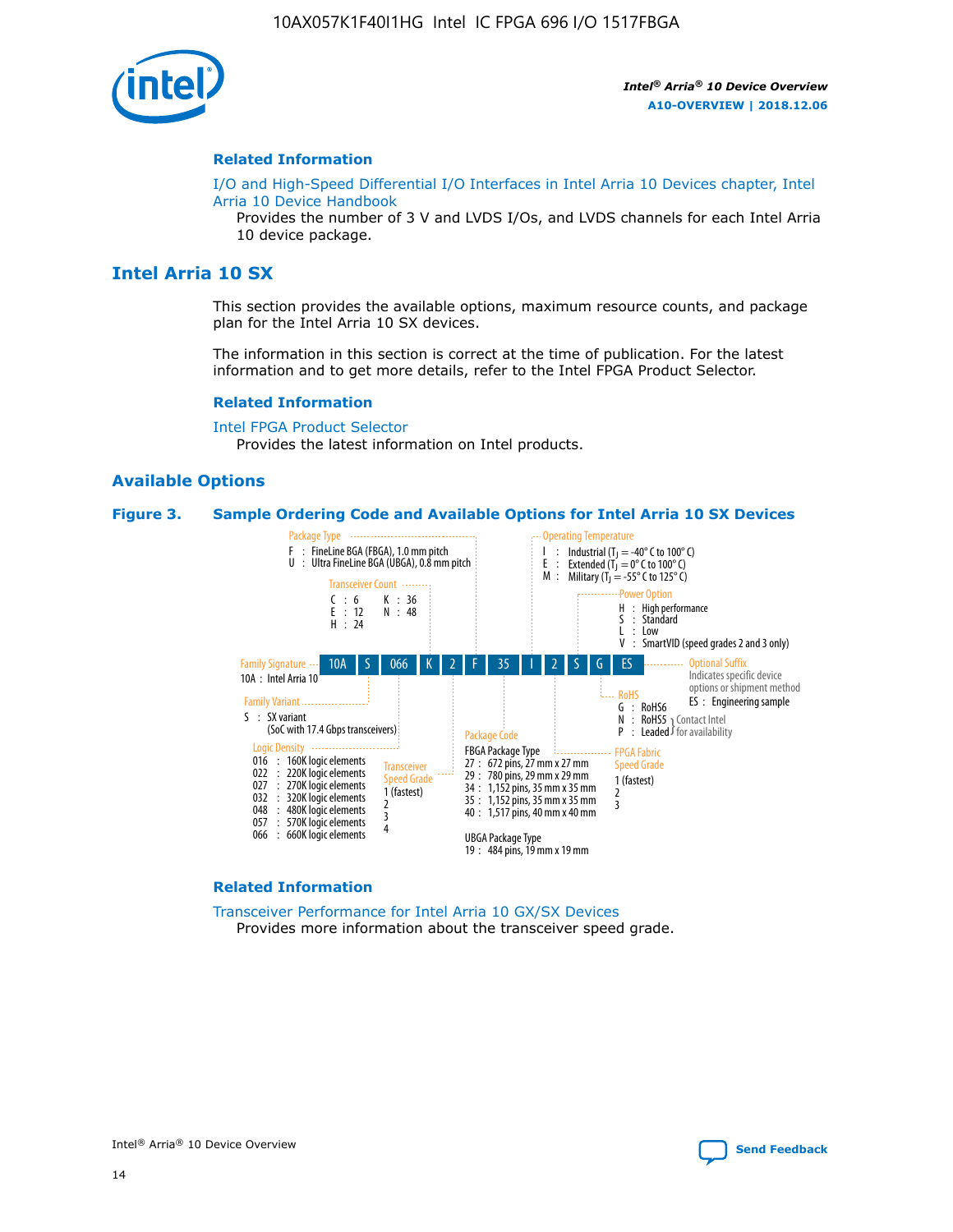

# **Maximum Resources**

### **Table 12. Maximum Resource Counts for Intel Arria 10 SX Devices**

|                                   | <b>Resource</b>         | <b>Product Line</b> |               |                |                |                |                |                |  |  |  |
|-----------------------------------|-------------------------|---------------------|---------------|----------------|----------------|----------------|----------------|----------------|--|--|--|
|                                   |                         | <b>SX 160</b>       | <b>SX 220</b> | <b>SX 270</b>  | <b>SX 320</b>  | <b>SX 480</b>  | <b>SX 570</b>  | <b>SX 660</b>  |  |  |  |
| Logic Elements (LE) (K)           |                         | 160                 | 220           | 270            | 320            | 480            | 570            | 660            |  |  |  |
| <b>ALM</b>                        |                         | 61,510              | 80,330        | 101,620        | 119,900        | 183,590        | 217,080        | 251,680        |  |  |  |
| Register                          |                         | 246,040             | 321,320       | 406,480        | 479,600        | 734,360        | 868,320        | 1,006,720      |  |  |  |
| Memory (Kb)                       | M <sub>20</sub> K       | 8,800               | 11,740        | 15,000         | 17,820         | 28,620         | 36,000         | 42,620         |  |  |  |
|                                   | <b>MLAB</b>             | 1,050               | 1,690         | 2,452          | 2,727          | 4,164          | 5,096          | 5,788          |  |  |  |
| Variable-precision DSP Block      |                         | 156                 | 192           | 830            | 985            | 1,368          | 1,523          | 1,687          |  |  |  |
| 18 x 19 Multiplier                |                         | 312                 | 384           | 1,660          | 1,970          | 2,736          | 3,046          | 3,374          |  |  |  |
| <b>PLL</b>                        | Fractional<br>Synthesis | 6                   | 6             | 8              | 8              | 12             | 16             | 16             |  |  |  |
|                                   | I/O                     | 6                   | 6             | 8              | 8              | 12             | 16             | 16             |  |  |  |
| 17.4 Gbps Transceiver             |                         | 12                  | 12            | 24             | 24             | 36             | 48             | 48             |  |  |  |
| GPIO <sup>(8)</sup>               |                         | 288                 | 288           | 384            | 384            | 492            | 696            | 696            |  |  |  |
| LVDS Pair $(9)$                   |                         | 120                 | 120           | 168            | 168            | 174            | 324            | 324            |  |  |  |
| PCIe Hard IP Block                |                         | $\mathbf{1}$        | $\mathbf{1}$  | $\overline{2}$ | $\overline{2}$ | $\overline{2}$ | $\overline{2}$ | $\overline{2}$ |  |  |  |
| Hard Memory Controller            |                         | 6                   | 6             | 8              | 8              | 12             | 16             | 16             |  |  |  |
| ARM Cortex-A9 MPCore<br>Processor |                         | Yes                 | Yes           | Yes            | Yes            | Yes            | Yes            | Yes            |  |  |  |

# **Package Plan**

### **Table 13. Package Plan for Intel Arria 10 SX Devices (U19, F27, F29, and F34)**

Refer to I/O and High Speed I/O in Intel Arria 10 Devices chapter for the number of 3 V I/O, LVDS I/O, and LVDS channels in each device package.

| <b>Product Line</b> | <b>U19</b><br>$(19 \text{ mm} \times 19 \text{ mm})$<br>484-pin UBGA) |                    | <b>F27</b><br>$(27 \text{ mm} \times 27 \text{ mm})$<br>672-pin FBGA) |           | <b>F29</b><br>$(29$ mm $\times$ 29 mm,<br>780-pin FBGA) |             |            | <b>F34</b><br>$(35 \text{ mm} \times 35 \text{ mm})$<br>1152-pin FBGA) |             |           |                    |             |
|---------------------|-----------------------------------------------------------------------|--------------------|-----------------------------------------------------------------------|-----------|---------------------------------------------------------|-------------|------------|------------------------------------------------------------------------|-------------|-----------|--------------------|-------------|
|                     | 3V<br>I/O                                                             | <b>LVDS</b><br>I/O | <b>XCVR</b>                                                           | 3V<br>I/O | <b>LVDS</b><br>I/O                                      | <b>XCVR</b> | 3 V<br>I/O | <b>LVDS</b><br>I/O                                                     | <b>XCVR</b> | 3V<br>I/O | <b>LVDS</b><br>I/O | <b>XCVR</b> |
| SX 160              | 48                                                                    | 144                | 6                                                                     | 48        | 192                                                     | 12          | 48         | 240                                                                    | 12          | –         |                    |             |
| SX 220              | 48                                                                    | 144                | 6                                                                     | 48        | 192                                                     | 12          | 48         | 240                                                                    | 12          |           |                    |             |
| SX 270              |                                                                       |                    |                                                                       | 48        | 192                                                     | 12          | 48         | 312                                                                    | 12          | 48        | 336                | 24          |
| SX 320              |                                                                       |                    |                                                                       | 48        | 192                                                     | 12          | 48         | 312                                                                    | 12          | 48        | 336                | 24          |
|                     | continued                                                             |                    |                                                                       |           |                                                         |             |            |                                                                        |             |           |                    |             |

 $(8)$  The number of GPIOs does not include transceiver I/Os. In the Intel Quartus Prime software, the number of user I/Os includes transceiver I/Os.

 $(9)$  Each LVDS I/O pair can be used as differential input or output.

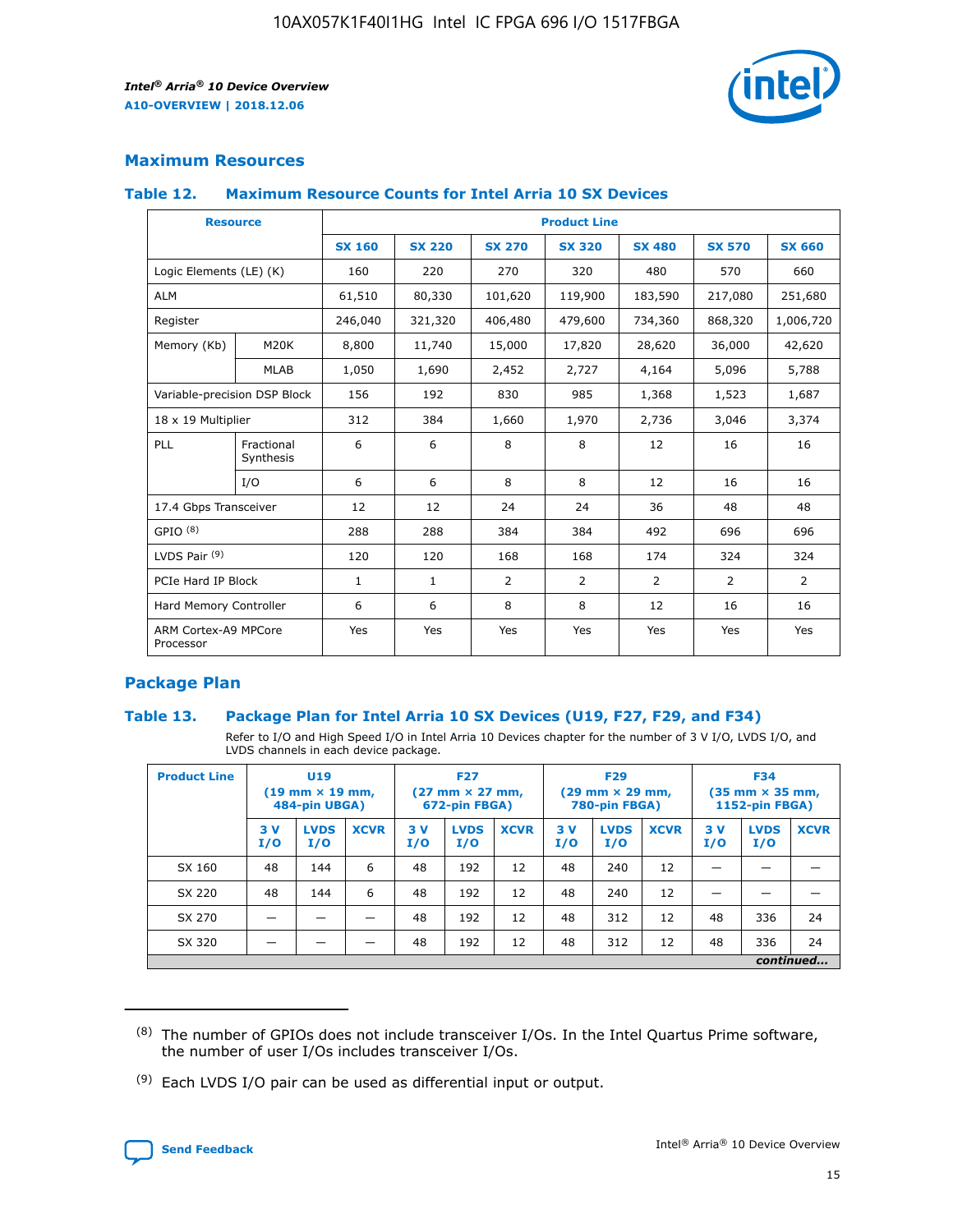

| <b>Product Line</b> | U <sub>19</sub><br>$(19 \text{ mm} \times 19 \text{ mm})$<br>484-pin UBGA) |                    | <b>F27</b><br>$(27 \text{ mm} \times 27 \text{ mm})$<br>672-pin FBGA) |           | <b>F29</b><br>$(29 \text{ mm} \times 29 \text{ mm})$<br>780-pin FBGA) |             |           | <b>F34</b><br>$(35$ mm $\times$ 35 mm,<br><b>1152-pin FBGA)</b> |             |           |                    |             |
|---------------------|----------------------------------------------------------------------------|--------------------|-----------------------------------------------------------------------|-----------|-----------------------------------------------------------------------|-------------|-----------|-----------------------------------------------------------------|-------------|-----------|--------------------|-------------|
|                     | 3V<br>I/O                                                                  | <b>LVDS</b><br>I/O | <b>XCVR</b>                                                           | 3V<br>I/O | <b>LVDS</b><br>I/O                                                    | <b>XCVR</b> | 3V<br>I/O | <b>LVDS</b><br>I/O                                              | <b>XCVR</b> | 3V<br>I/O | <b>LVDS</b><br>I/O | <b>XCVR</b> |
| SX 480              |                                                                            |                    |                                                                       |           |                                                                       |             | 48        | 312                                                             | 12          | 48        | 444                | 24          |
| SX 570              |                                                                            |                    |                                                                       |           |                                                                       |             |           |                                                                 |             | 48        | 444                | 24          |
| SX 660              |                                                                            |                    |                                                                       |           |                                                                       |             |           |                                                                 |             | 48        | 444                | 24          |

## **Table 14. Package Plan for Intel Arria 10 SX Devices (F35, KF40, and NF40)**

Refer to I/O and High Speed I/O in Intel Arria 10 Devices chapter for the number of 3 V I/O, LVDS I/O, and LVDS channels in each device package.

| <b>Product Line</b> | <b>F35</b><br>$(35 \text{ mm} \times 35 \text{ mm})$<br><b>1152-pin FBGA)</b> |          |             |                                           | <b>KF40</b><br>(40 mm × 40 mm,<br>1517-pin FBGA) |    | <b>NF40</b><br>$(40 \text{ mm} \times 40 \text{ mm})$<br>1517-pin FBGA) |          |             |  |
|---------------------|-------------------------------------------------------------------------------|----------|-------------|-------------------------------------------|--------------------------------------------------|----|-------------------------------------------------------------------------|----------|-------------|--|
|                     | 3 V I/O                                                                       | LVDS I/O | <b>XCVR</b> | <b>LVDS I/O</b><br><b>XCVR</b><br>3 V I/O |                                                  |    | 3 V I/O                                                                 | LVDS I/O | <b>XCVR</b> |  |
| SX 270              | 48                                                                            | 336      | 24          |                                           |                                                  |    |                                                                         |          |             |  |
| SX 320              | 48                                                                            | 336      | 24          |                                           |                                                  |    |                                                                         |          |             |  |
| SX 480              | 48                                                                            | 348      | 36          |                                           |                                                  |    |                                                                         |          |             |  |
| SX 570              | 48                                                                            | 348      | 36          | 96                                        | 600                                              | 36 | 48                                                                      | 540      | 48          |  |
| SX 660              | 48                                                                            | 348      | 36          | 96                                        | 600                                              | 36 | 48                                                                      | 540      | 48          |  |

# **Related Information**

[I/O and High-Speed Differential I/O Interfaces in Intel Arria 10 Devices chapter, Intel](https://www.intel.com/content/www/us/en/programmable/documentation/sam1403482614086.html#sam1403482030321) [Arria 10 Device Handbook](https://www.intel.com/content/www/us/en/programmable/documentation/sam1403482614086.html#sam1403482030321)

Provides the number of 3 V and LVDS I/Os, and LVDS channels for each Intel Arria 10 device package.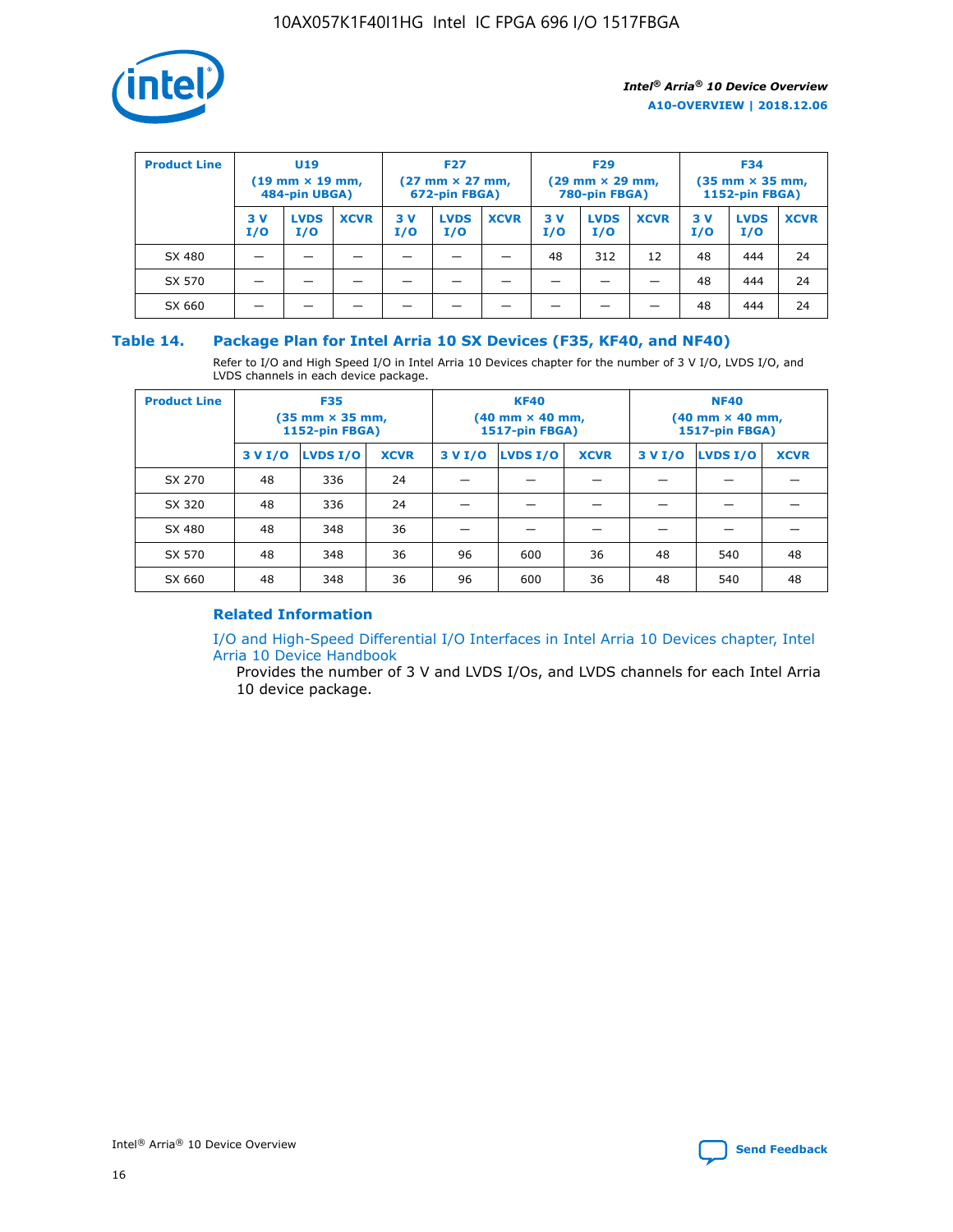

# **I/O Vertical Migration for Intel Arria 10 Devices**

#### **Figure 4. Migration Capability Across Intel Arria 10 Product Lines**

- The arrows indicate the migration paths. The devices included in each vertical migration path are shaded. Devices with fewer resources in the same path have lighter shades.
- To achieve the full I/O migration across product lines in the same migration path, restrict I/Os and transceivers usage to match the product line with the lowest I/O and transceiver counts.
- An LVDS I/O bank in the source device may be mapped to a 3 V I/O bank in the target device. To use memory interface clock frequency higher than 533 MHz, assign external memory interface pins only to banks that are LVDS I/O in both devices.
- There may be nominal 0.15 mm package height difference between some product lines in the same package type.
	- **Variant Product Line Package U19 F27 F29 F34 F35 KF40 NF40 RF40 NF45 SF45 UF45** Intel® Arria® 10 GX GX 160 GX 220 GX 270 GX 320 GX 480 GX 570 GX 660 GX 900 GX 1150 Intel Arria 10 GT GT 900 GT 1150 Intel Arria 10 SX SX 160 SX 220 SX 270 SX 320 SX 480 SX 570 SX 660
- Some migration paths are not shown in the Intel Quartus Prime software **Pin Migration View**.

*Note:* To verify the pin migration compatibility, use the **Pin Migration View** window in the Intel Quartus Prime software Pin Planner.

# **Adaptive Logic Module**

Intel Arria 10 devices use a 20 nm ALM as the basic building block of the logic fabric.

The ALM architecture is the same as the previous generation FPGAs, allowing for efficient implementation of logic functions and easy conversion of IP between the device generations.

The ALM, as shown in following figure, uses an 8-input fracturable look-up table (LUT) with four dedicated registers to help improve timing closure in register-rich designs and achieve an even higher design packing capability than the traditional two-register per LUT architecture.

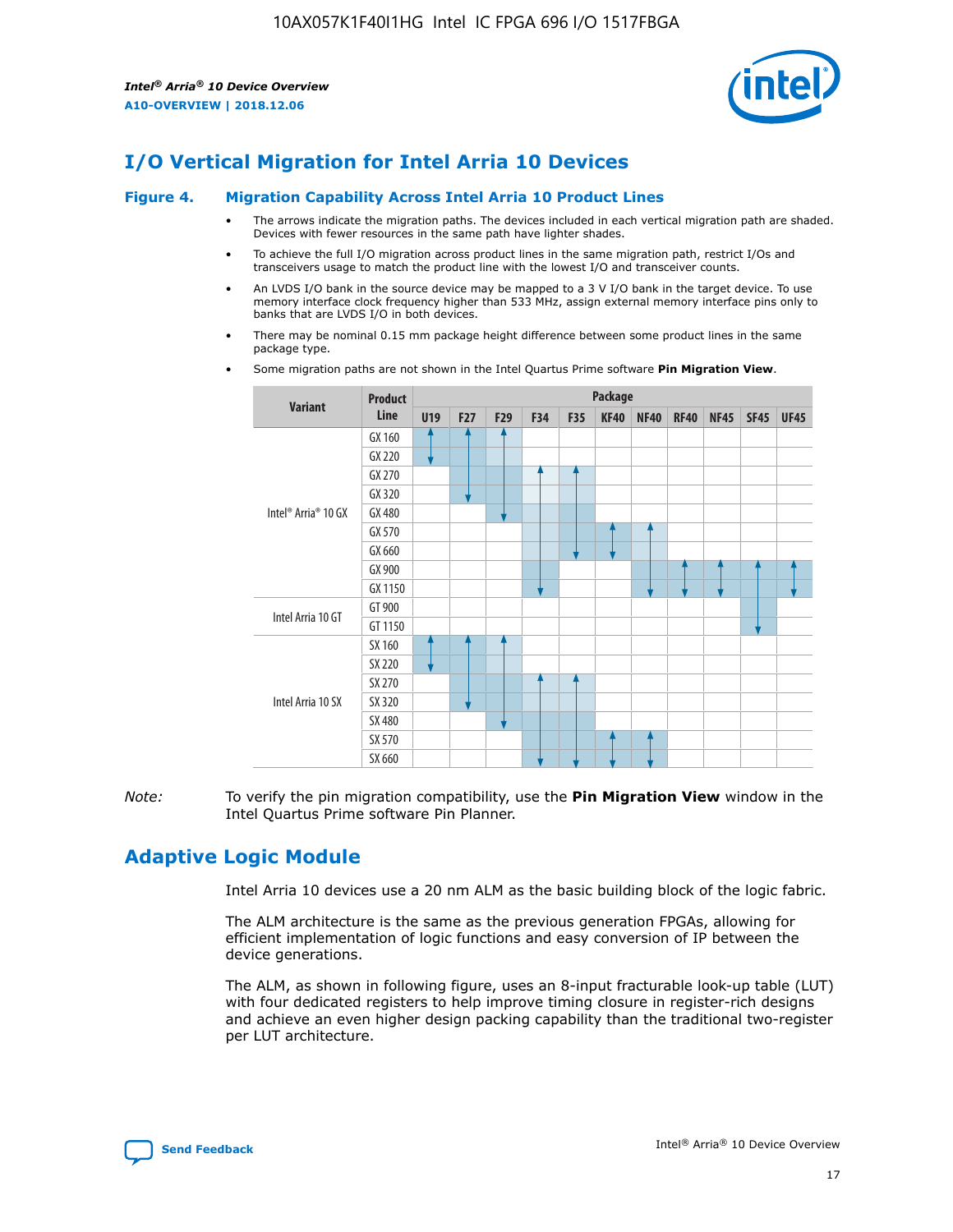

**Figure 5. ALM for Intel Arria 10 Devices**



The Intel Quartus Prime software optimizes your design according to the ALM logic structure and automatically maps legacy designs into the Intel Arria 10 ALM architecture.

# **Variable-Precision DSP Block**

The Intel Arria 10 variable precision DSP blocks support fixed-point arithmetic and floating-point arithmetic.

Features for fixed-point arithmetic:

- High-performance, power-optimized, and fully registered multiplication operations
- 18-bit and 27-bit word lengths
- Two 18 x 19 multipliers or one 27 x 27 multiplier per DSP block
- Built-in addition, subtraction, and 64-bit double accumulation register to combine multiplication results
- Cascading 19-bit or 27-bit when pre-adder is disabled and cascading 18-bit when pre-adder is used to form the tap-delay line for filtering applications
- Cascading 64-bit output bus to propagate output results from one block to the next block without external logic support
- Hard pre-adder supported in 19-bit and 27-bit modes for symmetric filters
- Internal coefficient register bank in both 18-bit and 27-bit modes for filter implementation
- 18-bit and 27-bit systolic finite impulse response (FIR) filters with distributed output adder
- Biased rounding support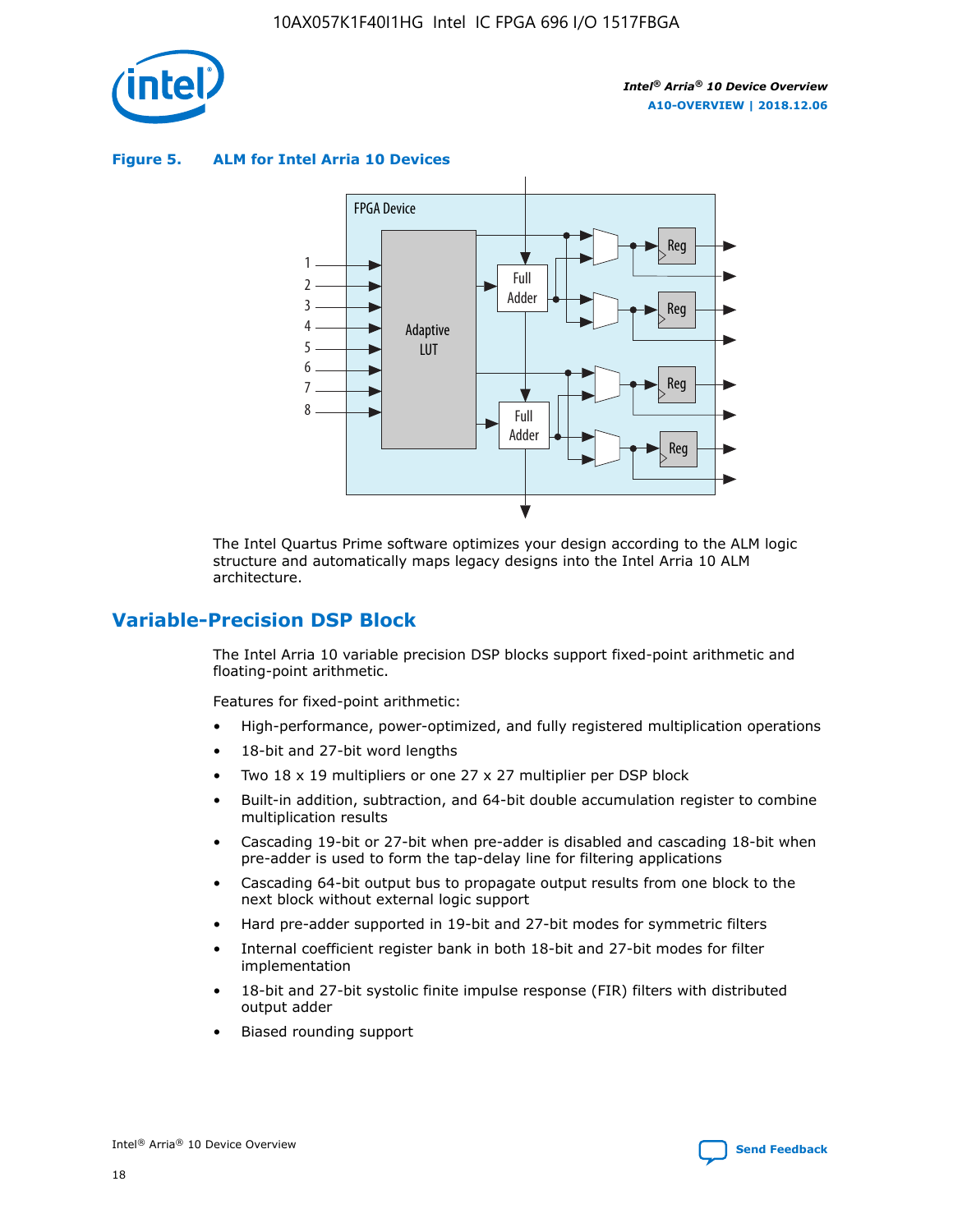

Features for floating-point arithmetic:

- A completely hardened architecture that supports multiplication, addition, subtraction, multiply-add, and multiply-subtract
- Multiplication with accumulation capability and a dynamic accumulator reset control
- Multiplication with cascade summation capability
- Multiplication with cascade subtraction capability
- Complex multiplication
- Direct vector dot product
- Systolic FIR filter

### **Table 15. Variable-Precision DSP Block Configurations for Intel Arria 10 Devices**

| <b>Usage Example</b>                                       | <b>Multiplier Size (Bit)</b>    | <b>DSP Block Resources</b> |
|------------------------------------------------------------|---------------------------------|----------------------------|
| Medium precision fixed point                               | Two 18 x 19                     |                            |
| High precision fixed or Single precision<br>floating point | One 27 x 27                     |                            |
| Fixed point FFTs                                           | One 19 x 36 with external adder |                            |
| Very high precision fixed point                            | One 36 x 36 with external adder |                            |
| Double precision floating point                            | One 54 x 54 with external adder | 4                          |

#### **Table 16. Resources for Fixed-Point Arithmetic in Intel Arria 10 Devices**

The table lists the variable-precision DSP resources by bit precision for each Intel Arria 10 device.

| <b>Variant</b>  | <b>Product Line</b> | <b>Variable-</b><br>precision<br><b>DSP Block</b> | <b>Independent Input and Output</b><br><b>Multiplications Operator</b> |                                     | 18 x 19<br><b>Multiplier</b><br><b>Adder Sum</b> | $18 \times 18$<br><b>Multiplier</b><br><b>Adder</b> |
|-----------------|---------------------|---------------------------------------------------|------------------------------------------------------------------------|-------------------------------------|--------------------------------------------------|-----------------------------------------------------|
|                 |                     |                                                   | 18 x 19<br><b>Multiplier</b>                                           | $27 \times 27$<br><b>Multiplier</b> | <b>Mode</b>                                      | <b>Summed with</b><br>36 bit Input                  |
| AIntel Arria 10 | GX 160              | 156                                               | 312                                                                    | 156                                 | 156                                              | 156                                                 |
| GX              | GX 220              | 192                                               | 384                                                                    | 192                                 | 192                                              | 192                                                 |
|                 | GX 270              | 830                                               | 1,660                                                                  | 830                                 | 830                                              | 830                                                 |
|                 | GX 320              | 984                                               | 1,968                                                                  | 984                                 | 984                                              | 984                                                 |
|                 | GX 480              | 1,368                                             | 2,736                                                                  | 1,368                               | 1,368                                            | 1,368                                               |
|                 | GX 570              | 1,523                                             | 3,046                                                                  | 1,523                               | 1,523                                            | 1,523                                               |
|                 | GX 660              | 1,687                                             | 3,374                                                                  | 1,687                               | 1,687                                            | 1,687                                               |
|                 | GX 900              | 1,518                                             | 3,036                                                                  | 1,518                               | 1,518                                            | 1,518                                               |
|                 | GX 1150             | 1,518                                             | 3,036                                                                  | 1,518                               | 1,518                                            | 1,518                                               |
| Intel Arria 10  | GT 900              | 1,518                                             | 3,036                                                                  | 1,518                               | 1,518                                            | 1,518                                               |
| GT              | GT 1150             | 1,518                                             | 3,036                                                                  | 1,518                               | 1,518                                            | 1,518                                               |
| Intel Arria 10  | SX 160              | 156                                               | 312                                                                    | 156                                 | 156                                              | 156                                                 |
| <b>SX</b>       | SX 220<br>192       |                                                   | 384                                                                    | 192                                 | 192                                              | 192                                                 |
|                 | SX 270              | 830                                               | 1,660                                                                  | 830                                 | 830                                              | 830                                                 |
|                 |                     |                                                   |                                                                        |                                     |                                                  | continued                                           |

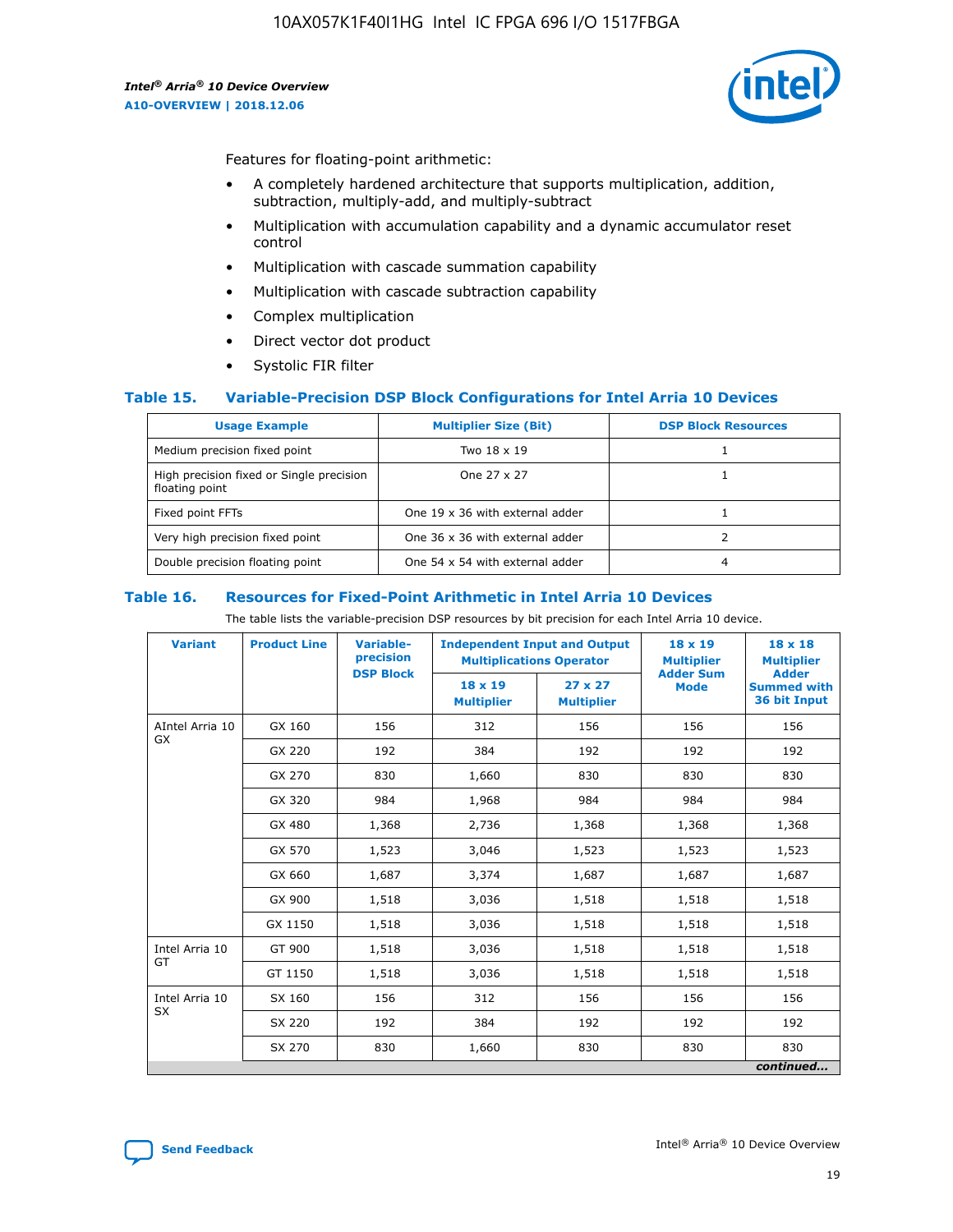

| <b>Variant</b> | <b>Product Line</b> | Variable-<br>precision | <b>Independent Input and Output</b><br><b>Multiplications Operator</b> |                                     | $18 \times 19$<br><b>Multiplier</b> | $18 \times 18$<br><b>Multiplier</b><br><b>Adder</b> |  |
|----------------|---------------------|------------------------|------------------------------------------------------------------------|-------------------------------------|-------------------------------------|-----------------------------------------------------|--|
|                |                     | <b>DSP Block</b>       | $18 \times 19$<br><b>Multiplier</b>                                    | $27 \times 27$<br><b>Multiplier</b> | <b>Adder Sum</b><br><b>Mode</b>     | <b>Summed with</b><br>36 bit Input                  |  |
|                | SX 320              | 984                    | 1,968                                                                  | 984                                 | 984                                 | 984                                                 |  |
|                | SX 480              | 1,368                  | 2,736                                                                  | 1,368                               | 1,368                               | 1,368                                               |  |
|                | SX 570              | 1,523                  | 3,046                                                                  | 1,523                               | 1,523                               | 1,523                                               |  |
|                | SX 660              | 1,687                  | 3,374                                                                  | 1,687                               | 1,687                               | 1,687                                               |  |

# **Table 17. Resources for Floating-Point Arithmetic in Intel Arria 10 Devices**

The table lists the variable-precision DSP resources by bit precision for each Intel Arria 10 device.

| <b>Variant</b> | <b>Product Line</b> | <b>Variable-</b><br>precision<br><b>DSP Block</b> | <b>Single</b><br><b>Precision</b><br><b>Floating-Point</b><br><b>Multiplication</b><br><b>Mode</b> | <b>Single-Precision</b><br><b>Floating-Point</b><br><b>Adder Mode</b> | Single-<br><b>Precision</b><br><b>Floating-Point</b><br><b>Multiply</b><br><b>Accumulate</b><br><b>Mode</b> | <b>Peak</b><br><b>Giga Floating-</b><br><b>Point</b><br><b>Operations</b><br>per Second<br>(GFLOPs) |
|----------------|---------------------|---------------------------------------------------|----------------------------------------------------------------------------------------------------|-----------------------------------------------------------------------|-------------------------------------------------------------------------------------------------------------|-----------------------------------------------------------------------------------------------------|
| Intel Arria 10 | GX 160              | 156                                               | 156                                                                                                | 156                                                                   | 156                                                                                                         | 140                                                                                                 |
| GX             | GX 220              | 192                                               | 192                                                                                                | 192                                                                   | 192                                                                                                         | 173                                                                                                 |
|                | GX 270              | 830                                               | 830                                                                                                | 830                                                                   | 830                                                                                                         | 747                                                                                                 |
|                | GX 320              | 984                                               | 984                                                                                                | 984                                                                   | 984                                                                                                         | 886                                                                                                 |
|                | GX 480              | 1,369                                             | 1,368                                                                                              | 1,368                                                                 | 1,368                                                                                                       | 1,231                                                                                               |
|                | GX 570              | 1,523                                             | 1,523                                                                                              | 1,523                                                                 | 1,523                                                                                                       | 1,371                                                                                               |
|                | GX 660              | 1,687                                             | 1,687                                                                                              | 1,687                                                                 | 1,687                                                                                                       | 1,518                                                                                               |
|                | GX 900              | 1,518                                             | 1,518                                                                                              | 1,518                                                                 | 1,518                                                                                                       | 1,366                                                                                               |
|                | GX 1150             | 1,518                                             | 1,518                                                                                              | 1,518                                                                 | 1,518                                                                                                       | 1,366                                                                                               |
| Intel Arria 10 | GT 900              | 1,518                                             | 1,518                                                                                              | 1,518                                                                 | 1,518                                                                                                       | 1,366                                                                                               |
| GT             | GT 1150             | 1,518                                             | 1,518                                                                                              | 1,518                                                                 | 1,518                                                                                                       | 1,366                                                                                               |
| Intel Arria 10 | SX 160              | 156                                               | 156                                                                                                | 156                                                                   | 156                                                                                                         | 140                                                                                                 |
| <b>SX</b>      | SX 220              | 192                                               | 192                                                                                                | 192                                                                   | 192                                                                                                         | 173                                                                                                 |
|                | SX 270              | 830                                               | 830                                                                                                | 830                                                                   | 830                                                                                                         | 747                                                                                                 |
|                | SX 320              | 984                                               | 984                                                                                                | 984                                                                   | 984                                                                                                         | 886                                                                                                 |
|                | SX 480              | 1,369                                             | 1,368                                                                                              | 1,368                                                                 | 1,368                                                                                                       | 1,231                                                                                               |
|                | SX 570              | 1,523                                             | 1,523                                                                                              | 1,523                                                                 | 1,523                                                                                                       | 1,371                                                                                               |
|                | SX 660              | 1,687                                             | 1,687                                                                                              | 1,687                                                                 | 1,687                                                                                                       | 1,518                                                                                               |

# **Embedded Memory Blocks**

The embedded memory blocks in the devices are flexible and designed to provide an optimal amount of small- and large-sized memory arrays to fit your design requirements.

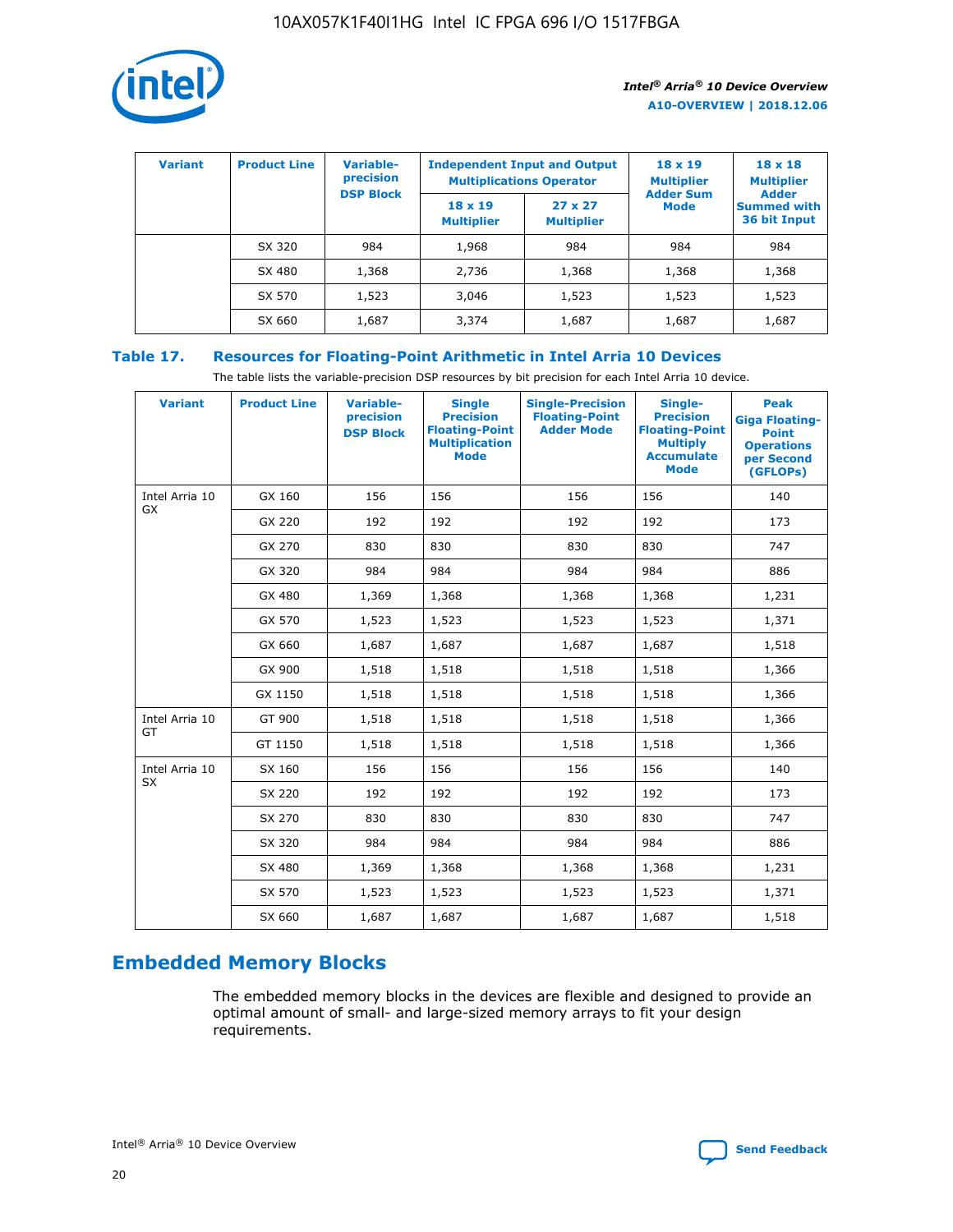

# **Types of Embedded Memory**

The Intel Arria 10 devices contain two types of memory blocks:

- 20 Kb M20K blocks—blocks of dedicated memory resources. The M20K blocks are ideal for larger memory arrays while still providing a large number of independent ports.
- 640 bit memory logic array blocks (MLABs)—enhanced memory blocks that are configured from dual-purpose logic array blocks (LABs). The MLABs are ideal for wide and shallow memory arrays. The MLABs are optimized for implementation of shift registers for digital signal processing (DSP) applications, wide and shallow FIFO buffers, and filter delay lines. Each MLAB is made up of ten adaptive logic modules (ALMs). In the Intel Arria 10 devices, you can configure these ALMs as ten 32 x 2 blocks, giving you one 32 x 20 simple dual-port SRAM block per MLAB.

# **Embedded Memory Capacity in Intel Arria 10 Devices**

|                   | <b>Product</b> | <b>M20K</b>  |                     | <b>MLAB</b>  |                     | <b>Total RAM Bit</b> |
|-------------------|----------------|--------------|---------------------|--------------|---------------------|----------------------|
| <b>Variant</b>    | <b>Line</b>    | <b>Block</b> | <b>RAM Bit (Kb)</b> | <b>Block</b> | <b>RAM Bit (Kb)</b> | (Kb)                 |
| Intel Arria 10 GX | GX 160         | 440          | 8,800               | 1,680        | 1,050               | 9,850                |
|                   | GX 220         | 587          | 11,740              | 2,703        | 1,690               | 13,430               |
|                   | GX 270         | 750          | 15,000              | 3,922        | 2,452               | 17,452               |
|                   | GX 320         | 891          | 17,820              | 4,363        | 2,727               | 20,547               |
|                   | GX 480         | 1,431        | 28,620              | 6,662        | 4,164               | 32,784               |
|                   | GX 570         | 1,800        | 36,000              | 8,153        | 5,096               | 41,096               |
|                   | GX 660         | 2,131        | 42,620              | 9,260        | 5,788               | 48,408               |
|                   | GX 900         | 2,423        | 48,460              | 15,017       | 9,386               | 57,846               |
|                   | GX 1150        | 2,713        | 54,260              | 20,774       | 12,984              | 67,244               |
| Intel Arria 10 GT | GT 900         | 2,423        | 48,460              | 15,017       | 9,386               | 57,846               |
|                   | GT 1150        | 2,713        | 54,260              | 20,774       | 12,984              | 67,244               |
| Intel Arria 10 SX | SX 160         | 440          | 8,800               | 1,680        | 1,050               | 9,850                |
|                   | SX 220         | 587          | 11,740              | 2,703        | 1,690               | 13,430               |
|                   | SX 270         | 750          | 15,000              | 3,922        | 2,452               | 17,452               |
|                   | SX 320         | 891          | 17,820              | 4,363        | 2,727               | 20,547               |
|                   | SX 480         | 1,431        | 28,620              | 6,662        | 4,164               | 32,784               |
|                   | SX 570         | 1,800        | 36,000              | 8,153        | 5,096               | 41,096               |
|                   | SX 660         | 2,131        | 42,620              | 9,260        | 5,788               | 48,408               |

#### **Table 18. Embedded Memory Capacity and Distribution in Intel Arria 10 Devices**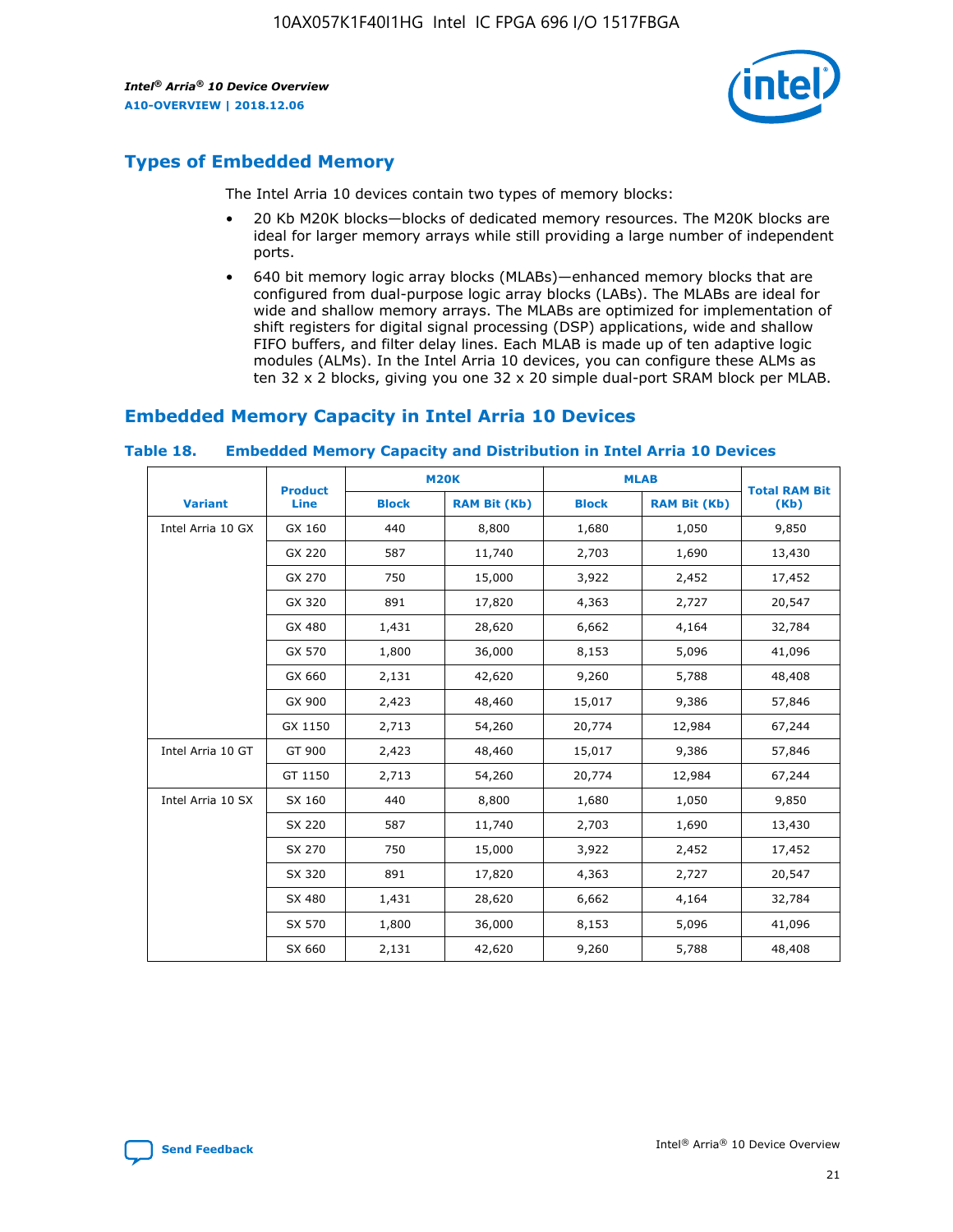

# **Embedded Memory Configurations for Single-port Mode**

#### **Table 19. Single-port Embedded Memory Configurations for Intel Arria 10 Devices**

This table lists the maximum configurations supported for single-port RAM and ROM modes.

| <b>Memory Block</b> | Depth (bits) | <b>Programmable Width</b> |
|---------------------|--------------|---------------------------|
| MLAB                | 32           | x16, x18, or x20          |
|                     | 64(10)       | x8, x9, x10               |
| M20K                | 512          | x40, x32                  |
|                     | 1K           | x20, x16                  |
|                     | 2K           | x10, x8                   |
|                     | 4K           | x5, x4                    |
|                     | 8K           | x2                        |
|                     | 16K          | x1                        |

# **Clock Networks and PLL Clock Sources**

The clock network architecture is based on Intel's global, regional, and peripheral clock structure. This clock structure is supported by dedicated clock input pins, fractional clock synthesis PLLs, and integer I/O PLLs.

# **Clock Networks**

The Intel Arria 10 core clock networks are capable of up to 800 MHz fabric operation across the full industrial temperature range. For the external memory interface, the clock network supports the hard memory controller with speeds up to 2,400 Mbps in a quarter-rate transfer.

To reduce power consumption, the Intel Quartus Prime software identifies all unused sections of the clock network and powers them down.

# **Fractional Synthesis and I/O PLLs**

Intel Arria 10 devices contain up to 32 fractional synthesis PLLs and up to 16 I/O PLLs that are available for both specific and general purpose uses in the core:

- Fractional synthesis PLLs—located in the column adjacent to the transceiver blocks
- I/O PLLs—located in each bank of the 48 I/Os

### **Fractional Synthesis PLLs**

You can use the fractional synthesis PLLs to:

- Reduce the number of oscillators that are required on your board
- Reduce the number of clock pins that are used in the device by synthesizing multiple clock frequencies from a single reference clock source

<sup>(10)</sup> Supported through software emulation and consumes additional MLAB blocks.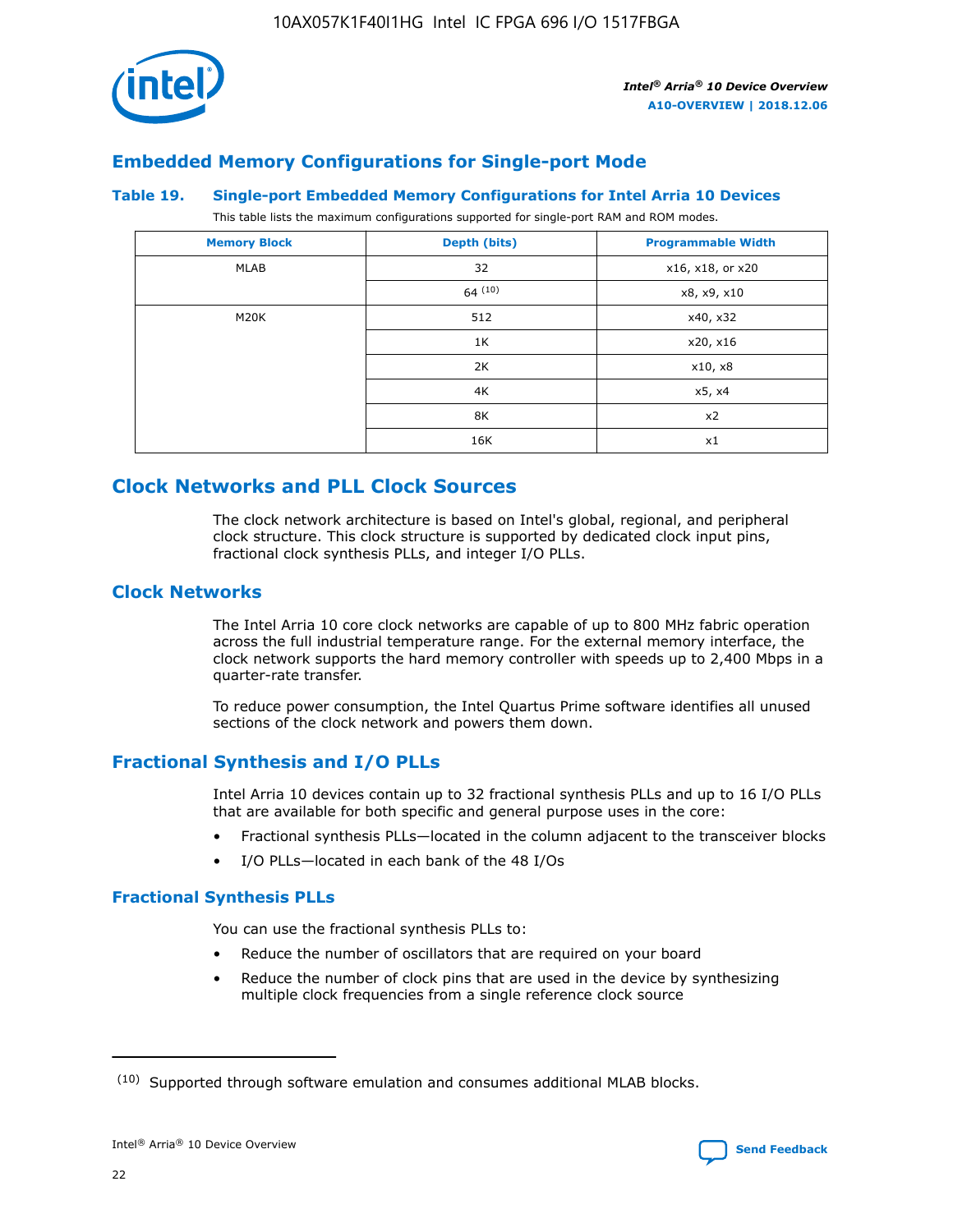

The fractional synthesis PLLs support the following features:

- Reference clock frequency synthesis for transceiver CMU and Advanced Transmit (ATX) PLLs
- Clock network delay compensation
- Zero-delay buffering
- Direct transmit clocking for transceivers
- Independently configurable into two modes:
	- Conventional integer mode equivalent to the general purpose PLL
	- Enhanced fractional mode with third order delta-sigma modulation
- PLL cascading

# **I/O PLLs**

The integer mode I/O PLLs are located in each bank of 48 I/Os. You can use the I/O PLLs to simplify the design of external memory and high-speed LVDS interfaces.

In each I/O bank, the I/O PLLs are adjacent to the hard memory controllers and LVDS SERDES. Because these PLLs are tightly coupled with the I/Os that need to use them, it makes it easier to close timing.

You can use the I/O PLLs for general purpose applications in the core such as clock network delay compensation and zero-delay buffering.

Intel Arria 10 devices support PLL-to-PLL cascading.

# **FPGA General Purpose I/O**

Intel Arria 10 devices offer highly configurable GPIOs. Each I/O bank contains 48 general purpose I/Os and a high-efficiency hard memory controller.

The following list describes the features of the GPIOs:

- Consist of 3 V I/Os for high-voltage application and LVDS I/Os for differential signaling
	- Up to two 3 V I/O banks, available in some devices, that support up to 3 V I/O standards
	- LVDS I/O banks that support up to 1.8 V I/O standards
- Support a wide range of single-ended and differential I/O interfaces
- LVDS speeds up to 1.6 Gbps
- Each LVDS pair of pins has differential input and output buffers, allowing you to configure the LVDS direction for each pair.
- Programmable bus hold and weak pull-up
- Programmable differential output voltage  $(V_{OD})$  and programmable pre-emphasis

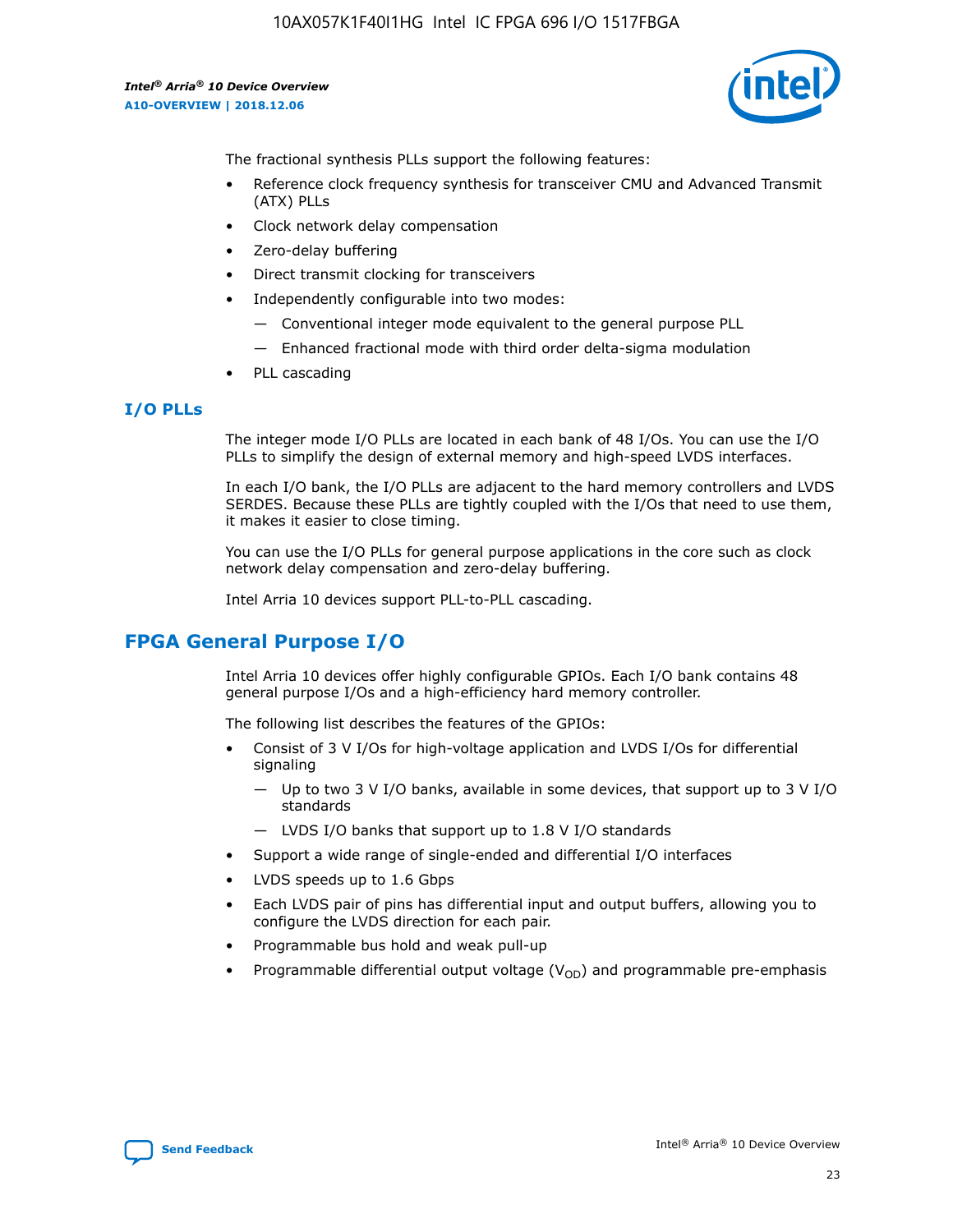

- Series (R<sub>S</sub>) and parallel (R<sub>T</sub>) on-chip termination (OCT) for all I/O banks with OCT calibration to limit the termination impedance variation
- On-chip dynamic termination that has the ability to swap between series and parallel termination, depending on whether there is read or write on a common bus for signal integrity
- Easy timing closure support using the hard read FIFO in the input register path, and delay-locked loop (DLL) delay chain with fine and coarse architecture

# **External Memory Interface**

Intel Arria 10 devices offer massive external memory bandwidth, with up to seven 32 bit DDR4 memory interfaces running at up to 2,400 Mbps. This bandwidth provides additional ease of design, lower power, and resource efficiencies of hardened highperformance memory controllers.

The memory interface within Intel Arria 10 FPGAs and SoCs delivers the highest performance and ease of use. You can configure up to a maximum width of 144 bits when using the hard or soft memory controllers. If required, you can bypass the hard memory controller and use a soft controller implemented in the user logic.

Each I/O contains a hardened DDR read/write path (PHY) capable of performing key memory interface functionality such as read/write leveling, FIFO buffering to lower latency and improve margin, timing calibration, and on-chip termination.

The timing calibration is aided by the inclusion of hard microcontrollers based on Intel's Nios® II technology, specifically tailored to control the calibration of multiple memory interfaces. This calibration allows the Intel Arria 10 device to compensate for any changes in process, voltage, or temperature either within the Intel Arria 10 device itself, or within the external memory device. The advanced calibration algorithms ensure maximum bandwidth and robust timing margin across all operating conditions.

In addition to parallel memory interfaces, Intel Arria 10 devices support serial memory technologies such as the Hybrid Memory Cube (HMC). The HMC is supported by the Intel Arria 10 high-speed serial transceivers which connect up to four HMC links, with each link running at data rates up to 15 Gbps.

### **Related Information**

#### [External Memory Interface Spec Estimator](http://www.altera.com/technology/memory/estimator/mem-emif-index.html)

Provides a parametric tool that allows you to find and compare the performance of the supported external memory interfaces in IntelFPGAs.

# **Memory Standards Supported by Intel Arria 10 Devices**

The I/Os are designed to provide high performance support for existing and emerging external memory standards.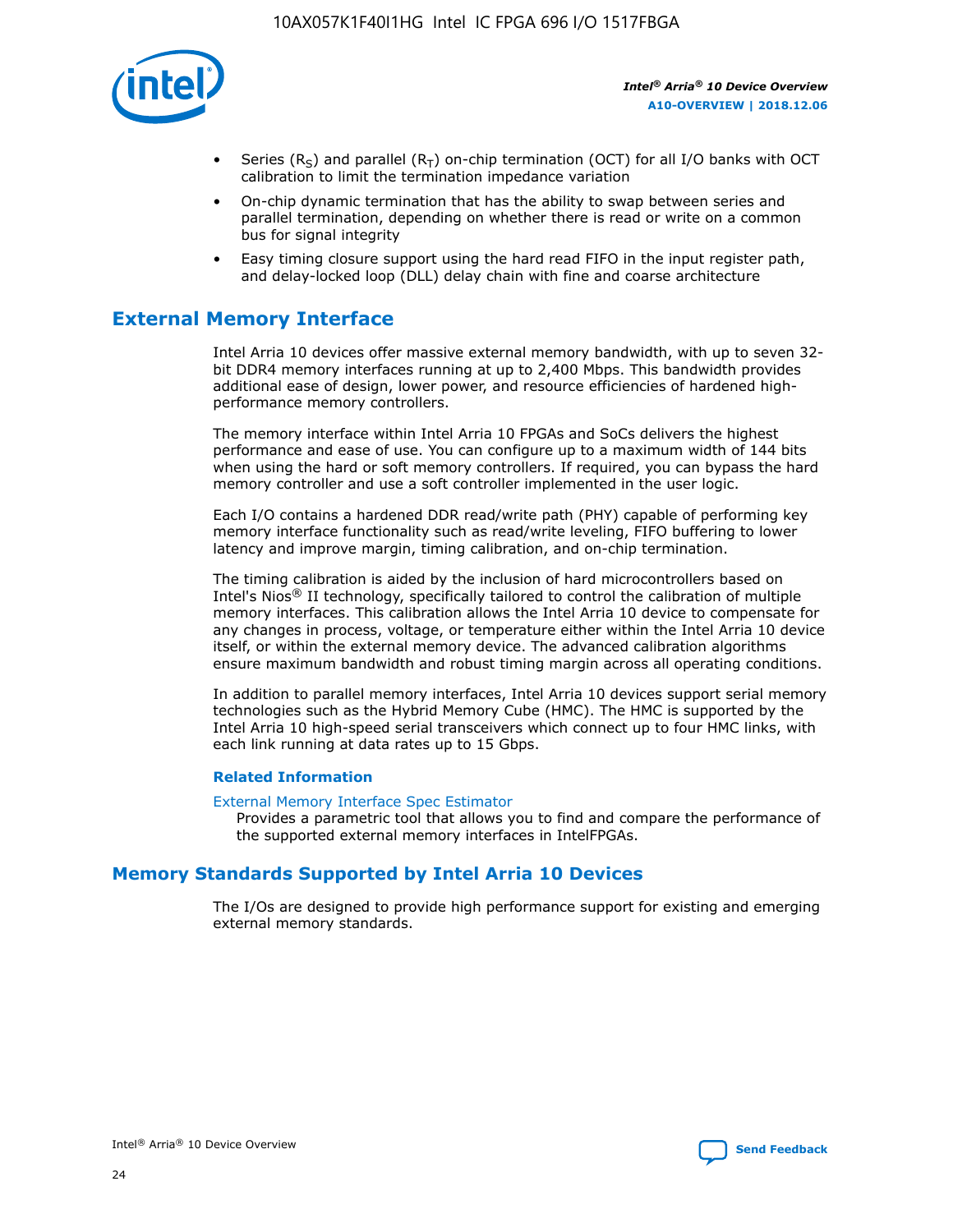

#### **Table 20. Memory Standards Supported by the Hard Memory Controller**

This table lists the overall capability of the hard memory controller. For specific details, refer to the External Memory Interface Spec Estimator and Intel Arria 10 Device Datasheet.

| <b>Memory Standard</b> | <b>Rate Support</b> | <b>Ping Pong PHY Support</b> | <b>Maximum Frequency</b><br>(MHz) |
|------------------------|---------------------|------------------------------|-----------------------------------|
| <b>DDR4 SDRAM</b>      | Quarter rate        | Yes                          | 1,067                             |
|                        |                     |                              | 1,200                             |
| DDR3 SDRAM             | Half rate           | Yes                          | 533                               |
|                        |                     |                              | 667                               |
|                        | Quarter rate        | Yes                          | 1,067                             |
|                        |                     |                              | 1,067                             |
| <b>DDR3L SDRAM</b>     | Half rate           | Yes                          | 533                               |
|                        |                     |                              | 667                               |
|                        | Quarter rate        | Yes                          | 933                               |
|                        |                     |                              | 933                               |
| LPDDR3 SDRAM           | Half rate           |                              | 533                               |
|                        | Quarter rate        |                              | 800                               |

### **Table 21. Memory Standards Supported by the Soft Memory Controller**

| <b>Memory Standard</b>      | <b>Rate Support</b> | <b>Maximum Frequency</b><br>(MHz) |
|-----------------------------|---------------------|-----------------------------------|
| <b>RLDRAM 3 (11)</b>        | Quarter rate        | 1,200                             |
| QDR IV SRAM <sup>(11)</sup> | Quarter rate        | 1,067                             |
| <b>ODR II SRAM</b>          | Full rate           | 333                               |
|                             | Half rate           | 633                               |
| <b>ODR II+ SRAM</b>         | Full rate           | 333                               |
|                             | Half rate           | 633                               |
| <b>QDR II+ Xtreme SRAM</b>  | Full rate           | 333                               |
|                             | Half rate           | 633                               |

#### **Table 22. Memory Standards Supported by the HPS Hard Memory Controller**

The hard processor system (HPS) is available in Intel Arria 10 SoC devices only.

| <b>Memory Standard</b> | <b>Rate Support</b> | <b>Maximum Frequency</b><br>(MHz) |
|------------------------|---------------------|-----------------------------------|
| <b>DDR4 SDRAM</b>      | Half rate           | 1,200                             |
| <b>DDR3 SDRAM</b>      | Half rate           | 1,067                             |
| <b>DDR3L SDRAM</b>     | Half rate           | 933                               |

<sup>(11)</sup> Intel Arria 10 devices support this external memory interface using hard PHY with soft memory controller.

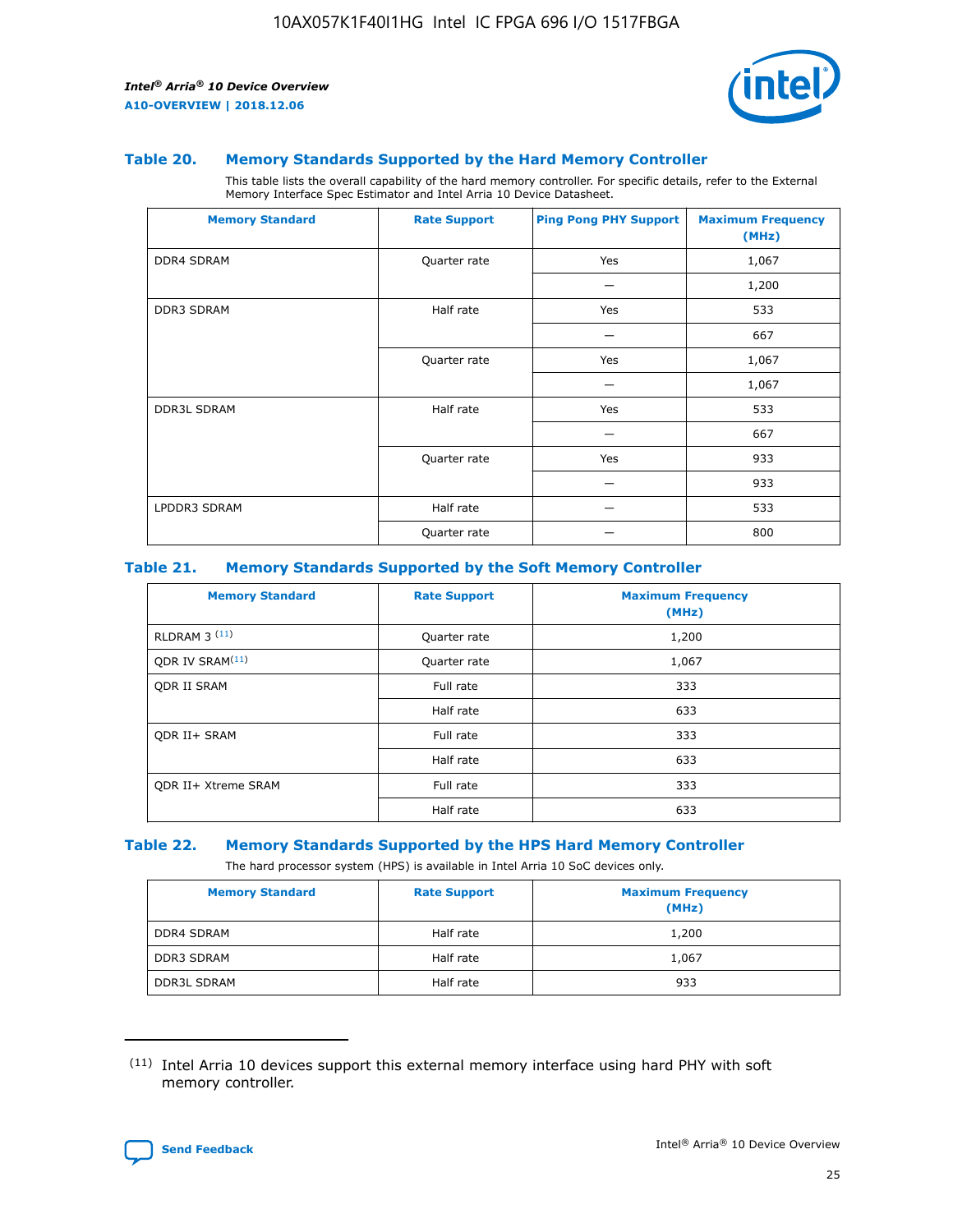

## **Related Information**

#### [Intel Arria 10 Device Datasheet](https://www.intel.com/content/www/us/en/programmable/documentation/mcn1413182292568.html#mcn1413182153340)

Lists the memory interface performance according to memory interface standards, rank or chip select configurations, and Intel Arria 10 device speed grades.

# **PCIe Gen1, Gen2, and Gen3 Hard IP**

Intel Arria 10 devices contain PCIe hard IP that is designed for performance and ease-of-use:

- Includes all layers of the PCIe stack—transaction, data link and physical layers.
- Supports PCIe Gen3, Gen2, and Gen1 Endpoint and Root Port in x1, x2, x4, or x8 lane configuration.
- Operates independently from the core logic—optional configuration via protocol (CvP) allows the PCIe link to power up and complete link training in less than 100 ms while the Intel Arria 10 device completes loading the programming file for the rest of the FPGA.
- Provides added functionality that makes it easier to support emerging features such as Single Root I/O Virtualization (SR-IOV) and optional protocol extensions.
- Provides improved end-to-end datapath protection using ECC.
- Supports FPGA configuration via protocol (CvP) using PCIe at Gen3, Gen2, or Gen1 speed.

#### **Related Information**

PCS Features on page 30

# **Enhanced PCS Hard IP for Interlaken and 10 Gbps Ethernet**

# **Interlaken Support**

The Intel Arria 10 enhanced PCS hard IP provides integrated Interlaken PCS supporting rates up to 25.8 Gbps per lane.

The Interlaken PCS is based on the proven functionality of the PCS developed for Intel's previous generation FPGAs, which demonstrated interoperability with Interlaken ASSP vendors and third-party IP suppliers. The Interlaken PCS is present in every transceiver channel in Intel Arria 10 devices.

### **Related Information**

PCS Features on page 30

# **10 Gbps Ethernet Support**

The Intel Arria 10 enhanced PCS hard IP supports 10GBASE-R PCS compliant with IEEE 802.3 10 Gbps Ethernet (10GbE). The integrated hard IP support for 10GbE and the 10 Gbps transceivers save external PHY cost, board space, and system power.

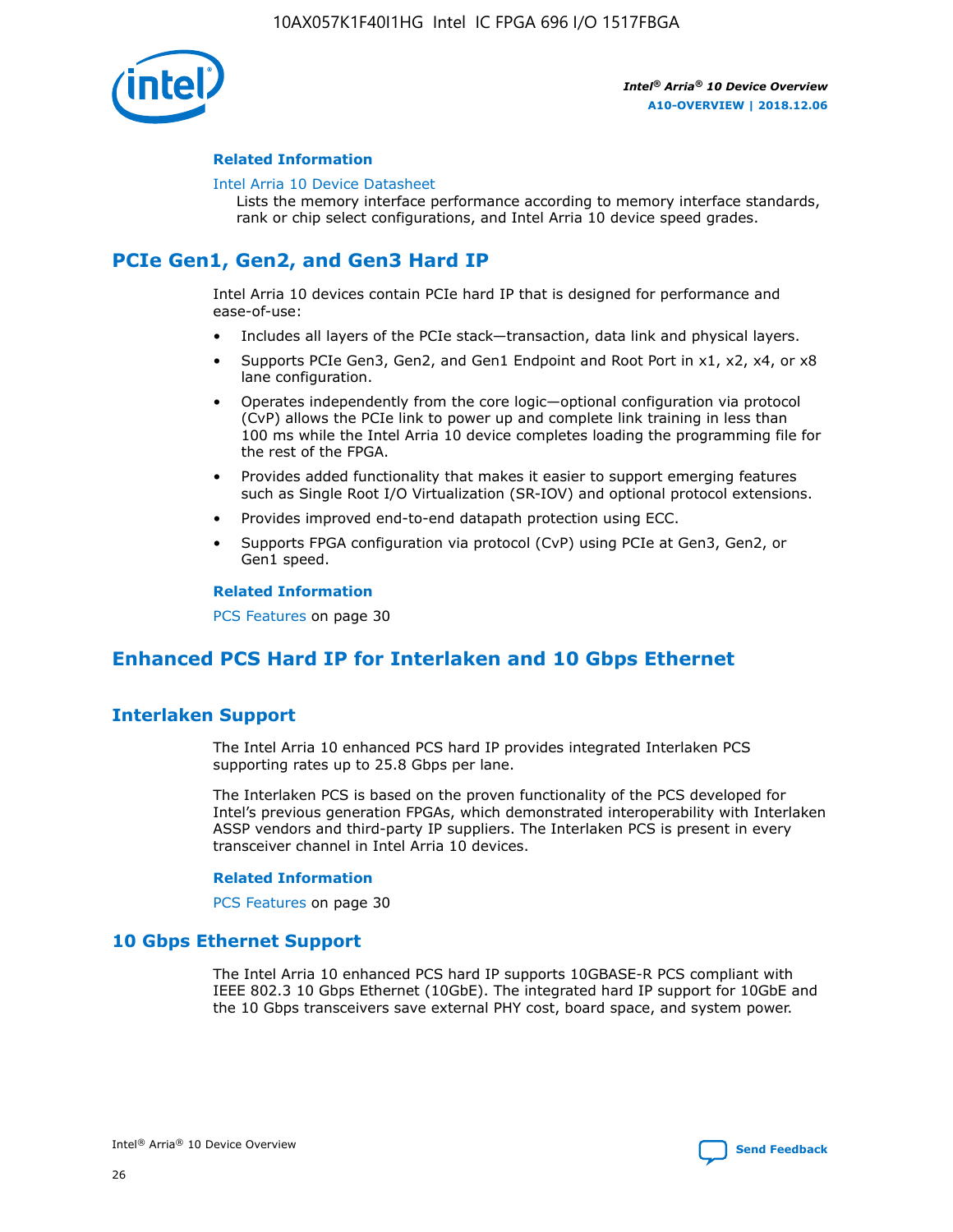

The scalable hard IP supports multiple independent 10GbE ports while using a single PLL for all the 10GBASE-R PCS instantiations, which saves on core logic resources and clock networks:

- Simplifies multiport 10GbE systems compared to XAUI interfaces that require an external XAUI-to-10G PHY.
- Incorporates Electronic Dispersion Compensation (EDC), which enables direct connection to standard 10 Gbps XFP and SFP+ pluggable optical modules.
- Supports backplane Ethernet applications and includes a hard 10GBASE-KR Forward Error Correction (FEC) circuit that you can use for 10 Gbps and 40 Gbps applications.

The 10 Gbps Ethernet PCS hard IP and 10GBASE-KR FEC are present in every transceiver channel.

### **Related Information**

PCS Features on page 30

# **Low Power Serial Transceivers**

Intel Arria 10 FPGAs and SoCs include lowest power transceivers that deliver high bandwidth, throughput and low latency.

Intel Arria 10 devices deliver the industry's lowest power consumption per transceiver channel:

- 12.5 Gbps transceivers at as low as 242 mW
- 10 Gbps transceivers at as low as 168 mW
- 6 Gbps transceivers at as low as 117 mW

Intel Arria 10 transceivers support various data rates according to application:

- Chip-to-chip and chip-to-module applications—from 1 Gbps up to 25.8 Gbps
- Long reach and backplane applications—from 1 Gbps up to 12.5 with advanced adaptive equalization
- Critical power sensitive applications—from 1 Gbps up to 11.3 Gbps using lower power modes

The combination of 20 nm process technology and architectural advances provide the following benefits:

- Significant reduction in die area and power consumption
- Increase of up to two times in transceiver I/O density compared to previous generation devices while maintaining optimal signal integrity
- Up to 72 total transceiver channels—you can configure up to 6 of these channels to run as fast as 25.8 Gbps
- All channels feature continuous data rate support up to the maximum rated speed

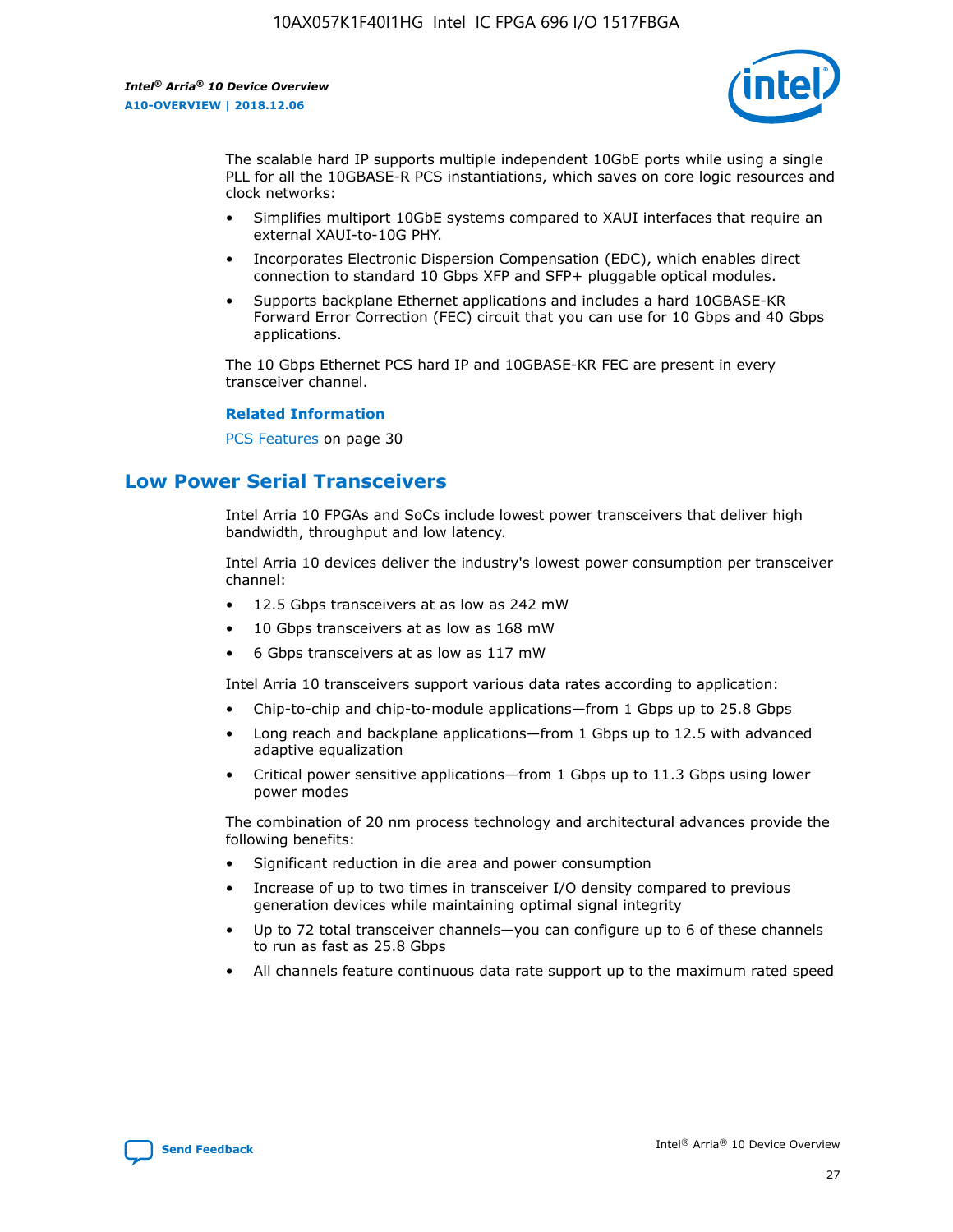

## **Figure 6. Intel Arria 10 Transceiver Block Architecture**



# **Transceiver Channels**

All transceiver channels feature a dedicated Physical Medium Attachment (PMA) and a hardened Physical Coding Sublayer (PCS).

- The PMA provides primary interfacing capabilities to physical channels.
- The PCS typically handles encoding/decoding, word alignment, and other preprocessing functions before transferring data to the FPGA core fabric.

A transceiver channel consists of a PMA and a PCS block. Most transceiver banks have 6 channels. There are some transceiver banks that contain only 3 channels.

A wide variety of bonded and non-bonded data rate configurations is possible using a highly configurable clock distribution network. Up to 80 independent transceiver data rates can be configured.

The following figures are graphical representations of top views of the silicon die, which correspond to reverse views for flip chip packages. Different Intel Arria 10 devices may have different floorplans than the ones shown in the figures.

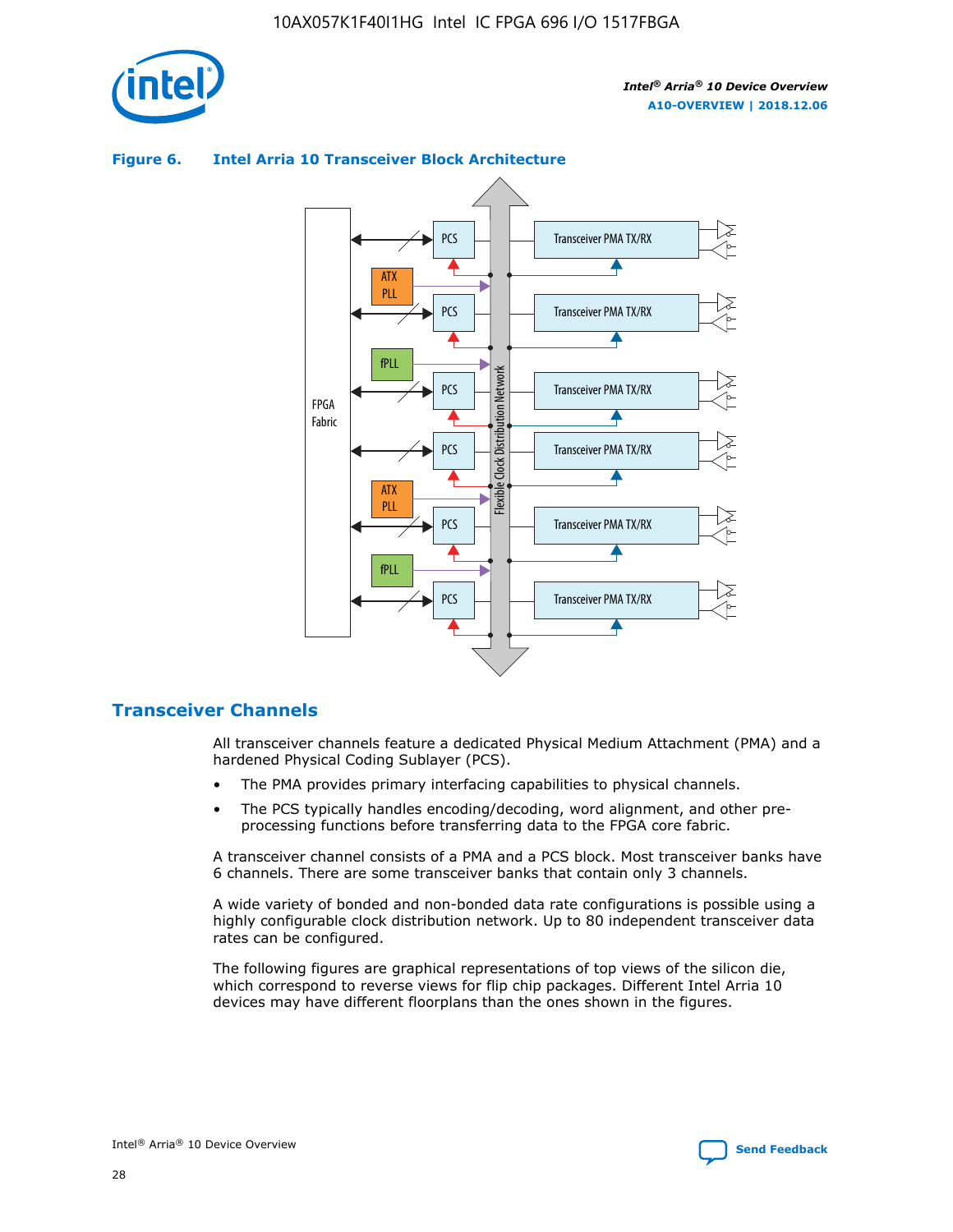

## **Figure 7. Device Chip Overview for Intel Arria 10 GX and GT Devices**





# **PMA Features**

Intel Arria 10 transceivers provide exceptional signal integrity at data rates up to 25.8 Gbps. Clocking options include ultra-low jitter ATX PLLs (LC tank based), clock multiplier unit (CMU) PLLs, and fractional PLLs.

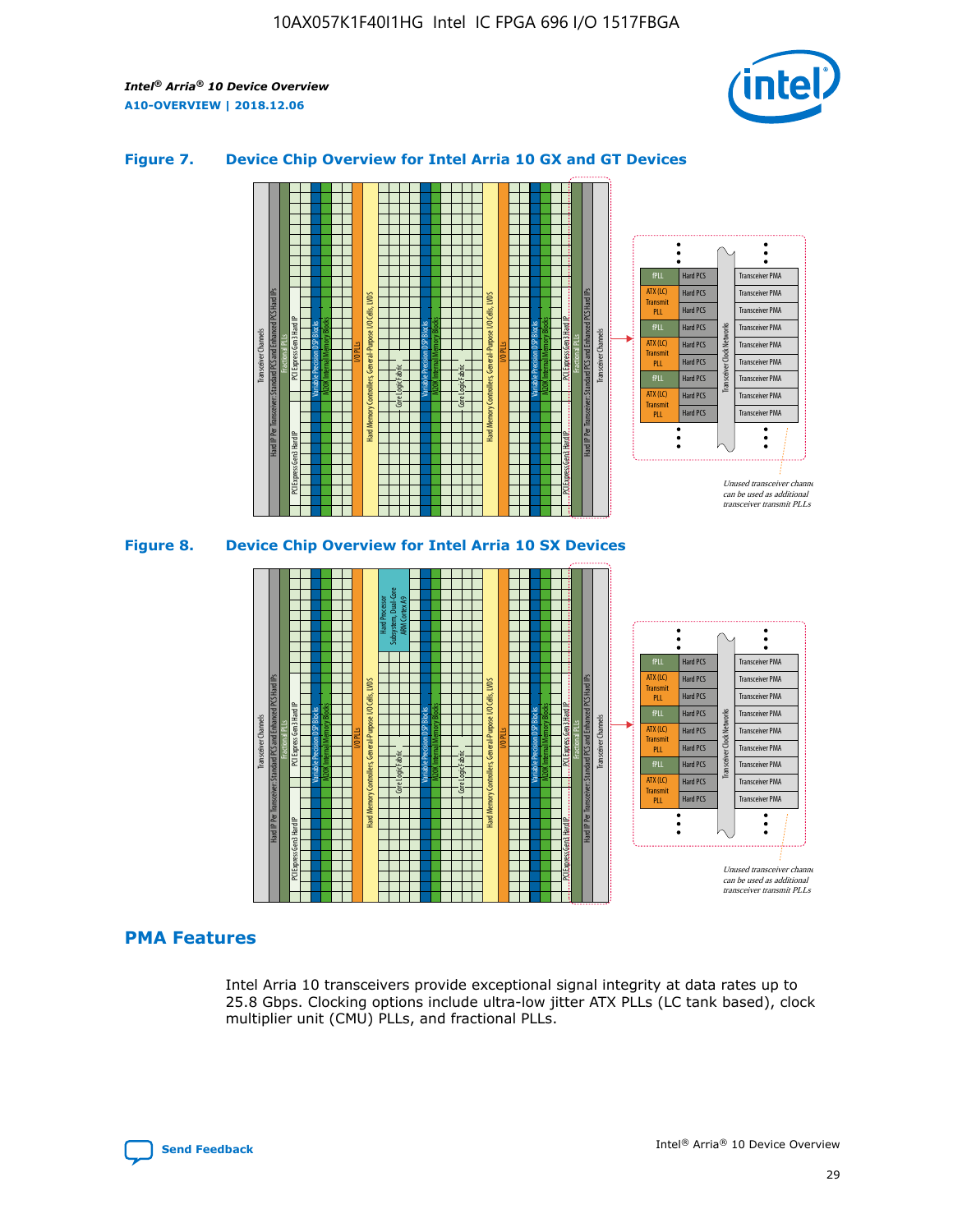

Each transceiver channel contains a channel PLL that can be used as the CMU PLL or clock data recovery (CDR) PLL. In CDR mode, the channel PLL recovers the receiver clock and data in the transceiver channel. Up to 80 independent data rates can be configured on a single Intel Arria 10 device.

## **Table 23. PMA Features of the Transceivers in Intel Arria 10 Devices**

| <b>Feature</b>                                             | <b>Capability</b>                                                                                                                                                                                                             |
|------------------------------------------------------------|-------------------------------------------------------------------------------------------------------------------------------------------------------------------------------------------------------------------------------|
| Chip-to-Chip Data Rates                                    | 1 Gbps to 17.4 Gbps (Intel Arria 10 GX devices)<br>1 Gbps to 25.8 Gbps (Intel Arria 10 GT devices)                                                                                                                            |
| <b>Backplane Support</b>                                   | Drive backplanes at data rates up to 12.5 Gbps                                                                                                                                                                                |
| <b>Optical Module Support</b>                              | SFP+/SFP, XFP, CXP, QSFP/QSFP28, CFP/CFP2/CFP4                                                                                                                                                                                |
| Cable Driving Support                                      | SFP+ Direct Attach, PCI Express over cable, eSATA                                                                                                                                                                             |
| Transmit Pre-Emphasis                                      | 4-tap transmit pre-emphasis and de-emphasis to compensate for system channel loss                                                                                                                                             |
| Continuous Time Linear<br>Equalizer (CTLE)                 | Dual mode, high-gain, and high-data rate, linear receive equalization to compensate for<br>system channel loss                                                                                                                |
| Decision Feedback Equalizer<br>(DFE)                       | 7-fixed and 4-floating tap DFE to equalize backplane channel loss in the presence of<br>crosstalk and noisy environments                                                                                                      |
| Variable Gain Amplifier                                    | Optimizes the signal amplitude prior to the CDR sampling and operates in fixed and<br>adaptive modes                                                                                                                          |
| Altera Digital Adaptive<br>Parametric Tuning (ADAPT)       | Fully digital adaptation engine to automatically adjust all link equalization parameters-<br>including CTLE, DFE, and variable gain amplifier blocks—that provide optimal link margin<br>without intervention from user logic |
| Precision Signal Integrity<br>Calibration Engine (PreSICE) | Hardened calibration controller to quickly calibrate all transceiver control parameters on<br>power-up, which provides the optimal signal integrity and jitter performance                                                    |
| Advanced Transmit (ATX)<br>PLL                             | Low jitter ATX (LC tank based) PLLs with continuous tuning range to cover a wide range of<br>standard and proprietary protocols                                                                                               |
| <b>Fractional PLLs</b>                                     | On-chip fractional frequency synthesizers to replace on-board crystal oscillators and reduce<br>system cost                                                                                                                   |
| Digitally Assisted Analog<br><b>CDR</b>                    | Superior jitter tolerance with fast lock time                                                                                                                                                                                 |
| Dynamic Partial<br>Reconfiguration                         | Allows independent control of the Avalon memory-mapped interface of each transceiver<br>channel for the highest transceiver flexibility                                                                                       |
| Multiple PCS-PMA and PCS-<br>PLD interface widths          | 8-, 10-, 16-, 20-, 32-, 40-, or 64-bit interface widths for flexibility of deserialization width,<br>encoding, and reduced latency                                                                                            |

# **PCS Features**

This table summarizes the Intel Arria 10 transceiver PCS features. You can use the transceiver PCS to support a wide range of protocols ranging from 1 Gbps to 25.8 Gbps.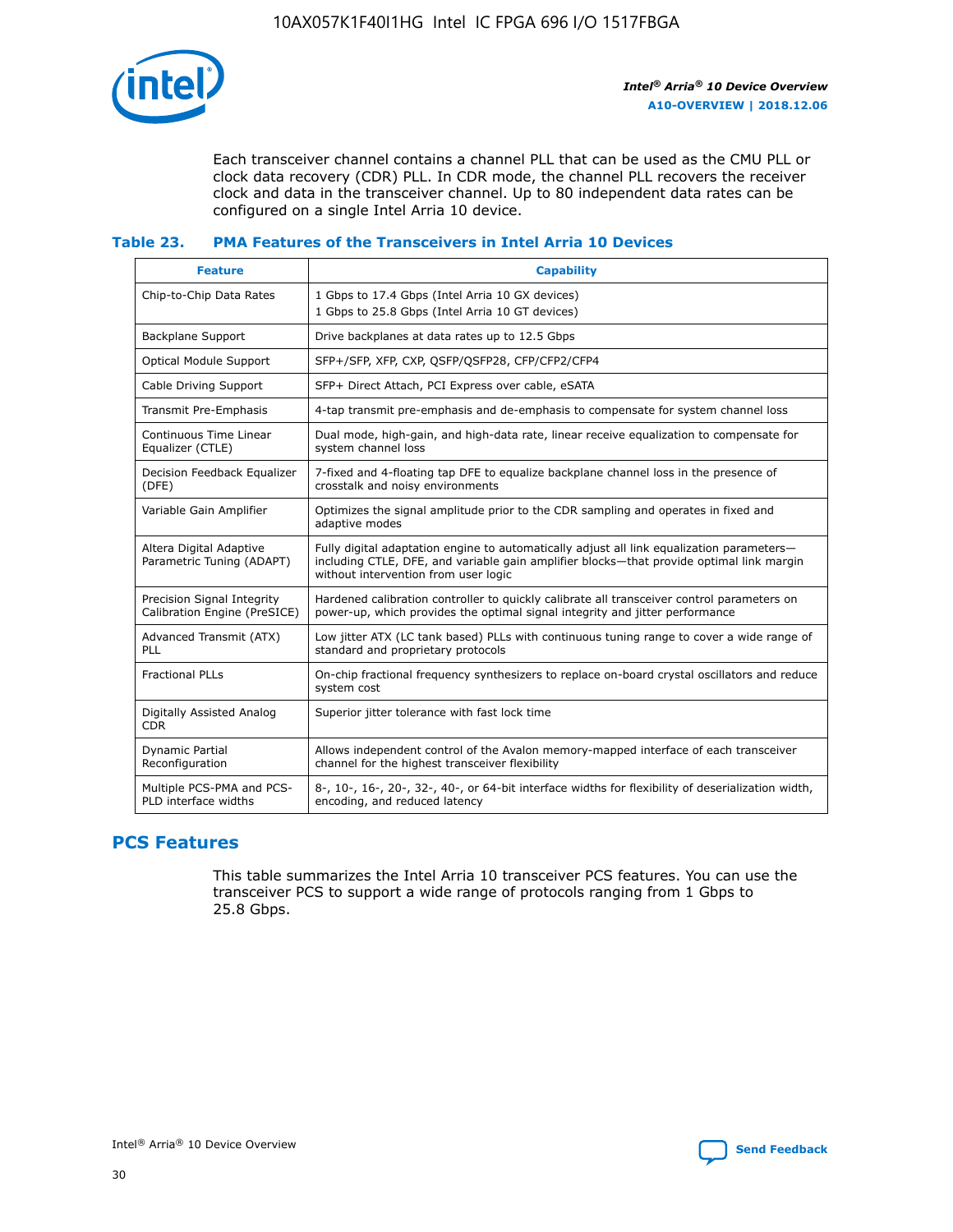

| <b>PCS</b>          | <b>Description</b>                                                                                                                                                                                                                                                                                                                                                                                             |
|---------------------|----------------------------------------------------------------------------------------------------------------------------------------------------------------------------------------------------------------------------------------------------------------------------------------------------------------------------------------------------------------------------------------------------------------|
| Standard PCS        | Operates at a data rate up to 12 Gbps<br>Supports protocols such as PCI-Express, CPRI 4.2+, GigE, IEEE 1588 in Hard PCS<br>Implements other protocols using Basic/Custom (Standard PCS) transceiver<br>configuration rules.                                                                                                                                                                                    |
| <b>Enhanced PCS</b> | Performs functions common to most serial data industry standards, such as word<br>alignment, encoding/decoding, and framing, before data is sent or received off-chip<br>through the PMA<br>• Handles data transfer to and from the FPGA fabric<br>Handles data transfer internally to and from the PMA<br>Provides frequency compensation<br>Performs channel bonding for multi-channel low skew applications |
| PCIe Gen3 PCS       | Supports the seamless switching of Data and Clock between the Gen1, Gen2, and Gen3<br>data rates<br>Provides support for PIPE 3.0 features<br>Supports the PIPE interface with the Hard IP enabled, as well as with the Hard IP<br>bypassed                                                                                                                                                                    |

#### **Related Information**

- PCIe Gen1, Gen2, and Gen3 Hard IP on page 26
- Interlaken Support on page 26
- 10 Gbps Ethernet Support on page 26

# **PCS Protocol Support**

This table lists some of the protocols supported by the Intel Arria 10 transceiver PCS. For more information about the blocks in the transmitter and receiver data paths, refer to the related information.

| <b>Protocol</b>                                 | <b>Data Rate</b><br>(Gbps) | <b>Transceiver IP</b>       | <b>PCS Support</b>                      |
|-------------------------------------------------|----------------------------|-----------------------------|-----------------------------------------|
| PCIe Gen3 x1, x2, x4, x8                        | 8.0                        | Native PHY (PIPE)           | Standard PCS and PCIe<br>Gen3 PCS       |
| PCIe Gen2 x1, x2, x4, x8                        | 5.0                        | Native PHY (PIPE)           | <b>Standard PCS</b>                     |
| PCIe Gen1 x1, x2, x4, x8                        | 2.5                        | Native PHY (PIPE)           | Standard PCS                            |
| 1000BASE-X Gigabit Ethernet                     | 1.25                       | Native PHY                  | <b>Standard PCS</b>                     |
| 1000BASE-X Gigabit Ethernet with<br>IEEE 1588v2 | 1.25                       | Native PHY                  | Standard PCS                            |
| 10GBASE-R                                       | 10.3125                    | Native PHY                  | <b>Enhanced PCS</b>                     |
| 10GBASE-R with IEEE 1588v2                      | 10.3125                    | Native PHY                  | <b>Enhanced PCS</b>                     |
| 10GBASE-R with KR FEC                           | 10.3125                    | Native PHY                  | <b>Enhanced PCS</b>                     |
| 10GBASE-KR and 1000BASE-X                       | 10.3125                    | 1G/10GbE and 10GBASE-KR PHY | Standard PCS and<br><b>Enhanced PCS</b> |
| Interlaken (CEI-6G/11G)                         | 3.125 to 17.4              | Native PHY                  | <b>Enhanced PCS</b>                     |
| SFI-S/SFI-5.2                                   | 11.2                       | Native PHY                  | <b>Enhanced PCS</b>                     |
| $10G$ SDI                                       | 10.692                     | Native PHY                  | <b>Enhanced PCS</b>                     |
|                                                 |                            |                             | continued                               |



**[Send Feedback](mailto:FPGAtechdocfeedback@intel.com?subject=Feedback%20on%20Intel%20Arria%2010%20Device%20Overview%20(A10-OVERVIEW%202018.12.06)&body=We%20appreciate%20your%20feedback.%20In%20your%20comments,%20also%20specify%20the%20page%20number%20or%20paragraph.%20Thank%20you.) Intel®** Arria<sup>®</sup> 10 Device Overview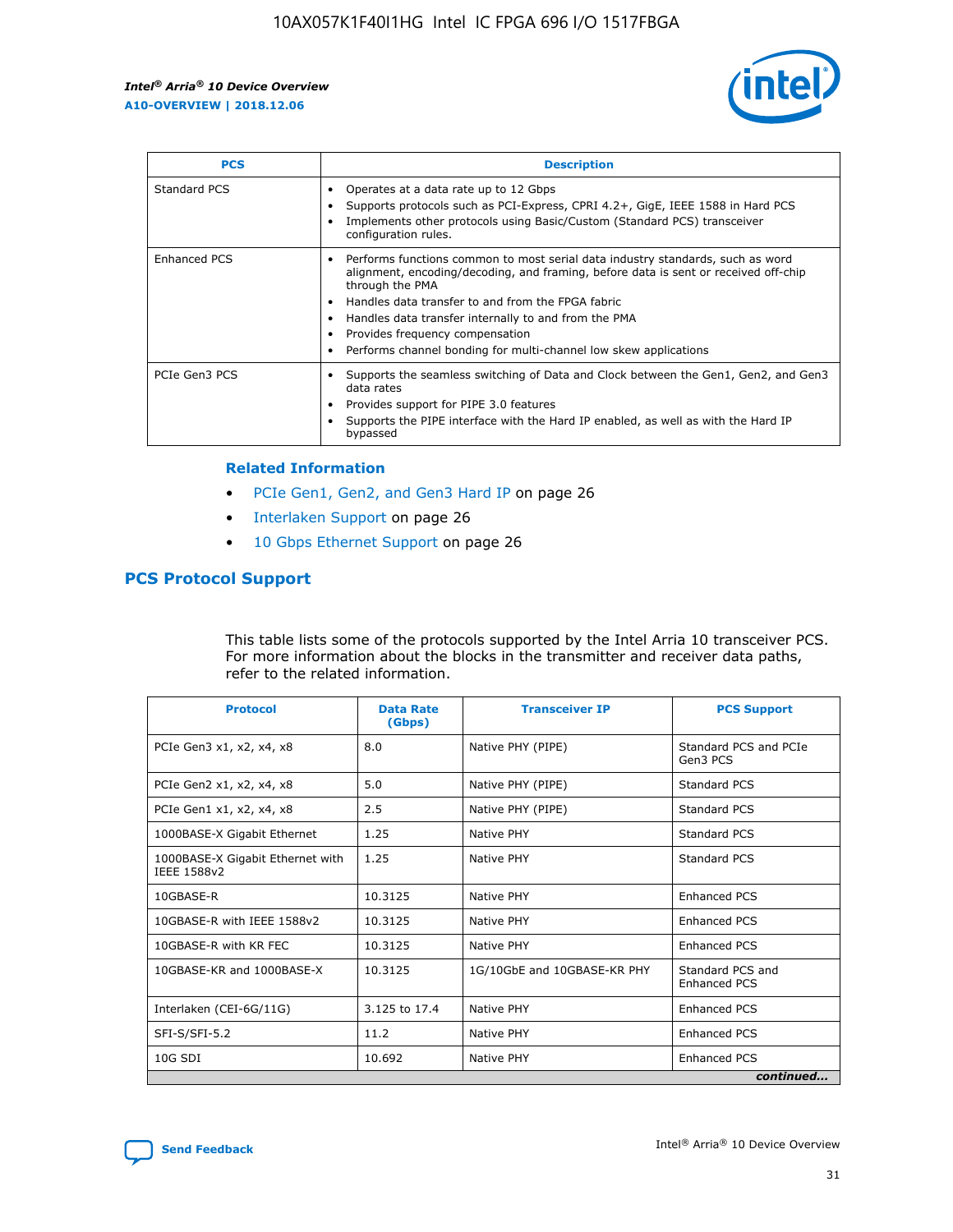

| <b>Protocol</b>      | <b>Data Rate</b><br>(Gbps) | <b>Transceiver IP</b> | <b>PCS Support</b> |
|----------------------|----------------------------|-----------------------|--------------------|
| CPRI 6.0 (64B/66B)   | $0.6144$ to<br>10.1376     | Native PHY            | Enhanced PCS       |
| CPRI 4.2 (8B/10B)    | 0.6144 to<br>9.8304        | Native PHY            | Standard PCS       |
| OBSAI RP3 v4.2       | 0.6144 to 6.144            | Native PHY            | Standard PCS       |
| SD-SDI/HD-SDI/3G-SDI | $0.143(12)$ to<br>2.97     | Native PHY            | Standard PCS       |

## **Related Information**

#### [Intel Arria 10 Transceiver PHY User Guide](https://www.intel.com/content/www/us/en/programmable/documentation/nik1398707230472.html#nik1398707091164)

Provides more information about the supported transceiver protocols and PHY IP, the PMA architecture, and the standard, enhanced, and PCIe Gen3 PCS architecture.

# **SoC with Hard Processor System**

Each SoC device combines an FPGA fabric and a hard processor system (HPS) in a single device. This combination delivers the flexibility of programmable logic with the power and cost savings of hard IP in these ways:

- Reduces board space, system power, and bill of materials cost by eliminating a discrete embedded processor
- Allows you to differentiate the end product in both hardware and software, and to support virtually any interface standard
- Extends the product life and revenue through in-field hardware and software updates

<sup>(12)</sup> The 0.143 Gbps data rate is supported using oversampling of user logic that you must implement in the FPGA fabric.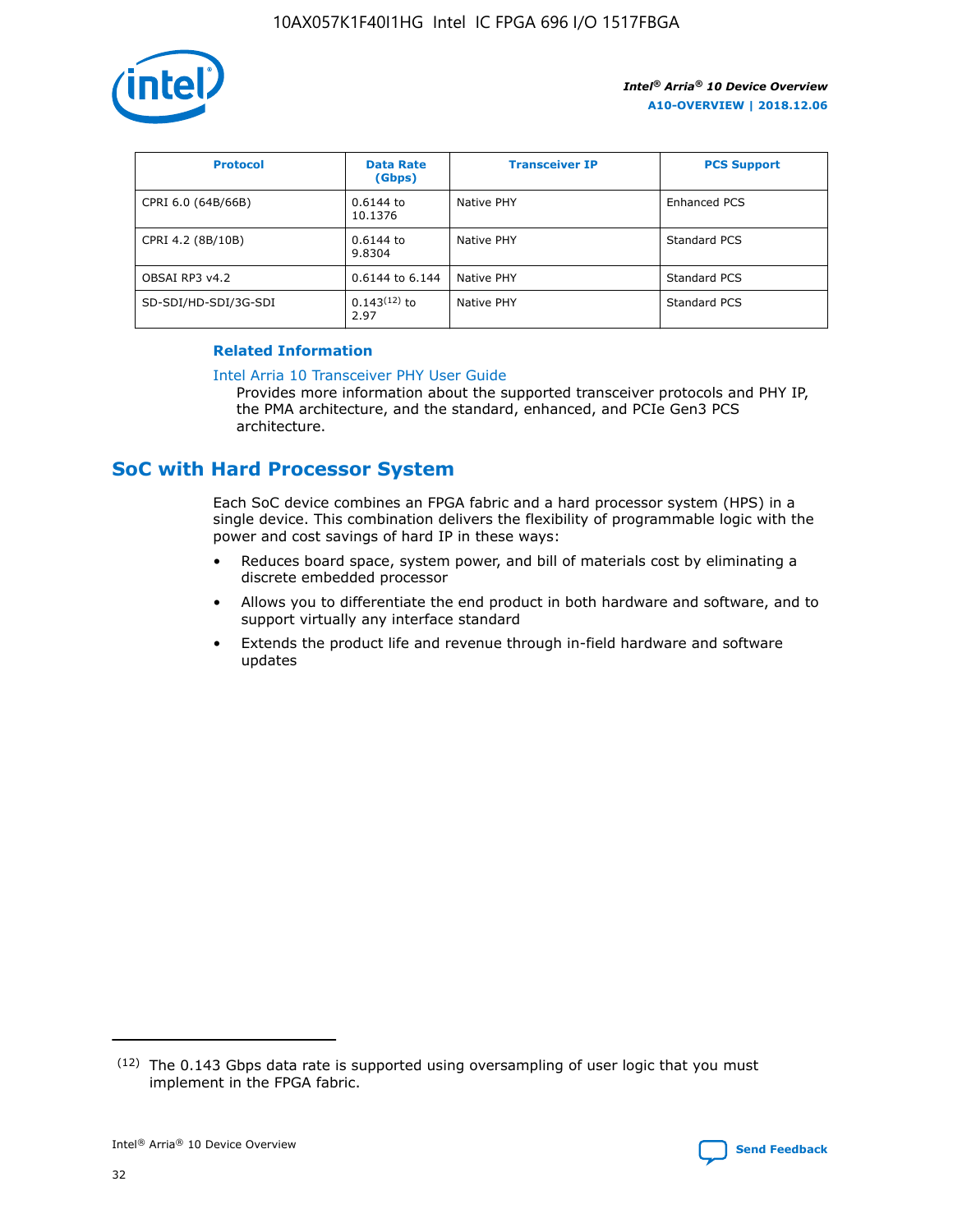

#### **Figure 9. HPS Block Diagram**

This figure shows a block diagram of the HPS with the dual ARM Cortex-A9 MPCore processor.



# **Key Advantages of 20-nm HPS**

The 20-nm HPS strikes a balance between enabling maximum software compatibility with 28-nm SoCs while still improving upon the 28-nm HPS architecture. These improvements address the requirements of the next generation target markets such as wireless and wireline communications, compute and storage equipment, broadcast and military in terms of performance, memory bandwidth, connectivity via backplane and security.

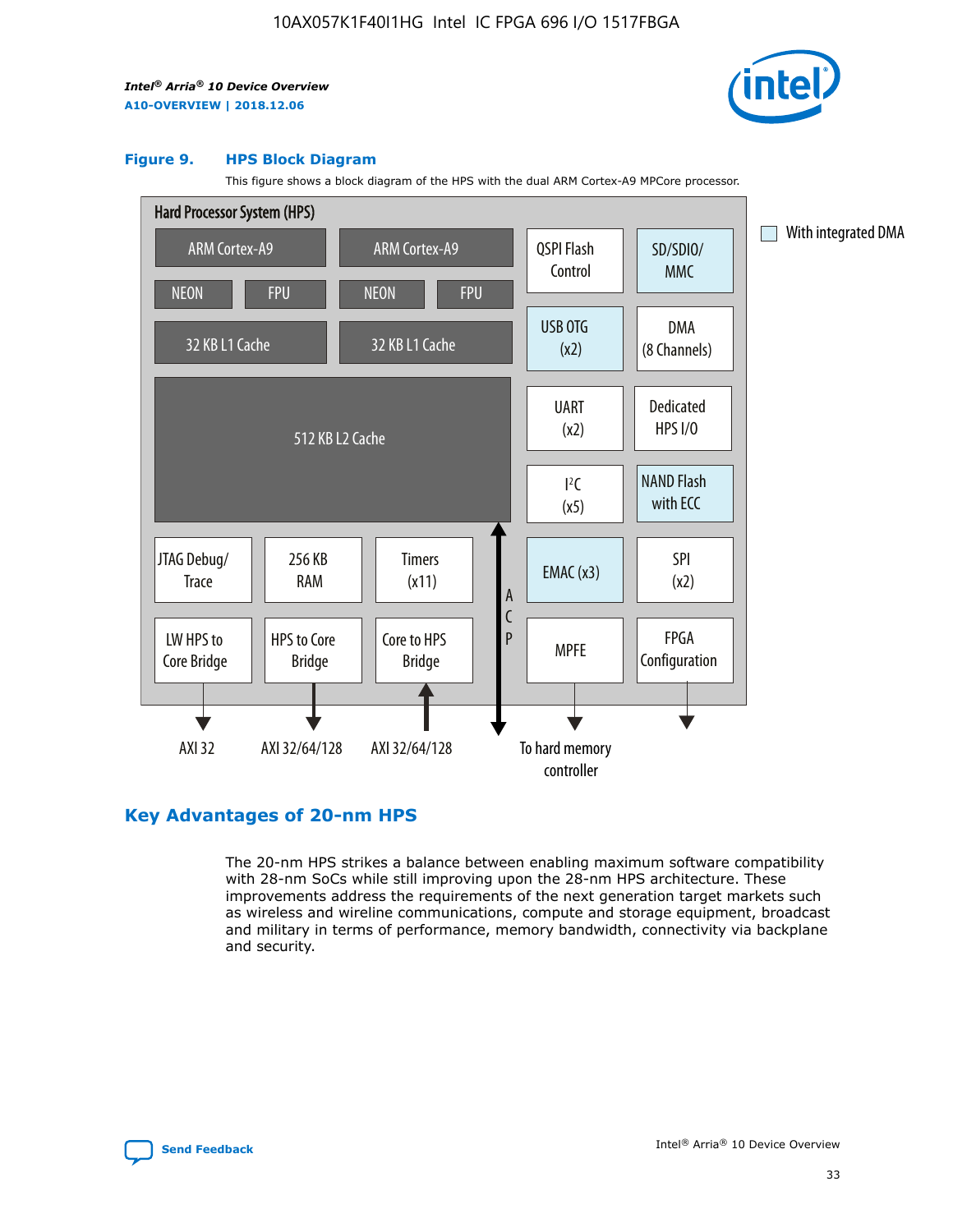

## **Table 24. Improvements in 20 nm HPS**

This table lists the key improvements of the 20 nm HPS compared to the 28 nm HPS.

| Advantages/<br><b>Improvements</b>                          | <b>Description</b>                                                                                                                                                                                                                                                                                                                                                                                                                                                                                                                                                                                                                                                                                                                                                                                                                                                                                                                                |
|-------------------------------------------------------------|---------------------------------------------------------------------------------------------------------------------------------------------------------------------------------------------------------------------------------------------------------------------------------------------------------------------------------------------------------------------------------------------------------------------------------------------------------------------------------------------------------------------------------------------------------------------------------------------------------------------------------------------------------------------------------------------------------------------------------------------------------------------------------------------------------------------------------------------------------------------------------------------------------------------------------------------------|
| Increased performance and<br>overdrive capability           | While the nominal processor frequency is 1.2 GHz, the 20 nm HPS offers an "overdrive"<br>feature which enables a higher processor operating frequency. This requires a higher supply<br>voltage value that is unique to the HPS and may require a separate regulator.                                                                                                                                                                                                                                                                                                                                                                                                                                                                                                                                                                                                                                                                             |
| Increased processor memory<br>bandwidth and DDR4<br>support | Up to 64-bit DDR4 memory at 2,400 Mbps support is available for the processor. The hard<br>memory controller for the HPS comprises a multi-port front end that manages connections<br>to a single port memory controller. The multi-port front end allows logic core and the HPS<br>to share ports and thereby the available bandwidth of the memory controller.                                                                                                                                                                                                                                                                                                                                                                                                                                                                                                                                                                                  |
| Flexible I/O sharing                                        | An advanced I/O pin muxing scheme allows improved sharing of I/O between the HPS and<br>the core logic. The following types of I/O are available for SoC:<br>$\bullet$<br>17 dedicated I/Os-physically located inside the HPS block and are not accessible to<br>logic within the core. The 17 dedicated I/Os are used for HPS clock, resets, and<br>interfacing with boot devices, QSPI, and SD/MMC.<br>48 direct shared I/O-located closest to the HPS block and are ideal for high speed HPS<br>$\bullet$<br>peripherals such as EMAC, USB, and others. There is one bank of 48 I/Os that supports<br>direct sharing where the 48 I/Os can be shared 12 I/Os at a time.<br>Standard (shared) I/O-all standard I/Os can be shared by the HPS peripherals and any<br>logic within the core. For designs where more than 48 I/Os are required to fully use all<br>the peripherals in the HPS, these I/Os can be connected through the core logic. |
| <b>EMAC</b> core                                            | Three EMAC cores are available in the HPS. The EMAC cores enable an application to<br>support two redundant Ethernet connections; for example, backplane, or two EMAC cores<br>for managing IEEE 1588 time stamp information while allowing a third EMAC core for debug<br>and configuration. All three EMACs can potentially share the same time stamps, simplifying<br>the 1588 time stamping implementation. A new serial time stamp interface allows core<br>logic to access and read the time stamp values. The integrated EMAC controllers can be<br>connected to external Ethernet PHY through the provided MDIO or I <sup>2</sup> C interface.                                                                                                                                                                                                                                                                                            |
| On-chip memory                                              | The on-chip memory is updated to 256 KB support and can support larger data sets and<br>real time algorithms.                                                                                                                                                                                                                                                                                                                                                                                                                                                                                                                                                                                                                                                                                                                                                                                                                                     |
| <b>ECC</b> enhancements                                     | Improvements in L2 Cache ECC management allow identification of errors down to the<br>address level. ECC enhancements also enable improved error injection and status reporting<br>via the introduction of new memory mapped access to syndrome and data signals.                                                                                                                                                                                                                                                                                                                                                                                                                                                                                                                                                                                                                                                                                 |
| HPS to FPGA Interconnect<br>Backbone                        | Although the HPS and the Logic Core can operate independently, they are tightly coupled<br>via a high-bandwidth system interconnect built from high-performance ARM AMBA AXI bus<br>bridges. IP bus masters in the FPGA fabric have access to HPS bus slaves via the FPGA-to-<br>HPS interconnect. Similarly, HPS bus masters have access to bus slaves in the core fabric<br>via the HPS-to-FPGA bridge. Both bridges are AMBA AXI-3 compliant and support<br>simultaneous read and write transactions. Up to three masters within the core fabric can<br>share the HPS SDRAM controller with the processor. Additionally, the processor can be used<br>to configure the core fabric under program control via a dedicated 32-bit configuration port.                                                                                                                                                                                            |
| FPGA configuration and HPS<br>booting                       | The FPGA fabric and HPS in the SoCs are powered independently. You can reduce the clock<br>frequencies or gate the clocks to reduce dynamic power.<br>You can configure the FPGA fabric and boot the HPS independently, in any order, providing<br>you with more design flexibility.                                                                                                                                                                                                                                                                                                                                                                                                                                                                                                                                                                                                                                                              |
| Security                                                    | New security features have been introduced for anti-tamper management, secure boot,<br>encryption (AES), and authentication (SHA).                                                                                                                                                                                                                                                                                                                                                                                                                                                                                                                                                                                                                                                                                                                                                                                                                |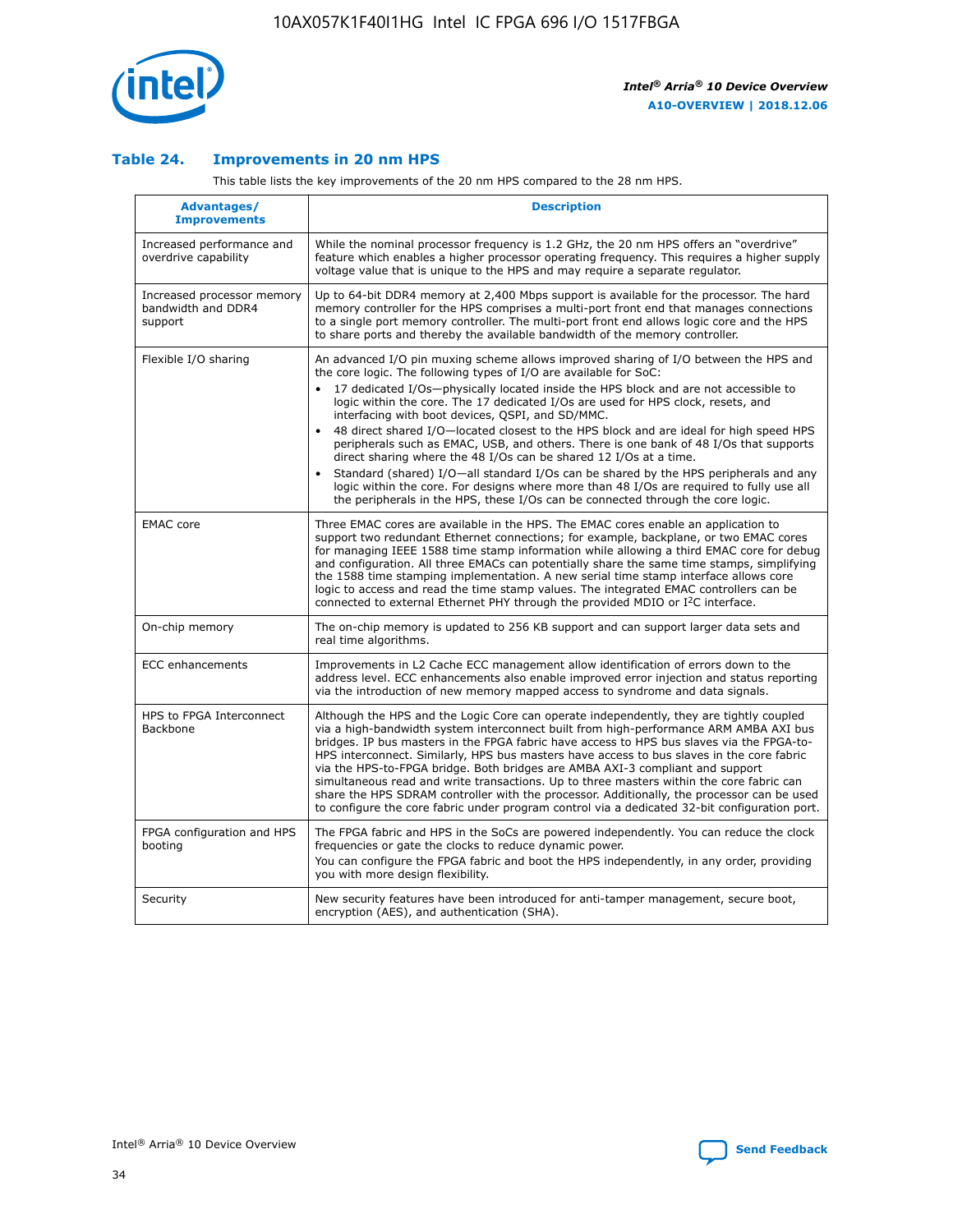

# **Features of the HPS**

The HPS has the following features:

- 1.2-GHz, dual-core ARM Cortex-A9 MPCore processor with up to 1.5-GHz via overdrive
	- ARMv7-A architecture that runs 32-bit ARM instructions, 16-bit and 32-bit Thumb instructions, and 8-bit Java byte codes in Jazelle style
	- Superscalar, variable length, out-of-order pipeline with dynamic branch prediction
	- Instruction Efficiency 2.5 MIPS/MHz, which provides total performance of 7500 MIPS at 1.5 GHz
- Each processor core includes:
	- 32 KB of L1 instruction cache, 32 KB of L1 data cache
	- Single- and double-precision floating-point unit and NEON media engine
	- CoreSight debug and trace technology
	- Snoop Control Unit (SCU) and Acceleration Coherency Port (ACP)
- 512 KB of shared L2 cache
- 256 KB of scratch RAM
- Hard memory controller with support for DDR3, DDR4 and optional error correction code (ECC) support
- Multiport Front End (MPFE) Scheduler interface to the hard memory controller
- 8-channel direct memory access (DMA) controller
- QSPI flash controller with SIO, DIO, QIO SPI Flash support
- NAND flash controller (ONFI 1.0 or later) with DMA and ECC support, updated to support 8 and 16-bit Flash devices and new command DMA to offload CPU for fast power down recovery
- Updated SD/SDIO/MMC controller to eMMC 4.5 with DMA with CE-ATA digital command support
- 3 10/100/1000 Ethernet media access control (MAC) with DMA
- 2 USB On-the-Go (OTG) controllers with DMA
- $\bullet$  5 I<sup>2</sup>C controllers (3 can be used by EMAC for MIO to external PHY)
- 2 UART 16550 Compatible controllers
- 4 serial peripheral interfaces (SPI) (2 Master, 2 Slaves)
- 62 programmable general-purpose I/Os, which includes 48 direct share I/Os that allows the HPS peripherals to connect directly to the FPGA I/Os
- 7 general-purpose timers
- 4 watchdog timers
- Anti-tamper, Secure Boot, Encryption (AES) and Authentication (SHA)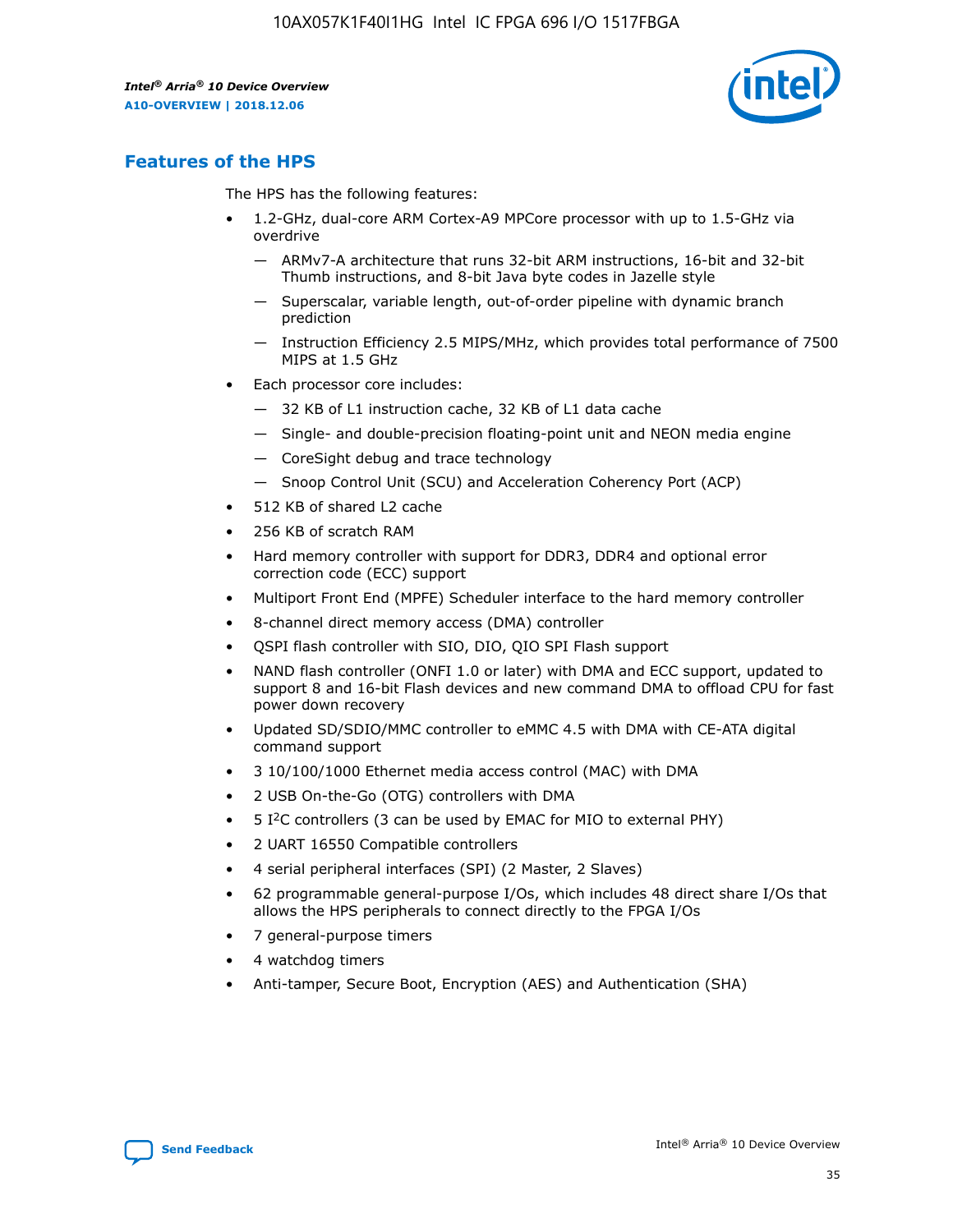

# **System Peripherals and Debug Access Port**

Each Ethernet MAC, USB OTG, NAND flash controller, and SD/MMC controller module has an integrated DMA controller. For modules without an integrated DMA controller, an additional DMA controller module provides up to eight channels of high-bandwidth data transfers. Peripherals that communicate off-chip are multiplexed with other peripherals at the HPS pin level. This allows you to choose which peripherals interface with other devices on your PCB.

The debug access port provides interfaces to industry standard JTAG debug probes and supports ARM CoreSight debug and core traces to facilitate software development.

#### **HPS–FPGA AXI Bridges**

The HPS–FPGA bridges, which support the Advanced Microcontroller Bus Architecture (AMBA) Advanced eXtensible Interface (AXI™) specifications, consist of the following bridges:

- FPGA-to-HPS AMBA AXI bridge—a high-performance bus supporting 32, 64, and 128 bit data widths that allows the FPGA fabric to issue transactions to slaves in the HPS.
- HPS-to-FPGA Avalon/AMBA AXI bridge—a high-performance bus supporting 32, 64, and 128 bit data widths that allows the HPS to issue transactions to slaves in the FPGA fabric.
- Lightweight HPS-to-FPGA AXI bridge—a lower latency 32 bit width bus that allows the HPS to issue transactions to soft peripherals in the FPGA fabric. This bridge is primarily used for control and status register (CSR) accesses to peripherals in the FPGA fabric.

The HPS–FPGA AXI bridges allow masters in the FPGA fabric to communicate with slaves in the HPS logic, and vice versa. For example, the HPS-to-FPGA AXI bridge allows you to share memories instantiated in the FPGA fabric with one or both microprocessors in the HPS, while the FPGA-to-HPS AXI bridge allows logic in the FPGA fabric to access the memory and peripherals in the HPS.

Each HPS–FPGA bridge also provides asynchronous clock crossing for data transferred between the FPGA fabric and the HPS.

#### **HPS SDRAM Controller Subsystem**

The HPS SDRAM controller subsystem contains a multiport SDRAM controller and DDR PHY that are shared between the FPGA fabric (through the FPGA-to-HPS SDRAM interface), the level 2 (L2) cache, and the level 3 (L3) system interconnect. The FPGA-to-HPS SDRAM interface supports AMBA AXI and Avalon® Memory-Mapped (Avalon-MM) interface standards, and provides up to six individual ports for access by masters implemented in the FPGA fabric.

The HPS SDRAM controller supports up to 3 masters (command ports), 3x 64-bit read data ports and 3x 64-bit write data ports.

To maximize memory performance, the SDRAM controller subsystem supports command and data reordering, deficit round-robin arbitration with aging, and high-priority bypass features.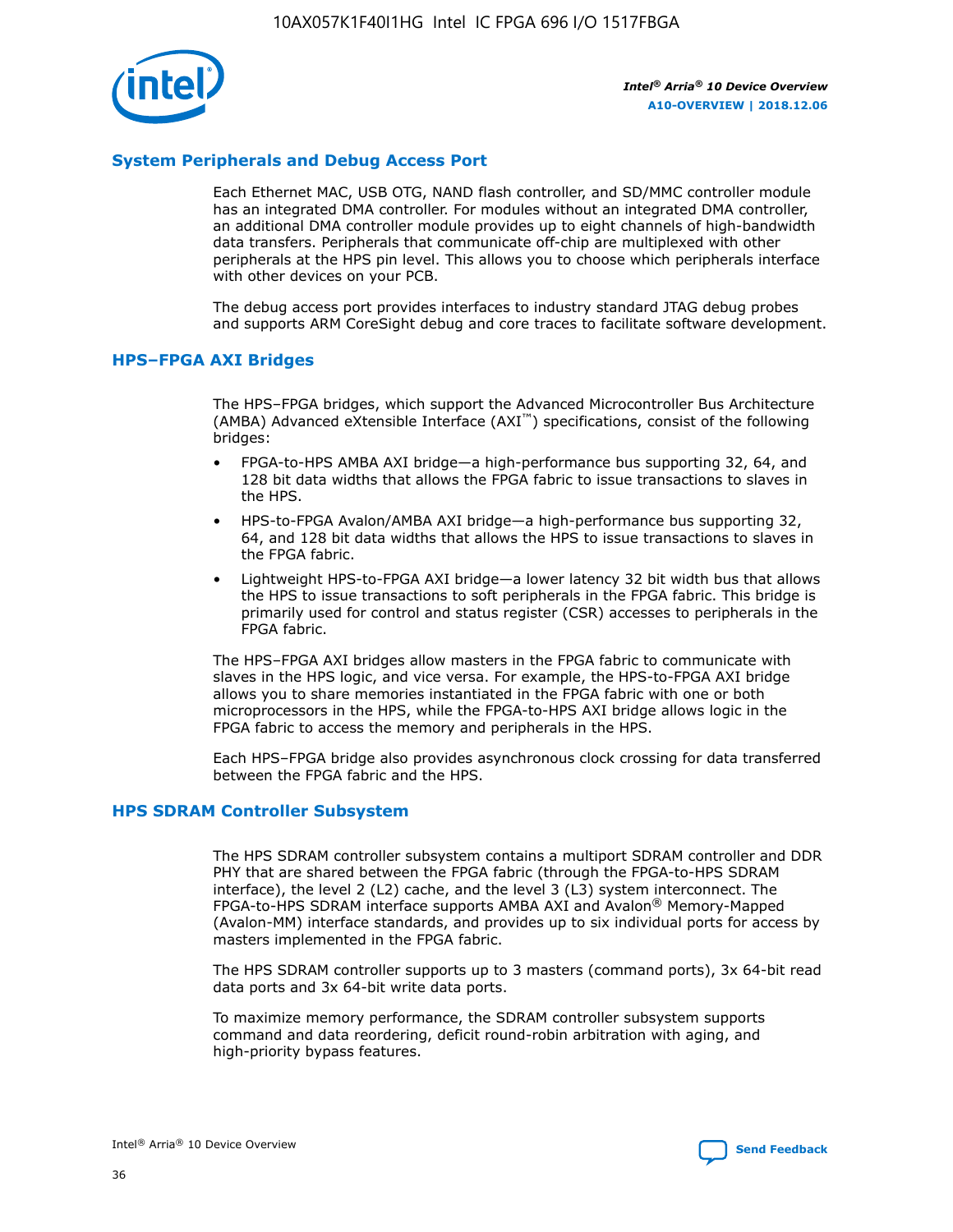

# **FPGA Configuration and HPS Booting**

The FPGA fabric and HPS in the SoC FPGA must be powered at the same time. You can reduce the clock frequencies or gate the clocks to reduce dynamic power.

Once powered, the FPGA fabric and HPS can be configured independently thus providing you with more design flexibility:

- You can boot the HPS independently. After the HPS is running, the HPS can fully or partially reconfigure the FPGA fabric at any time under software control. The HPS can also configure other FPGAs on the board through the FPGA configuration controller.
- Configure the FPGA fabric first, and then boot the HPS from memory accessible to the FPGA fabric.

## **Hardware and Software Development**

For hardware development, you can configure the HPS and connect your soft logic in the FPGA fabric to the HPS interfaces using the Platform Designer system integration tool in the Intel Quartus Prime software.

For software development, the ARM-based SoC FPGA devices inherit the rich software development ecosystem available for the ARM Cortex-A9 MPCore processor. The software development process for Intel SoC FPGAs follows the same steps as those for other SoC devices from other manufacturers. Support for Linux\*, VxWorks\*, and other operating systems are available for the SoC FPGAs. For more information on the operating systems support availability, contact the Intel FPGA sales team.

You can begin device-specific firmware and software development on the Intel SoC FPGA Virtual Target. The Virtual Target is a fast PC-based functional simulation of a target development system—a model of a complete development board. The Virtual Target enables the development of device-specific production software that can run unmodified on actual hardware.

# **Dynamic and Partial Reconfiguration**

The Intel Arria 10 devices support dynamic and partial reconfiguration. You can use dynamic and partial reconfiguration simultaneously to enable seamless reconfiguration of both the device core and transceivers.

# **Dynamic Reconfiguration**

You can reconfigure the PMA and PCS blocks while the device continues to operate. This feature allows you to change the data rates, protocol, and analog settings of a channel in a transceiver bank without affecting on-going data transfer in other transceiver banks. This feature is ideal for applications that require dynamic multiprotocol or multirate support.

# **Partial Reconfiguration**

Using partial reconfiguration, you can reconfigure some parts of the device while keeping the device in operation.

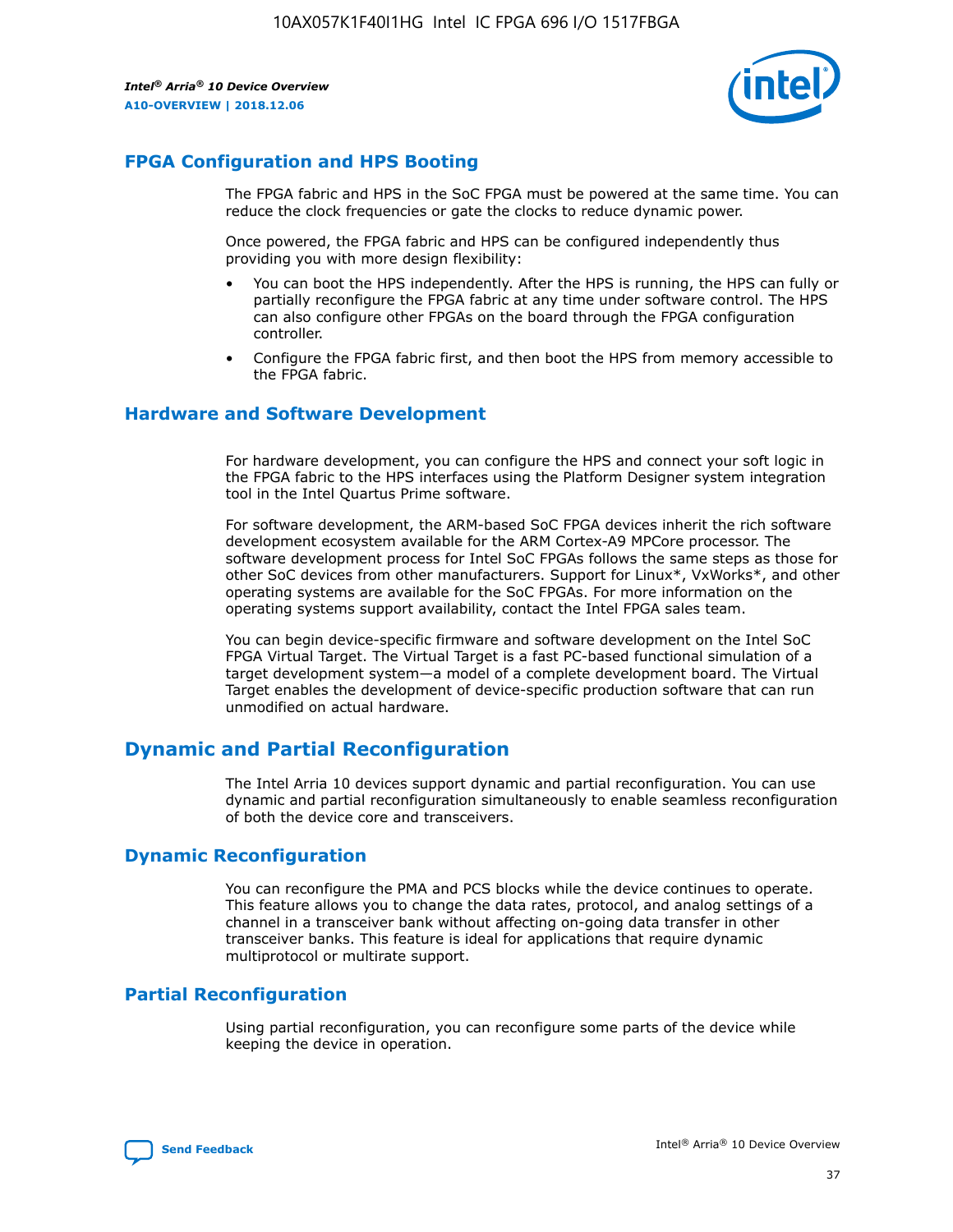

Instead of placing all device functions in the FPGA fabric, you can store some functions that do not run simultaneously in external memory and load them only when required. This capability increases the effective logic density of the device, and lowers cost and power consumption.

In the Intel solution, you do not have to worry about intricate device architecture to perform a partial reconfiguration. The partial reconfiguration capability is built into the Intel Quartus Prime design software, making such time-intensive task simple.

Intel Arria 10 devices support partial reconfiguration in the following configuration options:

- Using an internal host:
	- All supported configuration modes where the FPGA has access to external memory devices such as serial and parallel flash memory.
	- Configuration via Protocol [CvP (PCIe)]
- Using an external host—passive serial (PS), fast passive parallel (FPP) x8, FPP x16, and FPP x32 I/O interface.

# **Enhanced Configuration and Configuration via Protocol**

## **Table 25. Configuration Schemes and Features of Intel Arria 10 Devices**

Intel Arria 10 devices support 1.8 V programming voltage and several configuration schemes.

| <b>Scheme</b>                                                          | <b>Data</b><br><b>Width</b> | <b>Max Clock</b><br>Rate<br>(MHz) | <b>Max Data</b><br>Rate<br>(Mbps)<br>(13) | <b>Decompression</b> | <b>Design</b><br>Security <sup>(1</sup><br>4) | <b>Partial</b><br>Reconfiguration<br>(15) | <b>Remote</b><br><b>System</b><br><b>Update</b> |
|------------------------------------------------------------------------|-----------------------------|-----------------------------------|-------------------------------------------|----------------------|-----------------------------------------------|-------------------------------------------|-------------------------------------------------|
| <b>JTAG</b>                                                            | 1 bit                       | 33                                | 33                                        |                      |                                               | Yes <sup>(16)</sup>                       |                                                 |
| Active Serial (AS)<br>through the<br>EPCO-L<br>configuration<br>device | 1 bit,<br>4 bits            | 100                               | 400                                       | Yes                  | Yes                                           | $Y_{PS}(16)$                              | Yes                                             |
| Passive serial (PS)<br>through CPLD or<br>external<br>microcontroller  | 1 bit                       | 100                               | 100                                       | Yes                  | Yes                                           | Yes(16)                                   | Parallel<br>Flash<br>Loader<br>(PFL) IP<br>core |
|                                                                        |                             |                                   |                                           |                      |                                               |                                           | continued                                       |

<sup>(13)</sup> Enabling either compression or design security features affects the maximum data rate. Refer to the Intel Arria 10 Device Datasheet for more information.

<sup>(14)</sup> Encryption and compression cannot be used simultaneously.

 $(15)$  Partial reconfiguration is an advanced feature of the device family. If you are interested in using partial reconfiguration, contact Intel for support.

 $(16)$  Partial configuration can be performed only when it is configured as internal host.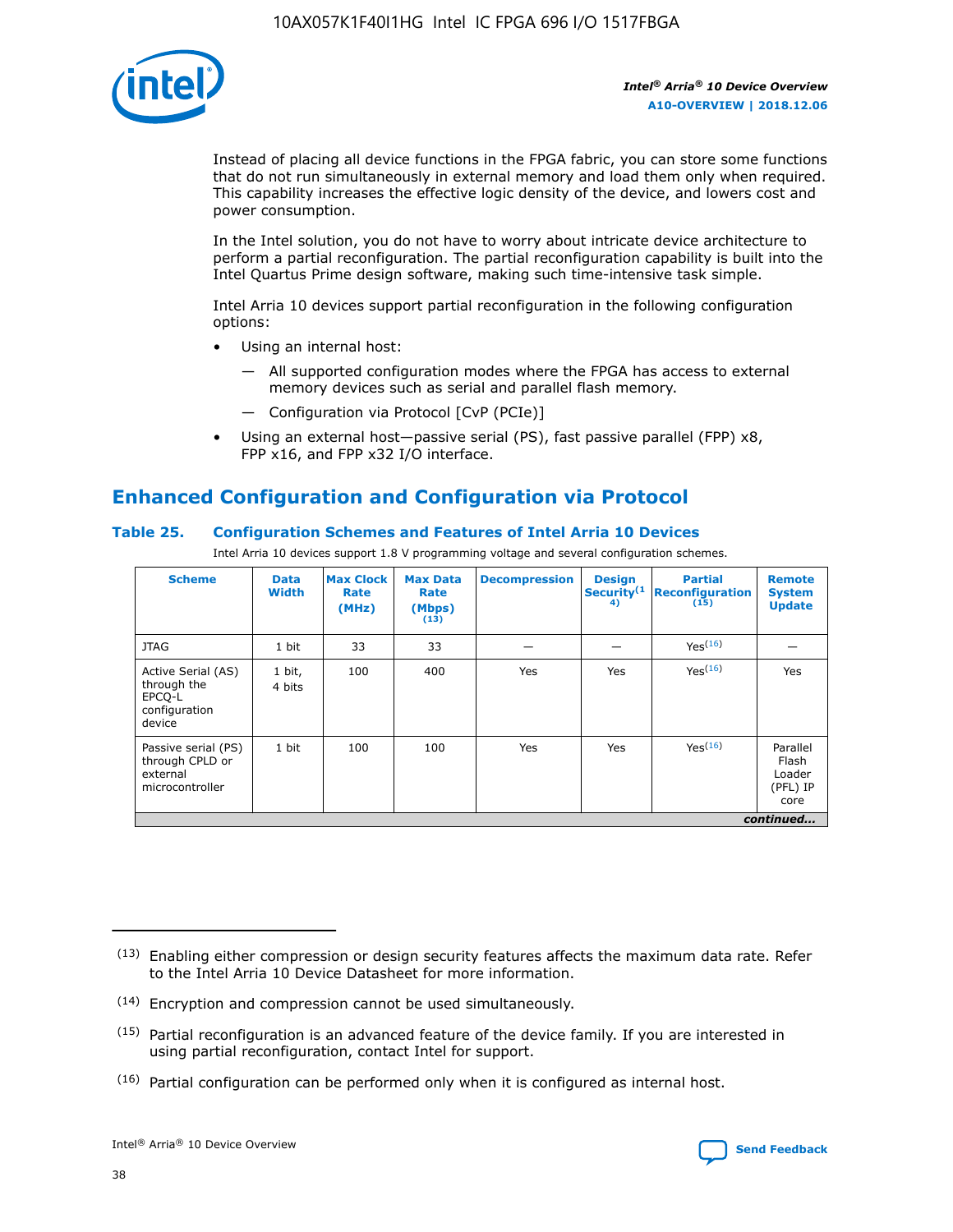

| <b>Scheme</b>                                    | <b>Data</b><br><b>Width</b> | <b>Max Clock</b><br>Rate<br>(MHz) | <b>Max Data</b><br>Rate<br>(Mbps)<br>(13) | <b>Decompression</b> | <b>Design</b><br>Security <sup>(1</sup><br>4) | <b>Partial</b><br><b>Reconfiguration</b><br>(15) | <b>Remote</b><br><b>System</b><br><b>Update</b> |
|--------------------------------------------------|-----------------------------|-----------------------------------|-------------------------------------------|----------------------|-----------------------------------------------|--------------------------------------------------|-------------------------------------------------|
| Fast passive                                     | 8 bits                      | 100                               | 3200                                      | Yes                  | Yes                                           | Yes <sup>(17)</sup>                              | PFL IP                                          |
| parallel (FPP)<br>through CPLD or                | 16 bits                     |                                   |                                           | Yes                  | Yes                                           |                                                  | core                                            |
| external<br>microcontroller                      | 32 bits                     |                                   |                                           | Yes                  | Yes                                           |                                                  |                                                 |
| Configuration via                                | 16 bits                     | 100                               | 3200                                      | Yes                  | Yes                                           | Yes <sup>(17)</sup>                              |                                                 |
| <b>HPS</b>                                       | 32 bits                     |                                   |                                           | Yes                  | Yes                                           |                                                  |                                                 |
| Configuration via<br>Protocol [CvP<br>$(PCIe^*)$ | x1, x2,<br>x4, x8<br>lanes  |                                   | 8000                                      | Yes                  | Yes                                           | Yes(16)                                          |                                                 |

You can configure Intel Arria 10 devices through PCIe using Configuration via Protocol (CvP). The Intel Arria 10 CvP implementation conforms to the PCIe 100 ms power-up-to-active time requirement.

### **Related Information**

[Configuration via Protocol \(CvP\) Implementation in Intel FPGAs User Guide](https://www.intel.com/content/www/us/en/programmable/documentation/dsu1441819344145.html#dsu1442269728522) Provides more information about the CvP configuration scheme.

# **SEU Error Detection and Correction**

Intel Arria 10 devices offer robust and easy-to-use single-event upset (SEU) error detection and correction circuitry.

The detection and correction circuitry includes protection for Configuration RAM (CRAM) programming bits and user memories. The CRAM is protected by a continuously running CRC error detection circuit with integrated ECC that automatically corrects one or two errors and detects higher order multi-bit errors. When more than two errors occur, correction is available through reloading of the core programming file, providing a complete design refresh while the FPGA continues to operate.

The physical layout of the Intel Arria 10 CRAM array is optimized to make the majority of multi-bit upsets appear as independent single-bit or double-bit errors which are automatically corrected by the integrated CRAM ECC circuitry. In addition to the CRAM protection, the M20K memory blocks also include integrated ECC circuitry and are layout-optimized for error detection and correction. The MLAB does not have ECC.

(14) Encryption and compression cannot be used simultaneously.

<sup>(17)</sup> Supported at a maximum clock rate of 100 MHz.



 $(13)$  Enabling either compression or design security features affects the maximum data rate. Refer to the Intel Arria 10 Device Datasheet for more information.

 $(15)$  Partial reconfiguration is an advanced feature of the device family. If you are interested in using partial reconfiguration, contact Intel for support.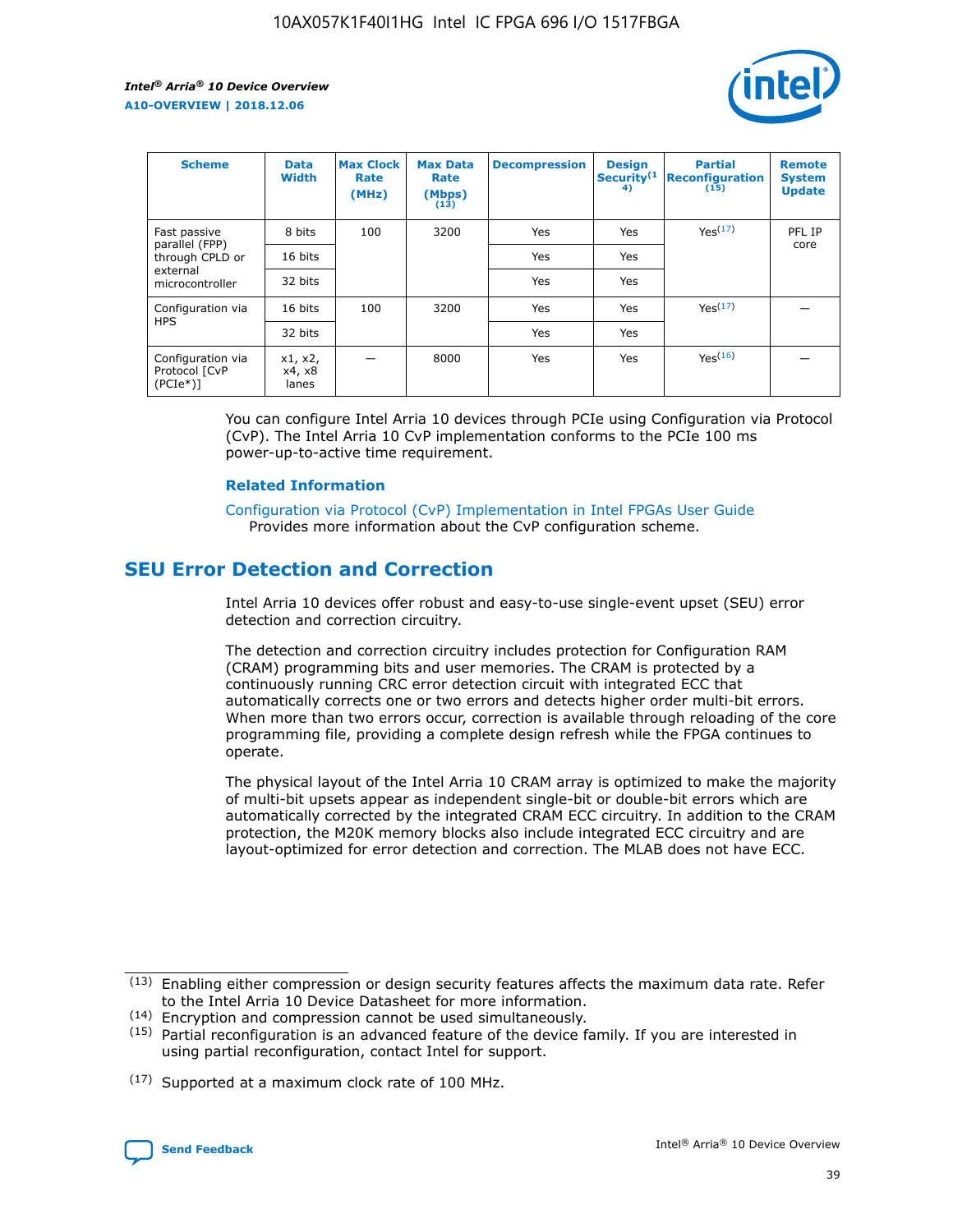

# **Power Management**

Intel Arria 10 devices leverage the advanced 20 nm process technology, a low 0.9 V core power supply, an enhanced core architecture, and several optional power reduction techniques to reduce total power consumption by as much as 40% compared to Arria V devices and as much as 60% compared to Stratix V devices.

The optional power reduction techniques in Intel Arria 10 devices include:

- **SmartVID**—a code is programmed into each device during manufacturing that allows a smart regulator to operate the device at lower core  $V_{CC}$  while maintaining performance
- **Programmable Power Technology**—non-critical timing paths are identified by the Intel Quartus Prime software and the logic in these paths is biased for low power instead of high performance
- **Low Static Power Options**—devices are available with either standard static power or low static power while maintaining performance

Furthermore, Intel Arria 10 devices feature Intel's industry-leading low power transceivers and include a number of hard IP blocks that not only reduce logic resources but also deliver substantial power savings compared to soft implementations. In general, hard IP blocks consume up to 90% less power than the equivalent soft logic implementations.

# **Incremental Compilation**

The Intel Quartus Prime software incremental compilation feature reduces compilation time and helps preserve performance to ease timing closure. The incremental compilation feature enables the partial reconfiguration flow for Intel Arria 10 devices.

Incremental compilation supports top-down, bottom-up, and team-based design flows. This feature facilitates modular, hierarchical, and team-based design flows where different designers compile their respective design sections in parallel. Furthermore, different designers or IP providers can develop and optimize different blocks of the design independently. These blocks can then be imported into the top level project.

# **Document Revision History for Intel Arria 10 Device Overview**

| <b>Document</b><br><b>Version</b> | <b>Changes</b>                                                                                                                                                                                                                                                              |
|-----------------------------------|-----------------------------------------------------------------------------------------------------------------------------------------------------------------------------------------------------------------------------------------------------------------------------|
| 2018.12.06                        | Added links to Intel Arria 10 device errata documents.<br>Removed automotive temperature option from the Intel Arria 10 GX devices.<br>Removed -3 fabric speed grade from the Intel Arria 10 GT devices.<br>Updated power options for the Intel Arria 10 GX and GT devices. |
| 2018.04.09                        | Updated the lowest $V_{CC}$ from 0.83 V to 0.82 V in the topic listing a summary of the device features.                                                                                                                                                                    |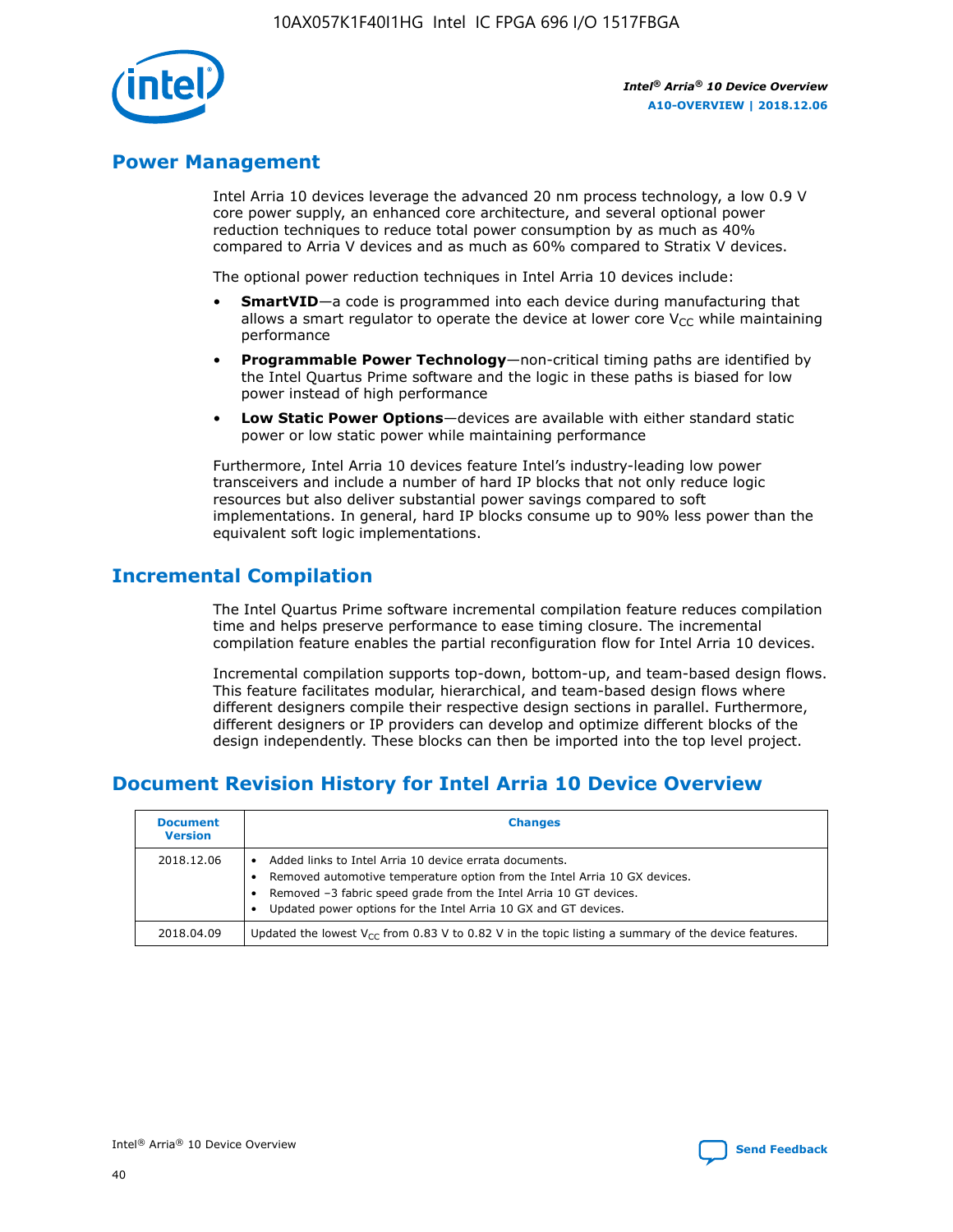

| <b>Date</b>    | <b>Version</b> | <b>Changes</b>                                                                                                                                                                                                                                                                                                                                                                                                                                                                                                                                                                                                                                                                                                                                                                                                                                                                                                                                               |
|----------------|----------------|--------------------------------------------------------------------------------------------------------------------------------------------------------------------------------------------------------------------------------------------------------------------------------------------------------------------------------------------------------------------------------------------------------------------------------------------------------------------------------------------------------------------------------------------------------------------------------------------------------------------------------------------------------------------------------------------------------------------------------------------------------------------------------------------------------------------------------------------------------------------------------------------------------------------------------------------------------------|
| January 2018   | 2018.01.17     | Updated the maximum data rate for HPS (Intel Arria 10 SX devices<br>external memory interface DDR3 controller from 2,166 Mbps to 2,133<br>Mbps.<br>Updated maximum frequency supported for half rate QDRII and QDRII<br>+ SRAM to 633 MHz in Memory Standards Supported by the Soft<br>Memory Controller table.<br>Updated transceiver backplane capability to 12.5 Gbps.<br>Removed transceiver speed grade 5 in Sample Ordering Core and<br>Available Options for Intel Arria 10 GX Devices figure.<br>Removed package code 40, low static power, SmartVID, industrial, and<br>military operating temperature support from Sample Ordering Core and<br>Available Options for Intel Arria 10 GT Devices figure.<br>Updated short reach transceiver rate for Intel Arria 10 GT devices to<br>25.8 Gbps.<br>Removed On-Die Instrumentation - EyeQ and Jitter Margin Tool<br>support from PMA Features of the Transceivers in Intel Arria 10 Devices<br>table. |
| September 2017 | 2017.09.20     | Updated the maximum speed of the DDR4 external memory interface from<br>1,333 MHz/2,666 Mbps to 1,200 MHz/2,400 Mbps.                                                                                                                                                                                                                                                                                                                                                                                                                                                                                                                                                                                                                                                                                                                                                                                                                                        |
| July 2017      | 2017.07.13     | Corrected the automotive temperature range in the figure showing the<br>available options for the Intel Arria 10 GX devices from "-40°C to 100°C"<br>to "-40°C to 125°C".                                                                                                                                                                                                                                                                                                                                                                                                                                                                                                                                                                                                                                                                                                                                                                                    |
| July 2017      | 2017.07.06     | Added automotive temperature option to Intel Arria 10 GX device family.                                                                                                                                                                                                                                                                                                                                                                                                                                                                                                                                                                                                                                                                                                                                                                                                                                                                                      |
| May 2017       | 2017.05.08     | Corrected protocol names with "1588" to "IEEE 1588v2".<br>Updated the vertical migration table to remove vertical migration<br>$\bullet$<br>between Intel Arria 10 GX and Intel Arria 10 SX device variants.<br>Removed all "Preliminary" marks.                                                                                                                                                                                                                                                                                                                                                                                                                                                                                                                                                                                                                                                                                                             |
| March 2017     | 2017.03.15     | Removed the topic about migration from Intel Arria 10 to Intel Stratix<br>10 devices.<br>Rebranded as Intel.<br>$\bullet$                                                                                                                                                                                                                                                                                                                                                                                                                                                                                                                                                                                                                                                                                                                                                                                                                                    |
| October 2016   | 2016.10.31     | Removed package F36 from Intel Arria 10 GX devices.<br>Updated Intel Arria 10 GT sample ordering code and maximum GX<br>$\bullet$<br>transceiver count. Intel Arria 10 GT devices are available only in the<br>SF45 package option with a maximum of 72 transceivers.                                                                                                                                                                                                                                                                                                                                                                                                                                                                                                                                                                                                                                                                                        |
| May 2016       | 2016.05.02     | Updated the FPGA Configuration and HPS Booting topic.<br>$\bullet$<br>Remove V <sub>CC</sub> PowerManager from the Summary of Features, Power<br>Management and Arria 10 Device Variants and packages topics. This<br>feature is no longer supported in Arria 10 devices.<br>Removed LPDDR3 from the Memory Standards Supported by the HPS<br>Hard Memory Controller table in the Memory Standards Supported by<br>Intel Arria 10 Devices topic. This standard is only supported by the<br>FPGA.<br>Removed transceiver speed grade 5 from the Device Variants and<br>Packages topic for Arria 10 GX and SX devices.                                                                                                                                                                                                                                                                                                                                         |
| February 2016  | 2016.02.11     | Changed the maximum Arria 10 GT datarate to 25.8 Gbps and the<br>minimum datarate to 1 Gbps globally.<br>Revised the state for Core clock networks in the Summary of Features<br>topic.<br>Changed the transceiver parameters in the "Summary of Features for<br>Arria 10 Devices" table.<br>Changed the transceiver parameters in the "Maximum Resource Counts"<br>for Arria 10 GT Devices" table.<br>Changed the package availability for GT devices in the "Package Plan<br>for Arria 10 GT Devices" table.<br>Changed the package configurations for GT devices in the "Migration"<br>Capability Across Arria 10 Product Lines" figure.<br>continued                                                                                                                                                                                                                                                                                                     |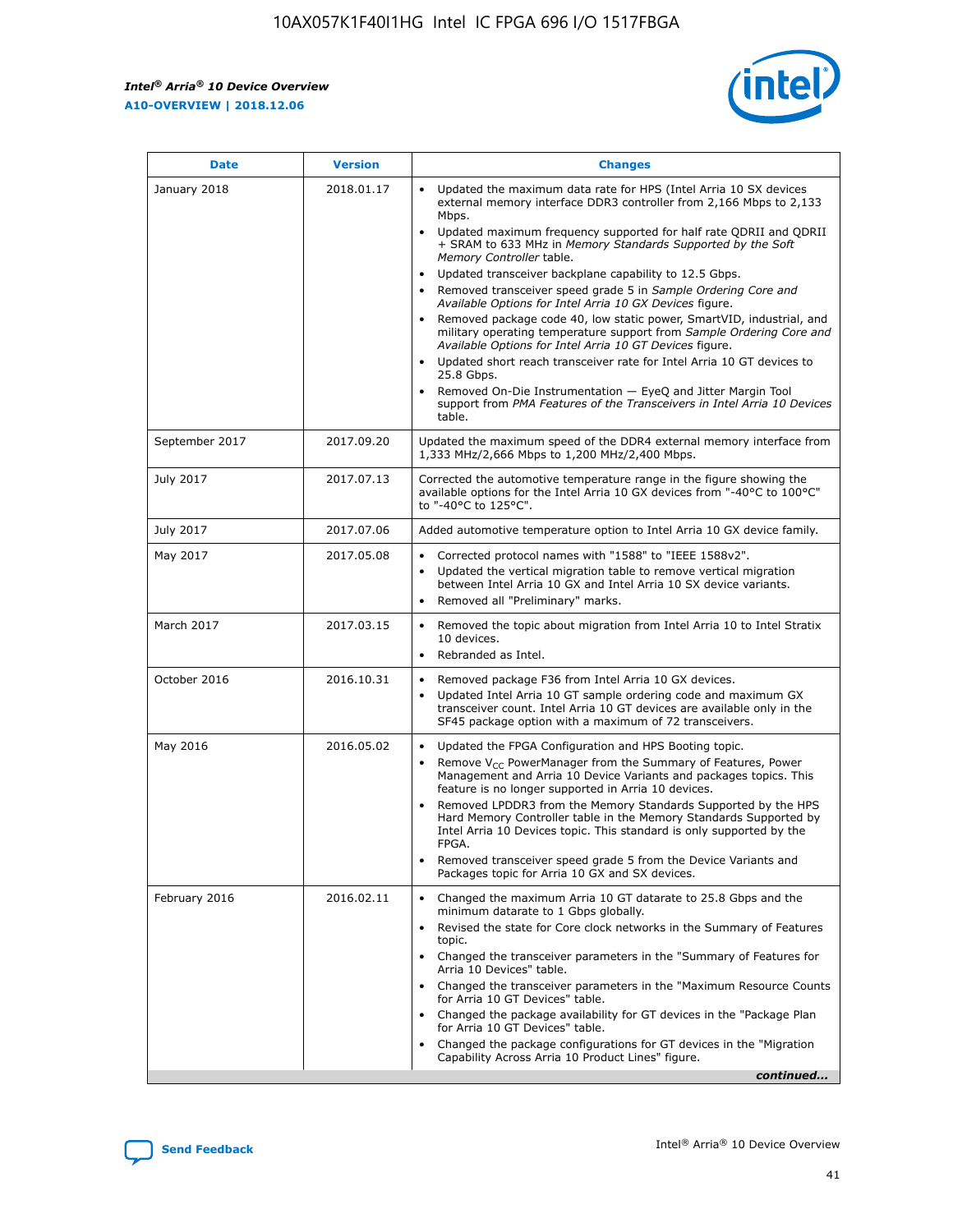

| <b>Date</b>   | <b>Version</b> | <b>Changes</b>                                                                                                                                                                   |
|---------------|----------------|----------------------------------------------------------------------------------------------------------------------------------------------------------------------------------|
|               |                | • Changed transceiver parameters in the "Low Power Serial Transceivers"<br>section.                                                                                              |
|               |                | • Changed the transceiver descriptions in the "Device Variants for the<br>Arria 10 Device Family" table.                                                                         |
|               |                | Changed the "Sample Ordering Code and Available Options for Arria 10<br>GT Devices" figure.                                                                                      |
|               |                | Changed the datarates for GT devices in the "PMA Features" section.                                                                                                              |
|               |                | Changed the datarates for GT devices in the "PCS Features" section.<br>$\bullet$                                                                                                 |
| December 2015 | 2015.12.14     | Updated the number of M20K memory blocks for Arria 10 GX 660 from<br>$\bullet$<br>2133 to 2131 and corrected the total RAM bit from 48,448 Kb to<br>48,408 Kb.                   |
|               |                | Corrected the number of DSP blocks for Arria 10 GX 660 from 1688 to<br>$\bullet$<br>1687 in the table listing floating-point arithmetic resources.                               |
| November 2015 | 2015.11.02     | Updated the maximum resources for Arria 10 GX 220, GX 320, GX 480,<br>$\bullet$<br>GX 660, SX 220, SX 320, SX 480, and SX 660.                                                   |
|               |                | Updated resource count for Arria 10 GX 320, GX 480, GX 660, SX 320,<br>$\bullet$<br>SX 480, a SX 660 devices in Number of Multipliers in Intel Arria 10<br><b>Devices</b> table. |
|               |                | Updated the available options for Arria 10 GX, GT, and SX.<br>$\bullet$                                                                                                          |
|               |                | Changed instances of Quartus II to Quartus Prime.<br>$\bullet$                                                                                                                   |
| June 2015     | 2015.06.15     | Corrected label for Intel Arria 10 GT product lines in the vertical migration<br>figure.                                                                                         |
| May 2015      | 2015.05.15     | Corrected the DDR3 half rate and quarter rate maximum frequencies in the<br>table that lists the memory standards supported by the Intel Arria 10 hard<br>memory controller.     |
| May 2015      | 2015.05.04     | • Added support for 13.5G JESD204b in the Summary of Features table.<br>• Added a link to Arria 10 GT Channel Usage in the Arria 10 GT Package<br>Plan topic.                    |
|               |                | • Added a note to the table, Maximum Resource Counts for Arria 10 GT<br>devices.                                                                                                 |
|               |                | Updated the power requirements of the transceivers in the Low Power<br>Serial Transceivers topic.                                                                                |
| January 2015  | 2015.01.23     | • Added floating point arithmetic features in the Summary of Features<br>table.                                                                                                  |
|               |                | • Updated the total embedded memory from 38.38 megabits (Mb) to<br>65.6 Mb.                                                                                                      |
|               |                | • Updated the table that lists the memory standards supported by Intel<br>Arria 10 devices.                                                                                      |
|               |                | Removed support for DDR3U, LPDDR3 SDRAM, RLDRAM 2, and DDR2.                                                                                                                     |
|               |                | Moved RLDRAM 3 support from hard memory controller to soft memory<br>controller. RLDRAM 3 support uses hard PHY with soft memory<br>controller.                                  |
|               |                | Added soft memory controller support for QDR IV.                                                                                                                                 |
|               |                | Updated the maximum resource count table to include the number of<br>hard memory controllers available in each device variant.                                                   |
|               |                | Updated the transceiver PCS data rate from 12.5 Gbps to 12 Gbps.<br>$\bullet$                                                                                                    |
|               |                | Updated the max clock rate of PS, FPP x8, FPP x16, and Configuration<br>via HPS from 125 MHz to 100 MHz.                                                                         |
|               |                | Added a feature for fractional synthesis PLLs: PLL cascading.                                                                                                                    |
|               |                | Updated the HPS programmable general-purpose I/Os from 54 to 62.                                                                                                                 |
|               |                | continued                                                                                                                                                                        |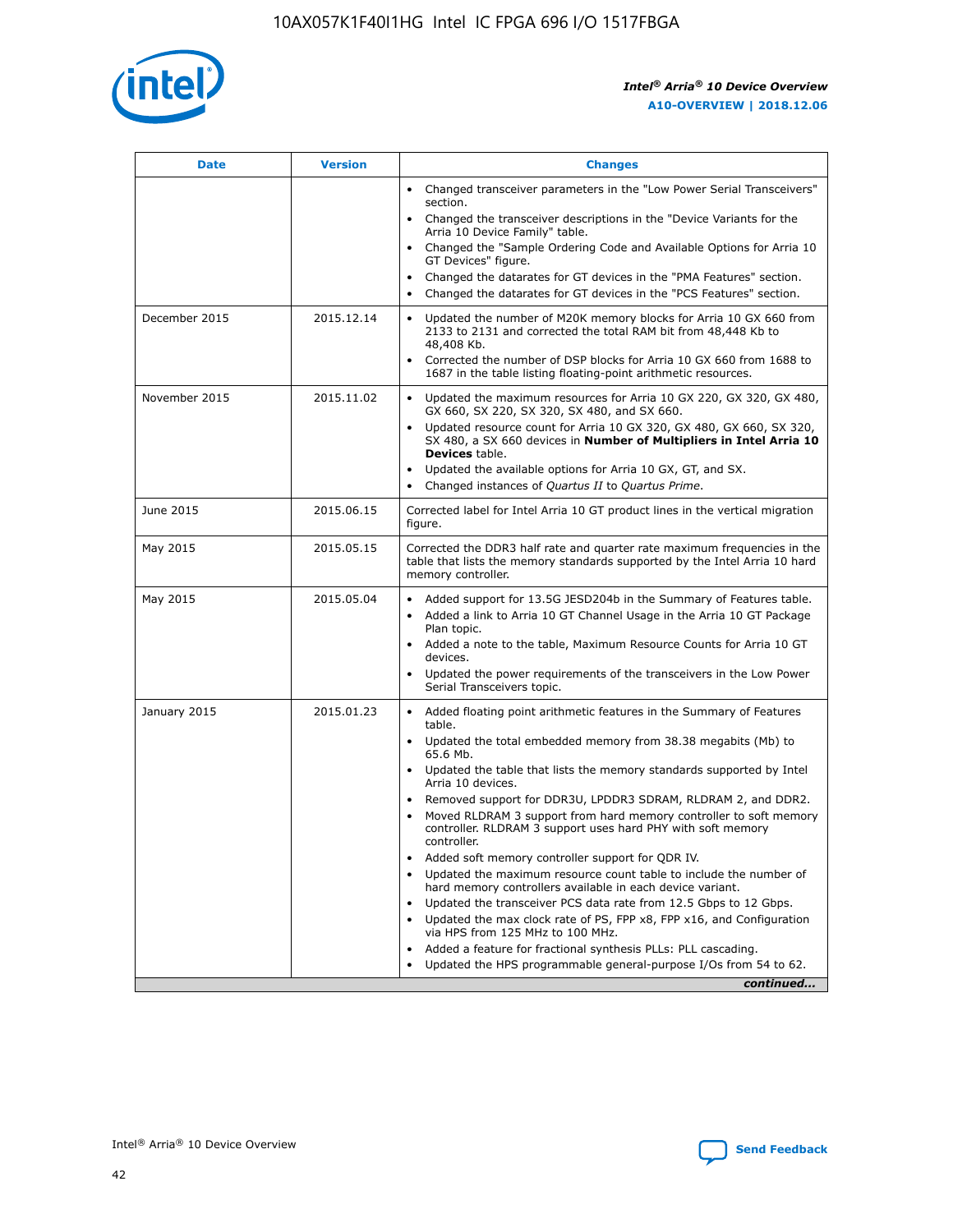$\mathsf{r}$ 



| <b>Date</b>    | <b>Version</b> | <b>Changes</b>                                                                                                                                                                                                                                                                                                                                                                                                                                                                                                                         |
|----------------|----------------|----------------------------------------------------------------------------------------------------------------------------------------------------------------------------------------------------------------------------------------------------------------------------------------------------------------------------------------------------------------------------------------------------------------------------------------------------------------------------------------------------------------------------------------|
| September 2014 | 2014.09.30     | Corrected the 3 V I/O and LVDS I/O counts for F35 and F36 packages<br>of Arria 10 GX.<br>Corrected the 3 V I/O, LVDS I/O, and transceiver counts for the NF40<br>package of the Arria GX 570 and 660.<br>Removed 3 V I/O, LVDS I/O, and transceiver counts for the NF40<br>package of the Arria GX 900 and 1150. The NF40 package is not<br>available for Arria 10 GX 900 and 1150.                                                                                                                                                    |
| August 2014    | 2014.08.18     | Updated Memory (Kb) M20K maximum resources for Arria 10 GX 660<br>devices from 42,660 to 42,620.<br>Added GPIO columns consisting of LVDS I/O Bank and 3V I/O Bank in<br>$\bullet$<br>the Package Plan table.<br>Added how to use memory interface clock frequency higher than 533<br>$\bullet$<br>MHz in the I/O vertical migration.<br>Added information to clarify that RLDRAM3 support uses hard PHY with<br>$\bullet$<br>soft memory controller.<br>Added variable precision DSP blocks support for floating-point<br>arithmetic. |
| June 2014      | 2014.06.19     | Updated number of dedicated I/Os in the HPS block to 17.                                                                                                                                                                                                                                                                                                                                                                                                                                                                               |
| February 2014  | 2014.02.21     | Updated transceiver speed grade options for GT devices in Figure 2.                                                                                                                                                                                                                                                                                                                                                                                                                                                                    |
| February 2014  | 2014.02.06     | Updated data rate for Arria 10 GT devices from 28.1 Gbps to 28.3 Gbps.                                                                                                                                                                                                                                                                                                                                                                                                                                                                 |
| December 2013  | 2013.12.10     | Updated the HPS memory standards support from LPDDR2 to LPDDR3.<br>Updated HPS block diagram to include dedicated HPS I/O and FPGA<br>$\bullet$<br>Configuration blocks as well as repositioned SD/SDIO/MMC, DMA, SPI<br>and NAND Flash with ECC blocks.                                                                                                                                                                                                                                                                               |
| December 2013  | 2013.12.02     | Initial release.                                                                                                                                                                                                                                                                                                                                                                                                                                                                                                                       |